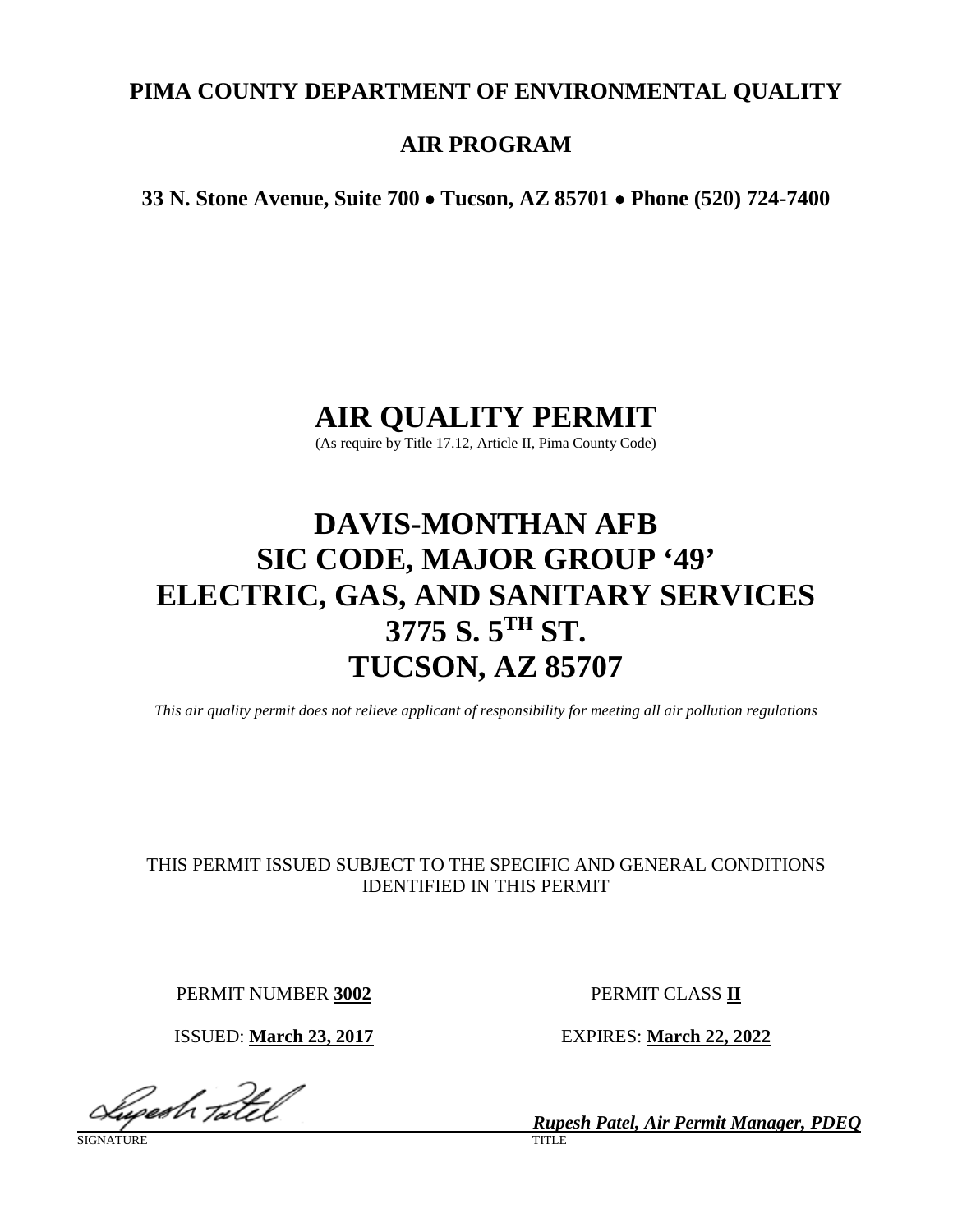# **TABLE OF CONTENTS**

| <b>Permit Summary</b>           | . |
|---------------------------------|---|
| <b>Specific Conditions</b><br>. |   |

# *Section 1 – [General Applicability](#page-3-0)*

| <b>Statutory Authority</b>              |  |
|-----------------------------------------|--|
| <b>Permitted Facility Sources</b>       |  |
| <b>Permit Sections</b>                  |  |
| Applicability of More Than One Standard |  |
|                                         |  |

#### *Section 2 – [Permit-Wide Operations](#page-4-0)*

| <b>Emission Limitations and Standards</b> |    |
|-------------------------------------------|----|
| Monitoring Requirements                   |    |
| <b>Recordkeeping Requirements</b>         |    |
|                                           | 10 |
| <b>Facility Changes</b>                   |    |
| <b>Testing Requirements</b>               |    |

# *Section 3 – [NESHAP for Stationary CI RICE](#page-13-0)*

| . I J<br>.<br>---- |  |
|--------------------|--|
| ---------          |  |

# *Section 4 – [NESHAP for Stationary SI RICE](#page-19-0)*

| ------ | ---- |
|--------|------|
| .      | .    |

# *Section 5 – [NSPS for Stationary CI ICE](#page-22-0)*

| --- |  |
|-----|--|
|     |  |

#### *Section 6 – [Specific Applicability](#page-28-0)*

| Permitted Facility Sources 29                                                                                                    |  |
|----------------------------------------------------------------------------------------------------------------------------------|--|
|                                                                                                                                  |  |
|                                                                                                                                  |  |
| General Conditions 21 million contract the contract of the contract of the contract of the conditions 31                         |  |
| Attachment 1: Applicable Regulations (2008) 32                                                                                   |  |
| Attachment 2: Equipment List 1994 and the University of the University of the University of the University of the U              |  |
| Attachment 3: List of Insignificant Activities <b>Example 2018</b> 41                                                            |  |
| Attachment 4: Emissions Discharge Opacity Limiting Standards Manuel Attachment 4: Emissions Discharge Opacity Limiting Standards |  |
| Attachment 5: Sample Portable Source Relocation Log Manuel Attachment 5: Sample Portable Source Relocation Log                   |  |
|                                                                                                                                  |  |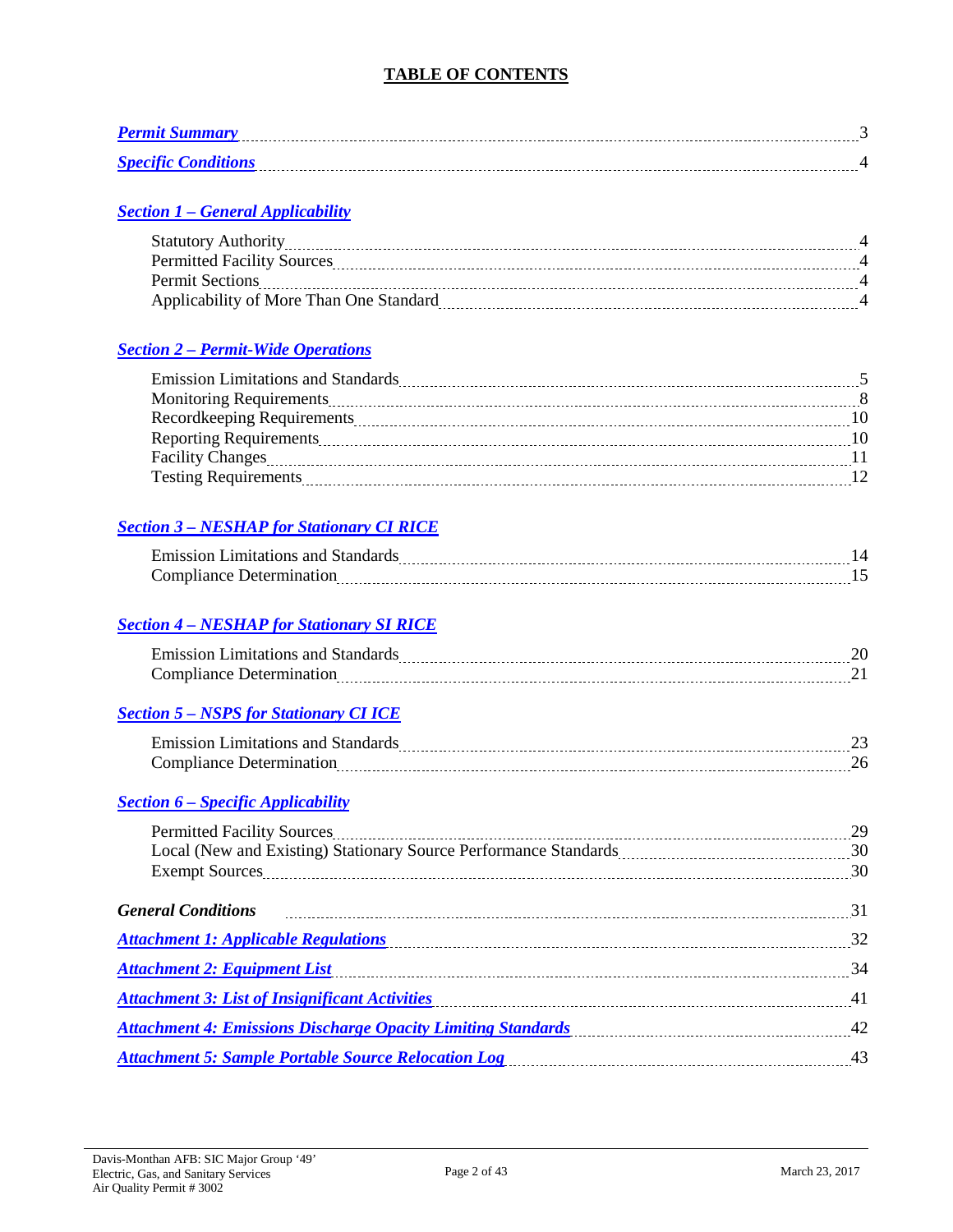# **PERMIT SUMMARY**

### <span id="page-2-0"></span>*Location Information*

This air permit is issued to an existing source operated by Davis-Monthan Air Force Base (DMAFB), the Permittee. The administrative offices are located at 3755 S. 5<sup>th</sup> Street, Tucson, AZ. The permit is located on parcels identified by Pima County Assessor's Parcel #'s: 132-01-001A, 132-02-010, 132-03-010, 132-24-008E, 132-26-010, 132-27- 010, 136-27-(010-030), 140-01-(10-20, 1090, & 1100), 141-02-(040-070).

#### *Source Description*

All pollutant-emitting activities (operations) at DMAFB fall under the following functionally distinct primary Standard Industrial Classification 'SIC' Code groupings which are covered under the following distinct Class II/III air permits:

| Permit # 3000: DMAFB, Major Group $-42$ – Special Warehousing and Storage            |
|--------------------------------------------------------------------------------------|
| Permit # 3001: DMAFB, Major Group – 45 – Transportation by Air                       |
| Permit # 3002: DMAFB, Major Group – 49 – Electric, Gas, and Sanitary Services        |
| Permit # 3004: DMAFB, Major Group – 65 – Real Estate                                 |
| Permit # 3005: DMAFB, Major Group – 80 – Health Services                             |
| Permit # 3006: DMAFB, Major Group – 97 – National Security and International Affairs |

The activities and operations covered by this permit are those stationary sources comprising all emergency power production and cooling operations at Davis-Monthan AFB which fall under the following industrial classification:

• SIC Code: Major Group '49' – Electric, Gas, and Sanitary Services (NAICS 221210-330 & 562211-219)

#### *Air Permit Information*

This is the first renewal of the existing 5 year air quality permit. This permit incorporates voluntarily proposed emission limitations to keep HAP(s) below major source thresholds.

The following table summarizes the potential to emit of the source with limitations. These emission values are taken from the information contained in the renewal application and from standard emission factors in AP-42 Sections 3.3, and 3.4. The emission values are for information purposes only and are not intended to be enforceable limits.

| Controlled Permit-Wide Potential Emissions of Pollutants <sup>1</sup> (tons/yr) |                                               |           |       |     |       |                 |            |                          |              |                        |
|---------------------------------------------------------------------------------|-----------------------------------------------|-----------|-------|-----|-------|-----------------|------------|--------------------------|--------------|------------------------|
|                                                                                 | <b>Conventional or Criteria Air Pollutant</b> |           |       |     |       | <b>NSPS</b>     |            | <b>HAPs</b>              |              |                        |
| PM <sub>2.5</sub>                                                               | $PM_{10}$                                     | <b>PM</b> | NOx   | VOC | CO    | SO <sub>2</sub> | Lead       | N/A                      | <b>Total</b> | Single<br>Formaldehyde |
| 5.07                                                                            | 5.07                                          | 5.07      | 81.08 | 25  | 25.77 | 4.15            | Negligible | $\overline{\phantom{a}}$ | < 1.5        | 0.8                    |

<sup>1</sup> PTE is calculated on the voluntary limitation on the amount of fuels fired in the permitted emergency, nonemergency, and fire pump engines and voluntary HAPs limits.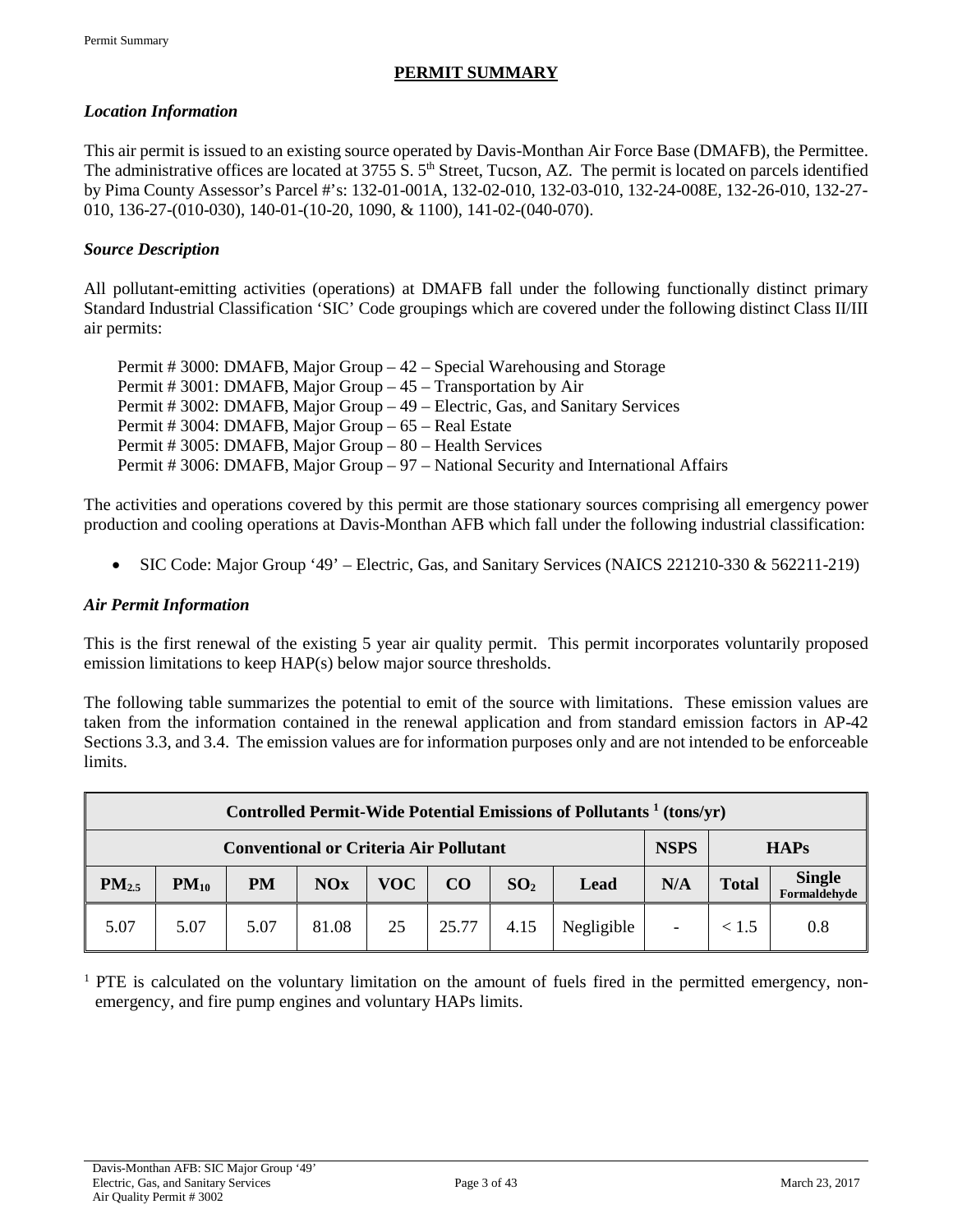#### **SPECIFIC CONDITIONS**

[References are to Title 17 of the Pima County Code [PCC] unless otherwise noted]

#### *SECTION 1: GENERAL APPLICABILITY*

#### <span id="page-3-0"></span>1. *Statutory Authority*

Emissions from this permit, specifically the emissions from the equipment described in Attachment 2 of this permit, fall under primary SIC Code, Major Grouping '49', and are subject to enforceable limitations as provided in the Specific Conditions contained in this permit. This air permit is issued pursuant to (ARS) §49- 480 and authorizes the construction and operation of the equipment enumerated in the "Equipment List" in Attachment 2. This authorization is based on the regulations in effect on the date of issuance of this permit, and a finding that the allowable emissions from this permit, and all other installations that fall under functionally distinct primary SIC code groupings, more fully described in the applications for permits under SIC Codes, Major Groups, 42, 45, 49, 65, 80, and 97, do not constitute a "major source" within the meaning of PCC 17.04.340.A.128. Notwithstanding the above findings, the issuance of this air quality permit shall not relieve the Permittee from compliance with all local, county, state and federal laws, statutes, and codes. [PCC 17.12.010.B & D, PCC 17.12.165 and ARS §49-480]

#### 2. *Permit Classification*

Class II; Synthetic Minor Source; Stationary: The permitted facility sources constitute a stationary synthetic minor source of HAP based on voluntary limitations and operating restrictions contained in this permit and when considering emissions from sources aggregated under the same primary SIC Code grouping (Major Group 49 – Electric, Gas, and Sanitary Services).

#### 3. *Permitted Facility Sources*

The Specific Conditions contained in this permit apply to the equipment listed in Attachment 2 and the following source categories, affected facilities, equipment, emission sources, installations, activities and operations at the facility. Section 6 of this permit contains conditions relating the specific applicability to the permitted facility sources.

- a. Miscellaneous chemical/materials use
- b. Stationary rotating machinery

#### 4. *Permit Sections*

The Specific Conditions have been organized into the following permit sections:

- Section 1 General Applicability (This Section)
- Section 2 Permit-Wide Operations
- Section 3 NESHAP for Stationary CI RICE
- Section 4 NESHAP for Stationary SI RICE
- Section 5 NSPS for Stationary CI ICE
- Section 6 Specific Applicability

#### 5. *Applicability of more than one standard*

If more than one emission limit or emission standard in this permit is applicable to the same source, the more stringent standard or emission limit shall apply. [PCC 17.16.010.B]

#### **[Locally Enforceable Condition]**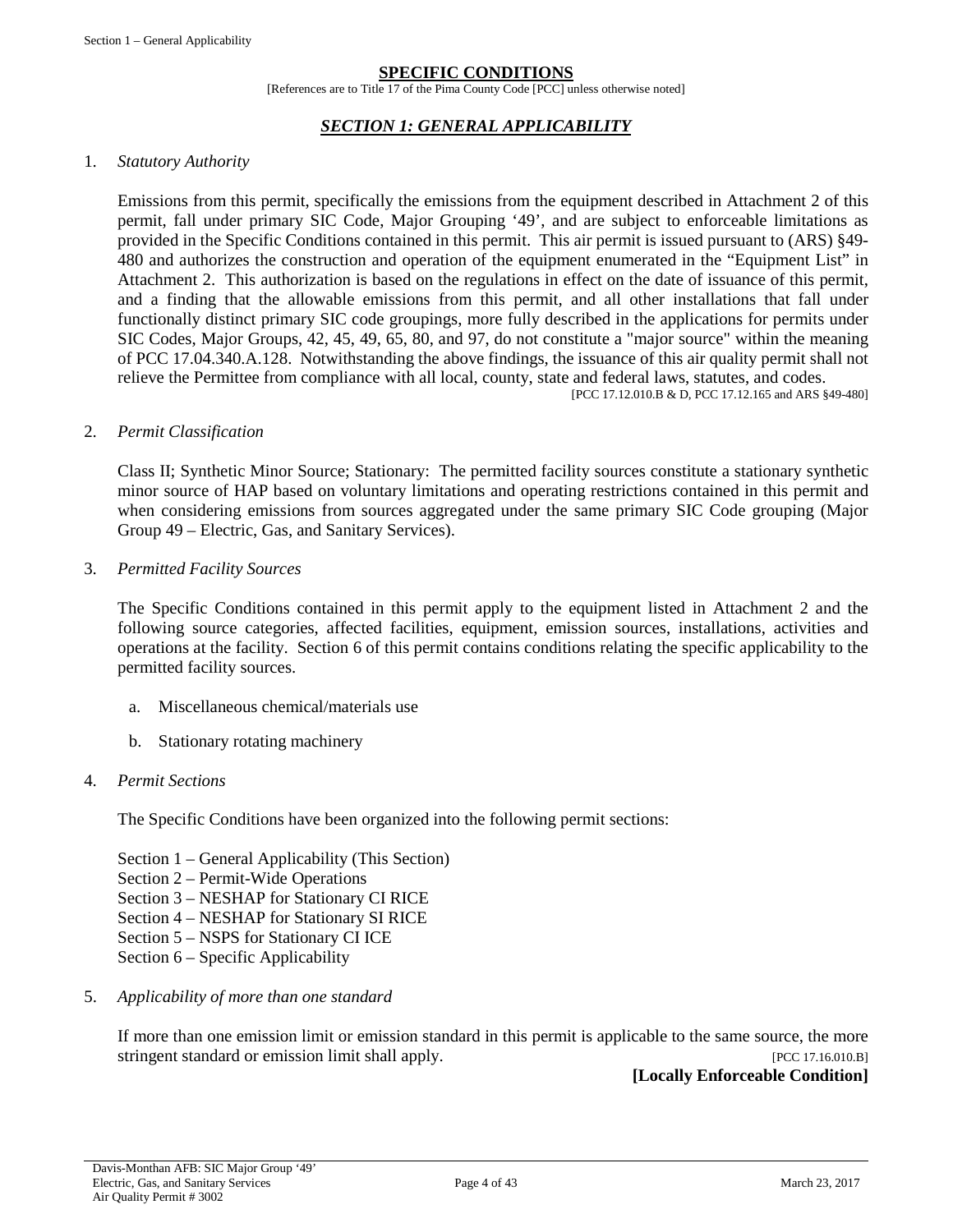#### *SECTION 2: PERMIT-WIDE OPERATIONS*

<span id="page-4-0"></span>In accordance with condition 61.a, the provisions in this Section apply to permit-wide operations and all sources of air contaminants. All provisions in this Section are locally enforceable unless otherwise noted.

[PCC 17.16.010.B]

#### **Emission Limitations and Standards** [PCC 17.12.185.A.2]

6. *Voluntary Emission Limitations* [PCC 17.12.190.B & PCC 17.12.350.A.3.a]

The Permittee shall comply with the operating limitations in Sections 3 through 5 of this permit and the following voluntary emission limitations in order to avoid federal or other applicable requirements:

### **[Federally Enforceable and Material Permit Conditions]**

- a. The Permittee shall not allow the emission rate of combined Hazardous Air Pollutants (HAPs) from sources and operations covered under this permit to exceed 1.5 tons per year as measured on a 12 month rolling total basis, nor shall the Permittee fire more than 30.5 MMcf of natural gas, 250,000 gallons of diesel, and 20,000 gallons of gasoline in the engines covered by this permit as measured on a 12 consecutive month rolling total basis.
- b. The Permittee shall not allow the base-wide emission rate of combined Hazardous Air Pollutants (HAPs) to exceed 22.5 tons per year as measured on a 12 month rolling total basis.
- c. The Permittee shall not allow the base-wide emission rate of any single Hazardous Air Pollutant (HAP) to exceed 9 tons per year as measured on a 12 month rolling total basis.
- 7. *General Control Standards*
	- a. The Permittee shall not cause or permit the planning, construction, installation, erection, modification, use or operation of an emission source which will cause or contribute to a violation of a performance standard in Title 17 of the Pima County Code. [PCC 17.12.020 & PCC 17.16.020.A]
	- b. The Permittee is prohibited from firing high sulfur oil in any stationary or portable source without submitting a revision, as provided in condition 25, demonstrating to the satisfaction of the Control Officer, both that sufficient quantities of low sulfur oil are not available for use by the Permittee, and that the Permittee has adequate facilities and contingency plans to ensure that the sulfur dioxide ambient air quality standards will not be violated. For purposes of this paragraph "high sulfur oil" means oil containing 0.90 percent or more by weight of sulfur. Notwithstanding the prohibition to use high sulfur oil, the Specific Conditions contained in this permit may prescribe lower fuel sulfur content limits for specific stationary or portable sources. [PCC 17.12.185.A.2]

# **[Material Permit Condition]**

c. Where a stack, vent or other outlet is at such a level that fumes, gas mist, odor, smoke, vapor or any combination thereof constituting air pollution are discharged to adjoining property, the Control Officer may require the installation of abatement equipment or the alteration of such stack, vent or other outlet by the owner or operator thereof to a degree that will adequately reduce or eliminate the discharge of air pollution to adjoining property. [PCC 17.16.020.B]

#### 8. *Materials Handling Standards*

a. The Permittee shall not transport or store VOC's without taking necessary and feasible measures to control evaporation, leakage, or other discharge into the atmosphere. [PCC 17.16.400.A]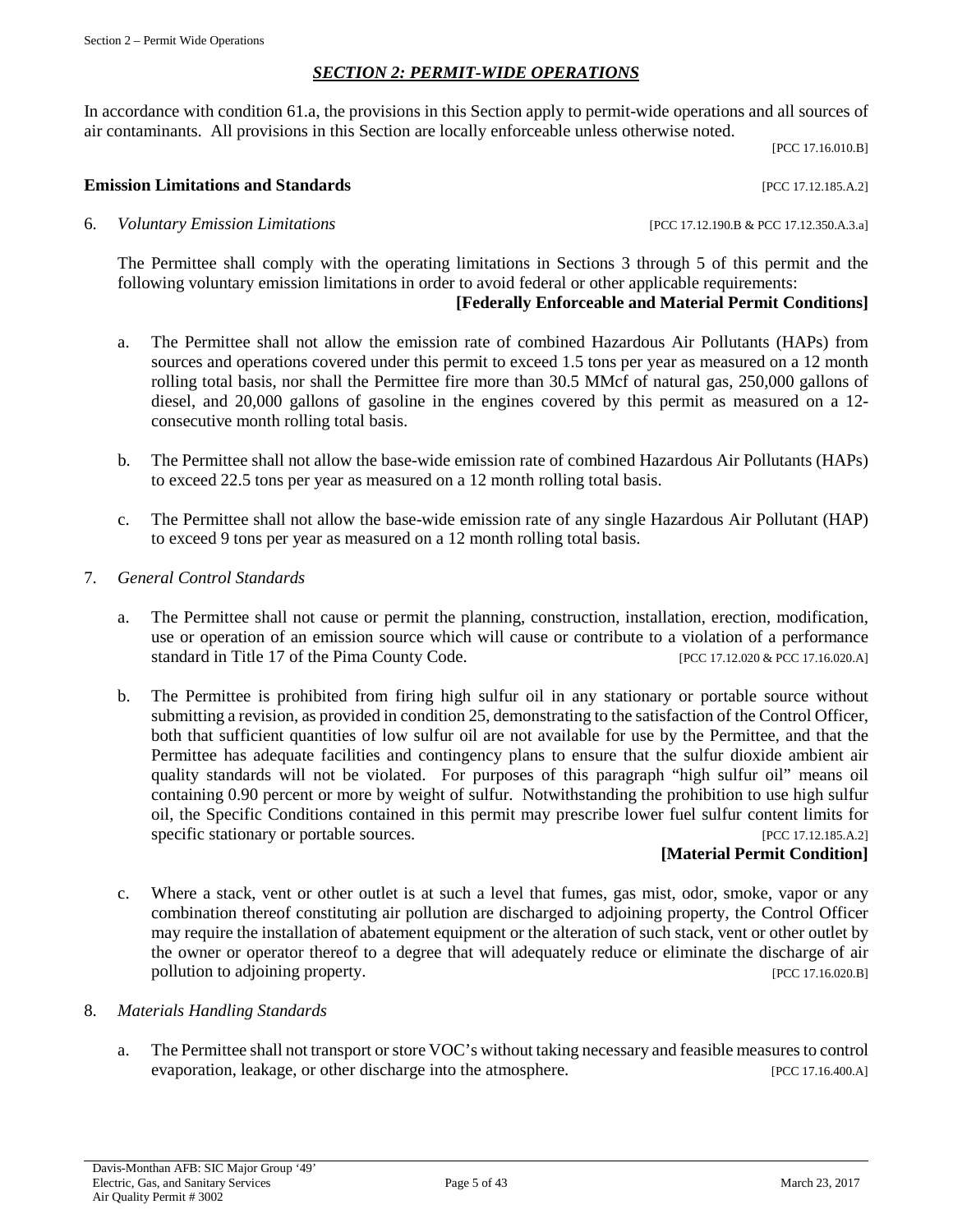- b. Petroleum liquid storage tanks shall be equipped with a submerged filling device or acceptable equivalent for the control of hydrocarbon emissions. [PCC 17.16.230.C]
- c. All pumps and compressors which handle volatile organic compounds shall be equipped with mechanical seals or other equipment of equal efficiency to prevent the release of organic contaminants into the atmosphere. [PCC 17.16.230.D]
- d. Materials including solvents or other volatile compounds, paints, acids, alkalies, pesticides, fertilizers and manure shall be processed, stored, used and transported in such a manner and by such means that they will not evaporate, leak, escape or be otherwise discharged into the ambient air so as to cause or contribute to air pollution. Where means are available to reduce effectively the contribution to air pollution from evaporation, leakage or discharge, the installation and use of such control methods, devices, or equipment shall be mandatory. [PCC 17.16.430.F]

#### *9. Odor Limiting Standard*

The Permittee shall not emit gaseous or odorous materials from equipment, operations or premises under his control in such quantities or concentrations as to cause air pollution. Emissions from malodorous matter shall not cross a property line without minimizing the emissions by applying modern practices. Malodorous matter shall include but not be limited to solvents or other volatile compounds, paints, acids, alkalies, pesticides, fertilizer and manure. [PCC 17.16.430.F & PCC 17.16.030]

10. *Opacity Limit* [PCC 17.16.040, PCC 17.16.050.B, & PCC 17.16.130.B.1]

Except as otherwise specified in the Specific Conditions of this permit and the Table in Attachment 4, the opacity of all plumes and effluents from all point, non-point, or fugitive emission sources shall not exceed 20% as determined by EPA Reference Method 9, Appendix A, 40 CFR Part 60.

**[Federally Enforceable When Opacity Is Above 40%]**

- a. Opacities (optical densities), as measured in accordance with Method 9, of an effluent shall be measured by a certified visible emissions evaluator with his natural eyes, approximately following the procedures which were used during his certification, or by an approved and precisely calibrated in-stack monitoring **instrument.** [PCC 17.16.040.A.1]
- b. A violation of an opacity standard shall be determined by measuring and recording a set of consecutive, instantaneous opacities, and calculating the arithmetic average of the measurements within the set unless otherwise noted in this permit. The measurements shall be made at approximately fifteen-second intervals for a period of at least six minutes, and the number of required measurements shall be as specified in Attachment 4. Sets need not be consecutive in time, and in no case shall two sets overlap. If the average opacity of the set of instantaneous measurements exceeds the maximum allowed by any rule, this shall constitute a violation. [PCC 17.16.040.A.2]
- c. The use of air or other gaseous diluents solely for the purpose of achieving compliance with an opacity standard is prohibited. [PCC 17.16.040.A.3]
- d. When the presence of uncombined water is the only reason for failure of a source to otherwise meet the requirements as specified in conditions 10 and 11, conditions 10 and 11 shall not apply.

[PCC 17.16.040.B]

#### 11. *Visibility Limiting Standard* [PCC 17.16.050]

a. The Permittee shall not cause, suffer, allow or permit operations or activities likely to result in excessive amounts of airborne dust without taking reasonable precautions to prevent excessive amounts of particulate matter from becoming airborne.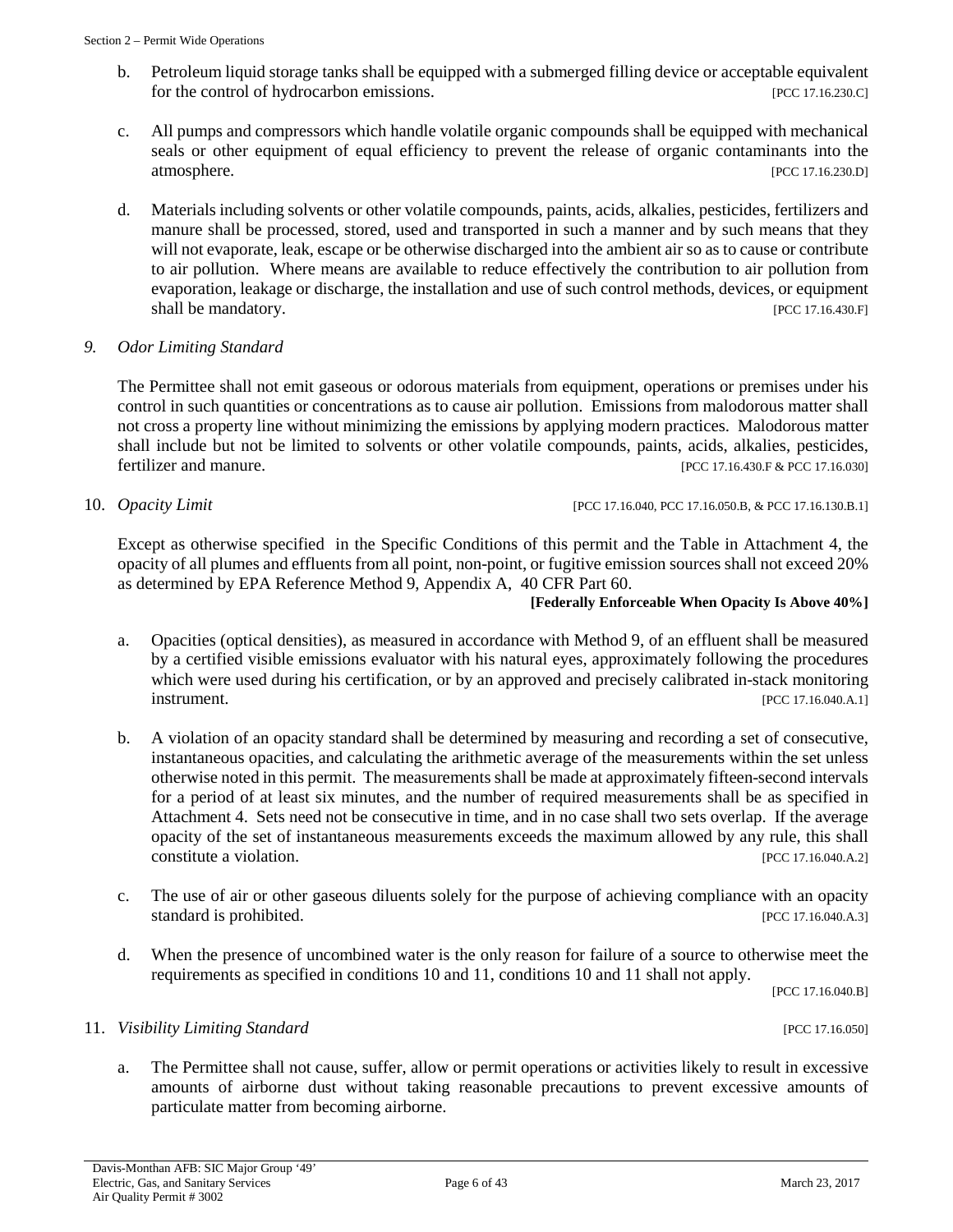- b. The Permittee shall not cause, suffer, allow, or permit diffusion of visible emissions, including fugitive dust, beyond the property boundary line within which the emissions become airborne, without taking reasonably necessary and feasible precautions to control generation of airborne particulate matter. Sources may be required to cease temporarily the activity or operation which is causing or contributing to the emissions until reasonably necessary and feasible precautions are taken.
	- i. Condition 11.b shall not apply when wind speeds exceed twenty-five (25) miles per hour (using the Beaufort Scale of Wind-Speed Equivalents, or as recorded by the National Weather Service). This exception does not apply if control measures have not been taken or were not commensurate with the size or scope of the emission source.
	- ii. Condition 11.b shall not apply to the generation of airborne particulate matter from undisturbed land.

#### 12. *Portable Sources*

For the purpose of this subsection, "*portable source*" means any building, structure, facility, or installation that emits or may emit any air pollutant and is capable of being operated at more than one location. *"Major source threshold"* means the lowest applicable emission rate for a pollutant that would cause the source to be major at the particular time and location under PCC 17.04.340.128. [PCC 17.04.340.A. (127, 128, 129, 174)]

a. Portable sources, including transportable non-road engines, that <u>do not require a permit</u> pursuant to Title 17 of the PCC, that have a potential to emit (PTE) in excess of the levels deemed by the Control Officer to be insignificant activities due to their size or production rate, may be required to demonstrate when the portable equipment was moved or relocated from a storage area to a location on the property to establish that the source is not subject to regulation as a stationary source. For the purpose of this condition, portable sources that can be moved by hand or have a combined potential to emit, without controls, less than 10% of the major source threshold shall be deemed to be insignificant activities.

[PCC 17.04.340.A.(114.j & 129), PCC 17.12.140.B.3.a, & PCC 17.12.240.C.2]

b*.* The Permittee shall not allow the combined potential to emit (PTE) of the sources covered by this permit and co-located portable sources subject to condition 12.b.i as stated below, to exceed the major source threshold (12 months), without first applying for a permit revision as provided in condition 24.

[PCC 17.12.260.B.7]

i. The Permittee shall consider the emission rate of co-located portable sources that require a permit, pursuant to Title 17 of the PCC, in the emission limitations established by this permit, if the portable source is located onsite and meets either of the following conditions:

[PCC 17.04.340.A (41), PCC 17.12.100, PCC 17.12.300.C & E]

- (a) The portable source is considered a pollutant emitting activity belonging to the same industrial grouping as sources covered by this permit, is located on one or more contiguous or adjacent properties, and is under the control of the same person, or under the common control of the same person. For the purpose of this provision, pollutant-emitting activities shall be considered as part of the same industrial grouping if they belong to the same major group which has the same two-digit code, as described in the Standard Industrial Classification (SIC) Manual, 1972, as amended by the 1987 supplement; or
- (b) The portable source is located on one or more contiguous or adjacent properties owned and operated by the Permittee, and while classified under a different major group which has a different two digit SIC code, may be considered an aggregated support facility belonging to the same industrial grouping and under common control through a support/dependency relationship, wherein the portable source supports, or is supported by the Permittee with more than 50% of the raw materials or product.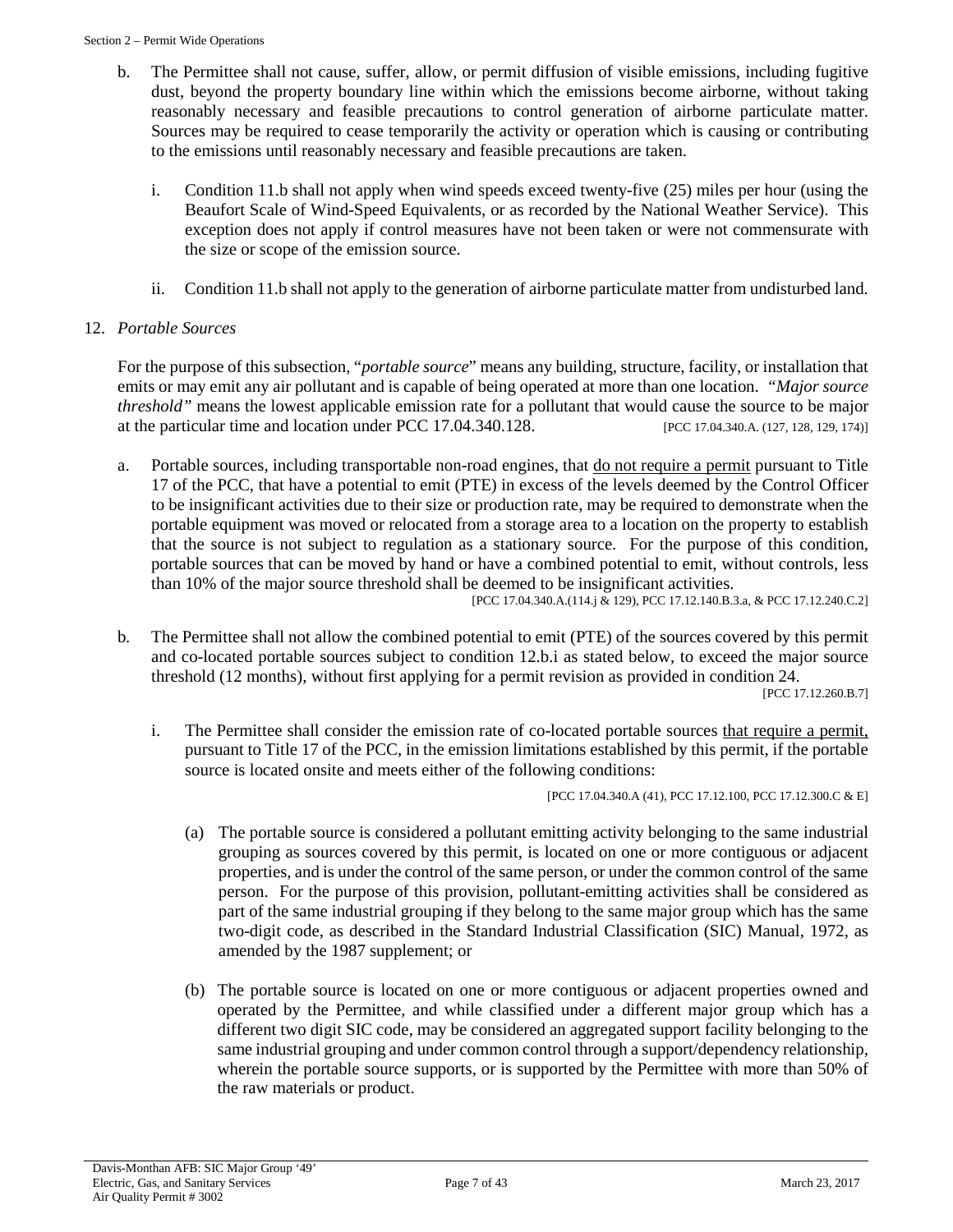#### 13. *Asbestos Requirements for Demolition and Renovation Activities*

The Permittee shall not allow or commence demolition or renovation of any NESHAP facility, as defined in 40 CFR Part 61, Subpart M, National Emission Standards for Hazardous Air Pollutants – Asbestos, without first obtaining an activity permit from the Control Officer. Should this stationary source, pursuant to 40 CFR Part 61, Subpart M, become subject to asbestos regulations when conducting any renovation or demolition at this premises, then the Permittee or operator shall submit proper notification as described in 40 CFR Part 61, Subpart M and shall comply with all other applicable requirements of Subpart M. The Permittee shall keep a record of all relevant paperwork on file. [PCC 17.12.475 & 40 CFR 61, Subpart M]

#### **Monitoring Requirements Exercíal Exercíal Exercíal Exercíal Exercíal Exercíal Exercíal Exercíal Exercíal Exercíal Exercíal Exercíal Exercíal Exercíal Exercíal Exercíal Exercíal Exercíal Exercíal Exercíal Exercíal Exercí**

#### 14. *Visible Emissions (VE)*

If at any time, or while conducting an opacity check required by the Specific Conditions in this permit, the Permittee sees any plume or effluent from a facility source, that on an instantaneous basis, appears to exceed the opacity limit, or if visible emissions including fugitive dust, diffuse beyond the property boundary line, the Permittee shall investigate the source of the emissions and if required take corrective action. If the plume persists, or the activity or operation which is causing or contributing to the emissions cannot be corrected or halted, the Permittee shall make a visual determination of the opacity in accordance with condition 10 when practicable. If the VE determination exceeds the applicable opacity limit, or if visible emissions, including fugitive dust, diffuse beyond the property boundary line, the Permittee shall report this as an excess emission in accordance condition 21. [PCC 17.16.040, PCC 17.16.50.B]

#### 15. *Portable Sources*

- a. The Permittee shall keep complete records of the materials used as fuel in any portable sources that are not fueled by natural gas or propane. [PCC 17.16.010.C]
- b. The Permittee shall keep complete records, as needed, to demonstrate that portable sources that do not require a permit, as provided in condition 12.a, are not subject to regulation as a stationary source. The Permittee may use the sample portable source relocation log in Attachment 5 of this permit to demonstrate the portable source's status.
- c. The Permittee shall keep complete records, as needed, demonstrating that the combined emissions rate of co-located portable sources that require a permit as provided in condition 12.b and sources covered by this permit do not exceed the major source threshold or the voluntary HAP emission limitations in condition 6.

#### 16. *Miscellaneous Chemical/Materials Use*

For the purpose of these conditions a HAP-containing chemical/material shall be any material that contains any individual HAP that is an Occupational Safety and Health Administration (OSHA) defined carcinogen as specified in 29 CFR 1910.1200(d)(4) at a concentration greater than 0.1 percent by mass, or greater than 1.0 percent by mass for any other individual HAP compound. For the purpose of determining whether materials the Permittee uses contain HAP compounds, the Permittee may rely on formulation data provided by the manufacturer or supplier, such as the material safety data sheet (MSDS), as long as it represents each HAP compound in the material that is present at 0.1 percent by mass or more for OSHA defined carcinogens as specified in 29 CFR 1910.1200(d)(4) and at 1.0 percent by mass or more for other target HAP compounds. If the HAP content for a material is specified as a range of concentrations in the MSDS, the highest concentration specified in the range shall be used to determine the HAP content of that material.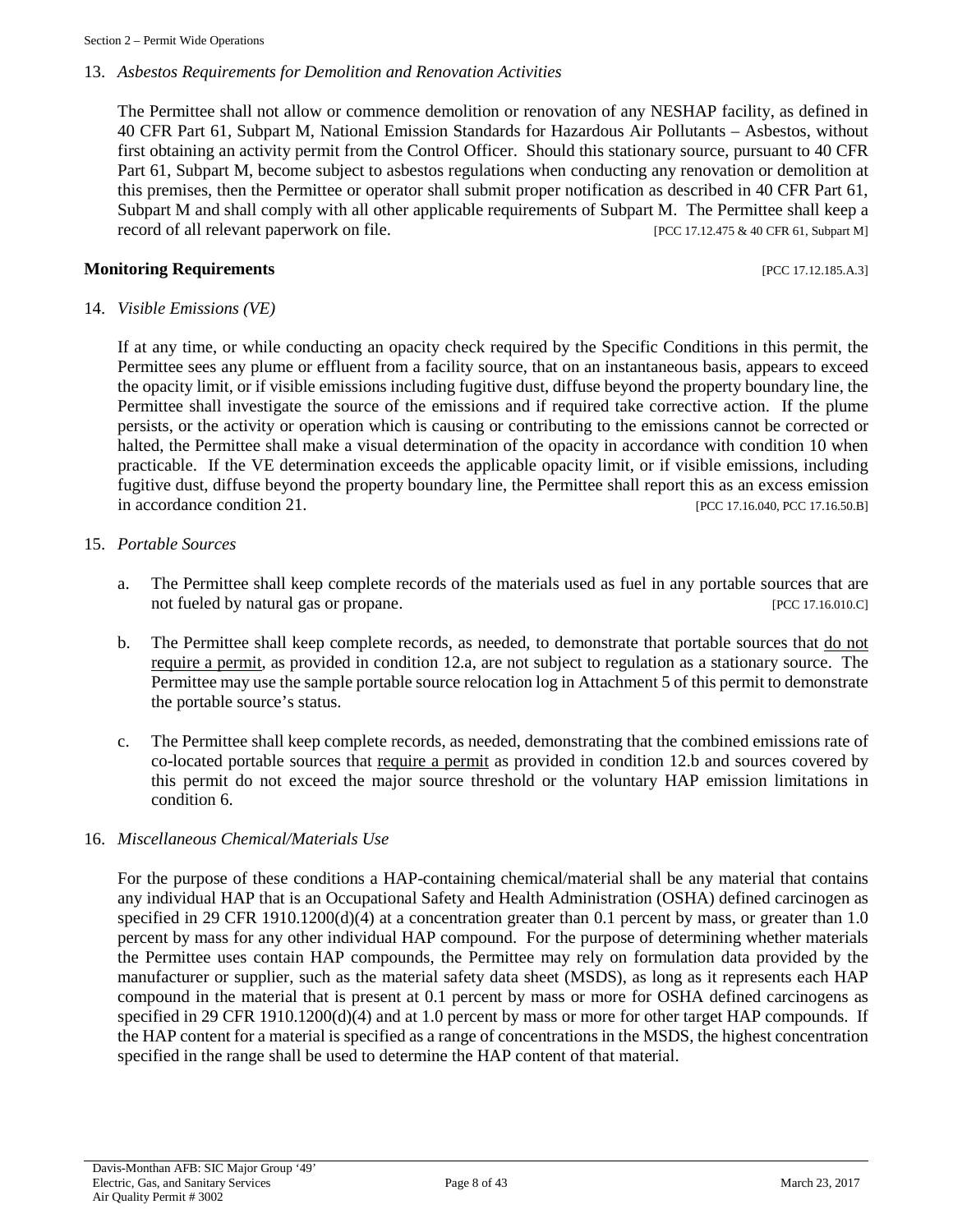- a. In accordance with condition 6, the Permittee shall maintain an Air Program Information Management System (APIMS) to ensure tracking and reporting of the types and quantities of HAP-containing materials issued or used in operations covered by this permit (SIC Code, Major Group 49), excluding the fuels used for firing the generators. The HAP containing materials shall include but not be limited to surface coatings and diluents, wash solvents, degreasing agents, de-icing agents, light lubricants, adhesives, sealants, and other-non-janitorial soaps and cleaners.
- b. The Permittee shall use APIMS to prepare a monthly issues report (MIR) that inventories and totals the mass of HAP emitted from HAP-containing materials issued or used in operations covered by this permit. The following shall be assumed required in generating the MIR report:
	- i. The MIR shall contain the monthly use or issuance of each material including the unit basis used in determining the monthly summaries of the combined mass of HAPs emitted and the monthly summaries of individual HAP species emitted.
	- ii. The Permittee may choose to track HAP emissions on an "issues" basis or on an "as used" basis. The MIR shall clearly state if the log is an "as used" or an "issue" log, and identify the material with the associated operation, whenever possible, as either surface coating operations, solvent degreasing operations, or miscellaneous chemical/materials, as applicable. If the associated operation is otherwise unknown, the HAP emissions shall be included in the miscellaneous chemical/materials operation log.
	- iii. In operations where the Permittee chooses to track HAP emissions on an "issues" basis rather than on an "as used" basis, an "issue" shall be deemed to have occurred when possession of a material which has been purchased for use at the facility is transferred to the requestor. The Permittee shall not be allowed to change the method of logging once established. That is, an "issue log" shall not be allowed to be changed to an "as used" type of log, or vice versa, once the log has been implemented for a particular operation.
	- iv. All products shall be assumed to be used during the calendar month they are issued or used for enclosed surface coating operations, solvent degreasing operations, and miscellaneous chemical/materials issues (including architectural coatings).
	- v. All products issued or used shall be assumed to emit all of its volatile HAP when used.
	- vi. Spray applied architectural coatings issued or used shall be assumed to emit all of their non-volatile HAP.
	- vii. Every material or product that is used or issued shall be analyzed for its HAP content and recorded in a file that is readily available for expeditious review by the Control Officer. Each record shall be indexed to the materials listed in the MIR and contain the following information:
		- (a) The HAP content (in weight percent) for each individual HAP specie; and
		- (b) The total combined HAPs content (in weight percent); and
		- (c) The unit basis, weight or volume, and density or specific gravity (as applicable).

# 17. *Permit-Wide Standards*

Except as provided in conditions 14, 15, 16, and 27 of this Section or as otherwise contained in the Specific Conditions of this permit, additional monitoring for compliance with the permit-wide standards in conditions 6 through 13 shall not be necessary. The Control Officer may ask the Permittee to conduct additional monitoring if the Control Officer has reasonable cause to believe a violation of the permit-wide standards has been committed.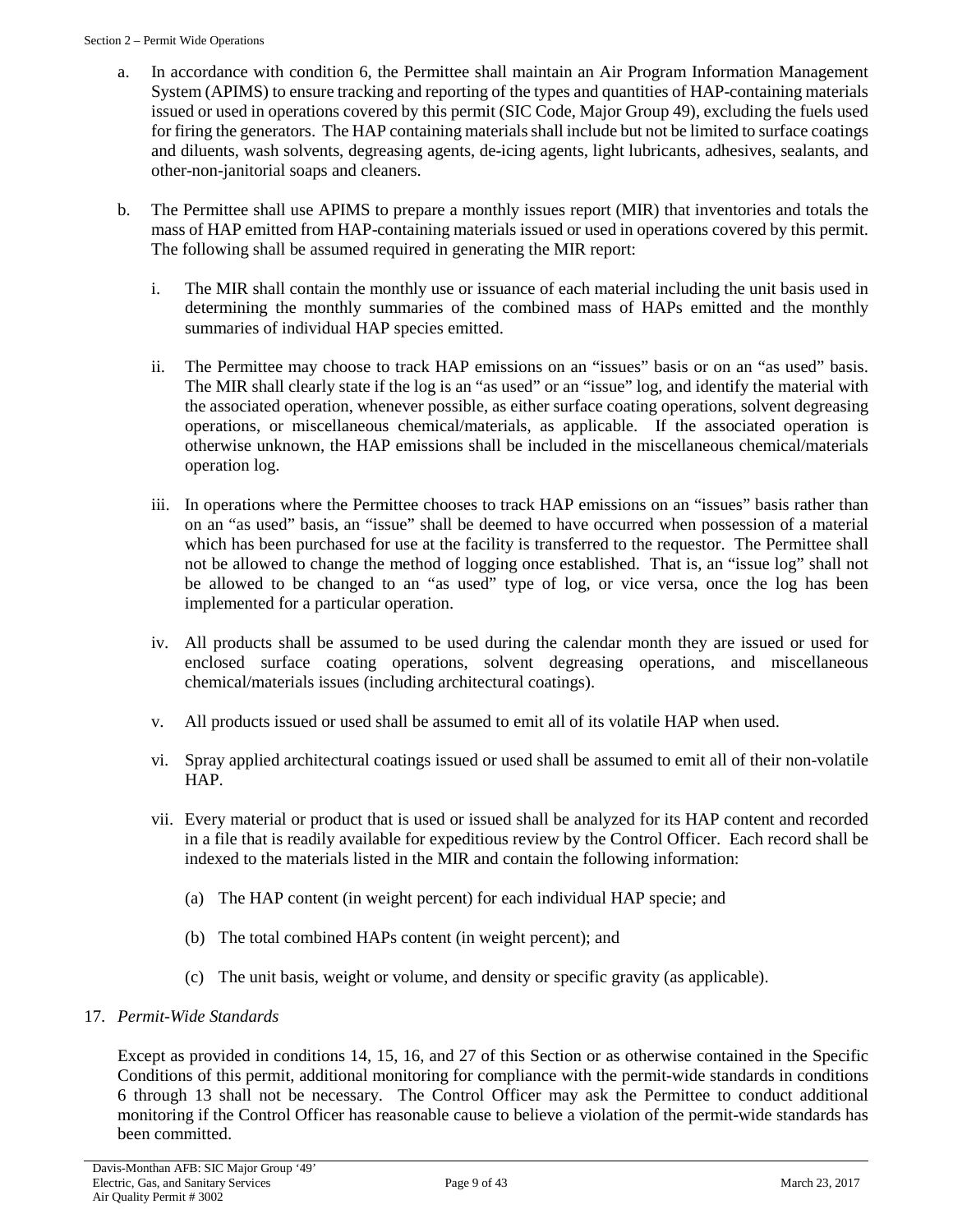# **Recordkeeping Requirements** [PCC 17.12.185.A.4]

The Permittee shall maintain records of required monitoring information. Records shall include at a minimum:

- a. The date, time, and the place defined in the permit requiring the measurement, sampling, inspection, or observation;
- b. The name of the person conducting the measurement, sampling, inspection or observation;
- c. The particular piece of equipment, process, or area being measured, sampled, inspected or observed including a description of the operating conditions and monitoring techniques or methods used as applicable; and,
- d. The results of the measurement, sampling, inspection or observation, including any discrepancy or excess emissions. If there are any monitoring discrepancies or excess emissions, the record shall include the corrective action taken.
- 19. *Record Retention* [PCC 17.12.185.4.b]

The Permittee shall retain records of all required monitoring and support information for at least 5 years from the date of the monitoring sample, measurement, report, or application. Support information includes all calibration and maintenance records, and copies of all reports required by the permit.

20. *Recordkeeping for Compliance Determination* [A.R.S.§49-485, PCC 17.12.080, & PCC 17.24.020.A]

The Permittee shall retain a copy of the permit onsite including all required monitoring records and support information for review by the Control Officer. In addition, all equipment identified in the permit equipment list shall be marked with a unique, clearly visible, and accessible ID to identify the piece of equipment. The Permittee shall be considered in compliance by demonstrating that sufficient information on the equipment and facility operations is periodically collected, recorded, and maintained to assure that the compliance status of any Specific Condition of this permit can be readily ascertained at any time.

#### **Reporting Requirements** [PCC 17.12.185.A.5]

21. *Special Annual Reporting* [PCC 17.24.050]

The Permittee shall submit an annual report to the Control Officer due on April 30<sup>th</sup> of each year, covering the period April 1<sup>st</sup> of the previous year through March 31<sup>st</sup> of the current year, documenting compliance with the voluntary HAP limitations in condition 6. The report shall contain the following:

- a. For each month, the Permittee shall calculate and record the 12-consecutive month rolling total amount of the combined mass of HAPs emitted by sources and operations covered under this permit (SIC Code, Major Group 49) within 45 calendar days after the end of the month. The mass of combined HAPs emitted shall be calculated and summed using the monthly monitoring records in conditions 21.b, 36.a, 45.a, and 54 in this permit and the appropriate emission factors and methods in the approved potential to emit documents provided in the permit application.
- b. For each month, the Permittee shall calculate and record the 12-consecutive month rolling total amount of fuels (Natural Gas, in MMcf; Diesel, in Gallons; and Gasoline, in Gallons) fired in the engines listed in the equipment list in Attachment 2 within 45 calendar days after the end of the month.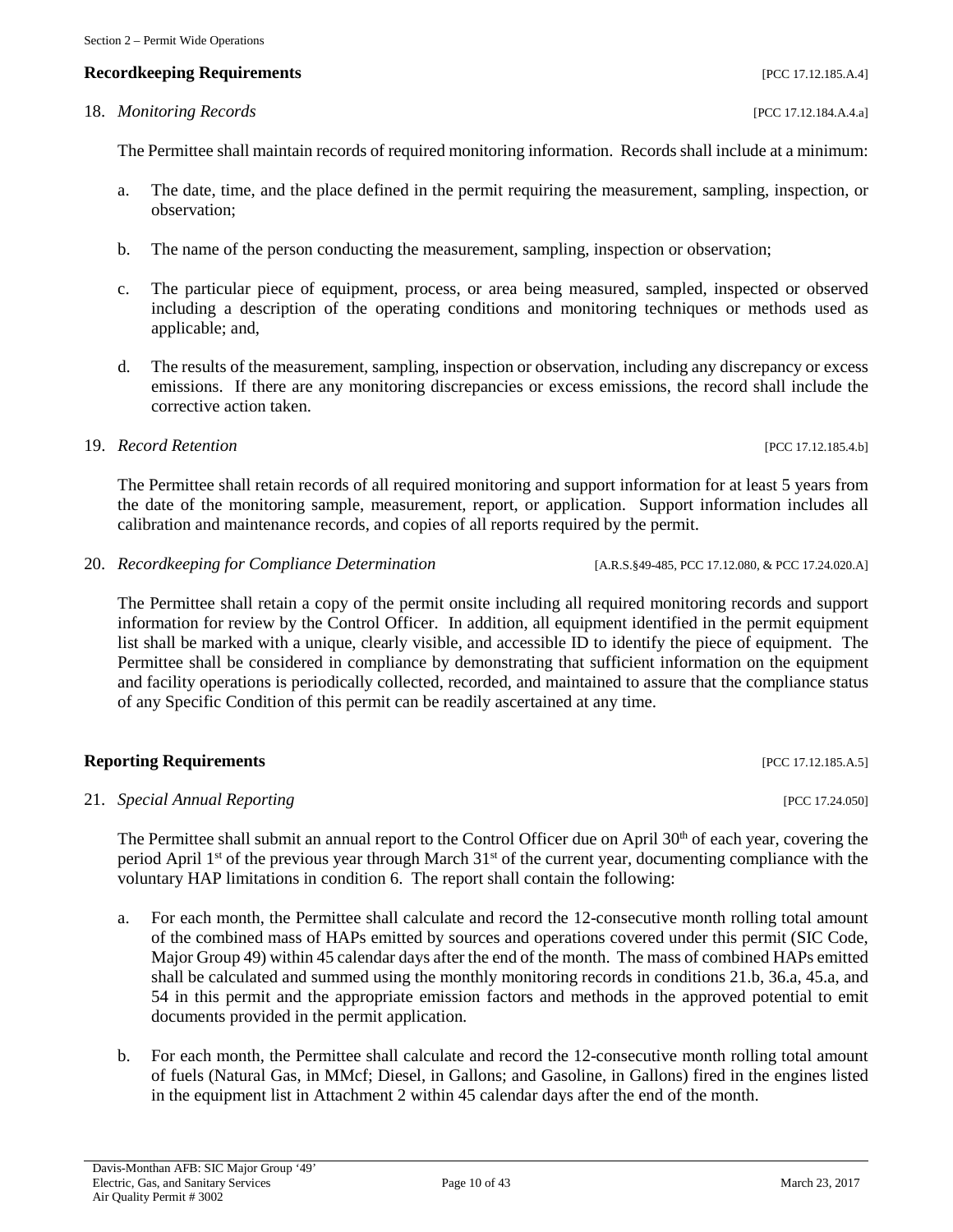- c. For each month, the Permittee shall report the 12-consecutive month rolling totals of the mass of combined HAPs emitted from emission sources and operations covered under all permits issued to the Permittee within 45 calendar days after the end of the month. The report shall also include emissions from any portable sources that require a permit and are planned to be located at a single site in excess of 12 months as provided in conditions 12.b and 15.c.
- d. For each month, the Permittee shall report the 12-consecutive month rolling totals of the mass of the 10 highest single HAP species emitted from emission sources and operations for all permits issued to the Permittee within 45 calendar days after the end of the month. The report shall also include emissions from any portable sources that require a permit and are planned to be located at a single site in excess of 12 months as provided in conditions 12.b and 15.c.

#### 22. *Excess Emissions Reporting:* [PCC 17.12.040]

The Permittee shall report to the Control Officer any emissions in excess of the limits established by this permit in accordance with condition 2 of the General Conditions (pg. 31).

23. *Emissions Inventory Reporting* [PCC 17.12.320]

When requested by the Control Officer, the Permittee shall complete and submit an annual emissions inventory questionnaire. The questionnaire is due by March 31 or ninety days after the Control Officer makes request and inventory form available, whichever occurs later, and shall include emission information for the previous calendar year. The questionnaire shall be on a form provided by or approved by the Control Officer and shall include the information required by PCC 17.12.320.

24. *Certification of Truth Accuracy and Completeness* [PCC 17.12.165.H]

All reports required by this permit shall contain certification by a responsible official of truth, accuracy and completeness. The certification shall state that based on information and belief formed after reasonable inquiry, the statements and information in the document are true, accurate, and complete.

# **Facility Changes**

25. *Permit Revision Application* [PCC 17.12.235, PCC 17.12.240.C.3, PCC 17.12.255, PCC 17.12.260]

Before installing additional emission sources, modifying existing emission sources, switching fuels, or changing the method of operation at the facility such that the changes increase actual emissions more than 10% of the major source threshold, the Permittee shall, if applicable, apply for the appropriate revision in accordance with PCC 17.12.235, PCC 17.12.255, or PCC 17.12.260.

#### *26. Notification* [PCC 17.12.240.C]

For permit changes that do not require revision, the Permittee may make the changes if written notice is provided to the Control Officer in advance of the changes in accordance with PCC 17.12.240.C

# 27. *Facility Change Log* [PCC17.12.240.B]

The Permittee shall maintain a log of other permit changes that do not require revision or notice in accordance with PCC 17.12.240.B.

#### Page 11 of 43 March 23, 2017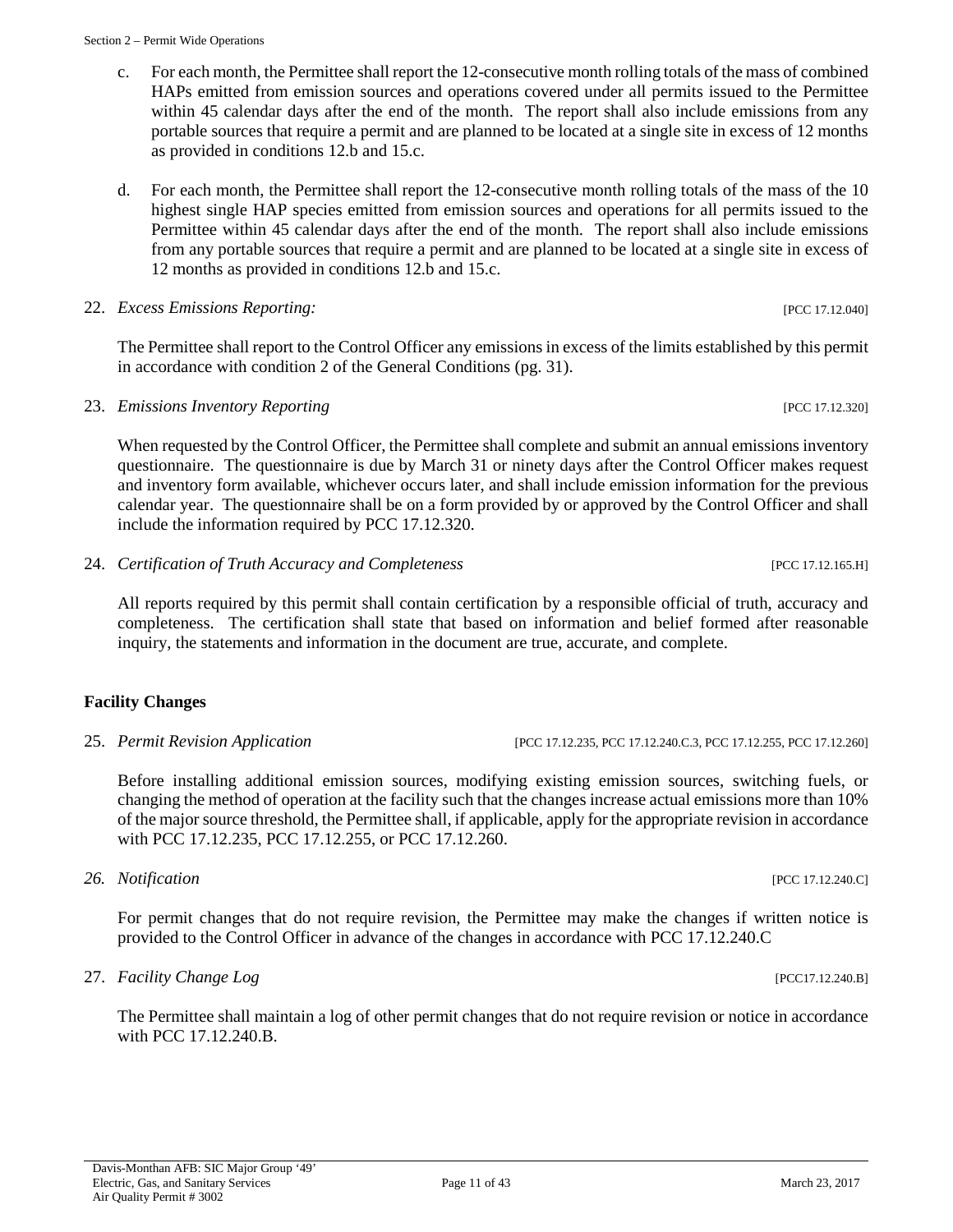- 28. Except where otherwise specified in the Specific Conditions in this permit, the following provisions and test methods shall be used. The methods and standards below are from Appendix A of 40 CFR Part 60 or incorporated by reference in 40 CFR §60.17.
	- a. *Opacity*

When required, EPA Test Method 9 shall be used to monitor compliance with the opacity standards identified in this permit. [PCC 17.12.045.B]

b. *Fuel Sulfur Limitations*

Documentation, such as invoices or statements from the fuel supplier, showing the fuels delivered and verifying the fuel sulfur content is below applicable standards, shall be an acceptable means to demonstrate compliance with fuel limitations identified in this permit. If otherwise required or when requested by the Control Officer, the fuel sulfur content of fuels shall be determined using ASTM D129, D1266, D1552, D2622, D4294, D5453 or an equivalent for liquid fuels, and ASTM D1072, D3246, D4084, D4468, D4810, D6228, D6667, Gas Processors Association Standard 2377, or an equivalent for gaseous fuels.

c. *HAP Content*

The HAP content (percent by weight) of all materials issued or used shall be determined through one of the following methods:

- i. Use of Material Safety Data Sheets (MSDS). If the HAP content for a material is specified as a range of concentrations in the MSDS, the highest concentration specified in the range shall be used to determine the HAP content of the material.
- ii. A manufacturer's certification of HAP content.
- iii. The methods set forth in 40 CFR Part 60, Appendix A.
- iv. A standard analytical methodology published by ASTM or EPA.
- v. If otherwise unknown or unable to determine the HAP content or coating density for surface coatings or solvents that are not commonly used, the Permittee may use a "default" surface coating HAP content of 7 lbs. of HAP/gallon or 70% HAP (by weight); and a solvent HAP content of 10 lbs. of HAP/gallon or 100% HAP (by weight) added to the highest single HAP specie emitted from emission sources and operations as provided in condition 21.d.
- d. *Alternative Test Plan*

The Permittee may submit an alternate and equivalent test method(s) that is listed in 40 CFR Subpart 60, Appendix A, to the Control Officer in a test plan, for approval by the Control Officer.

e. *Test Protocols and Guidelines*

Except as provided in this Section, should the Permittee desire, or be required, to conduct performance tests to demonstrate compliance with the standards contained in this permit, the Permittee shall contact the Control Officer for test methods, protocols, and guidelines.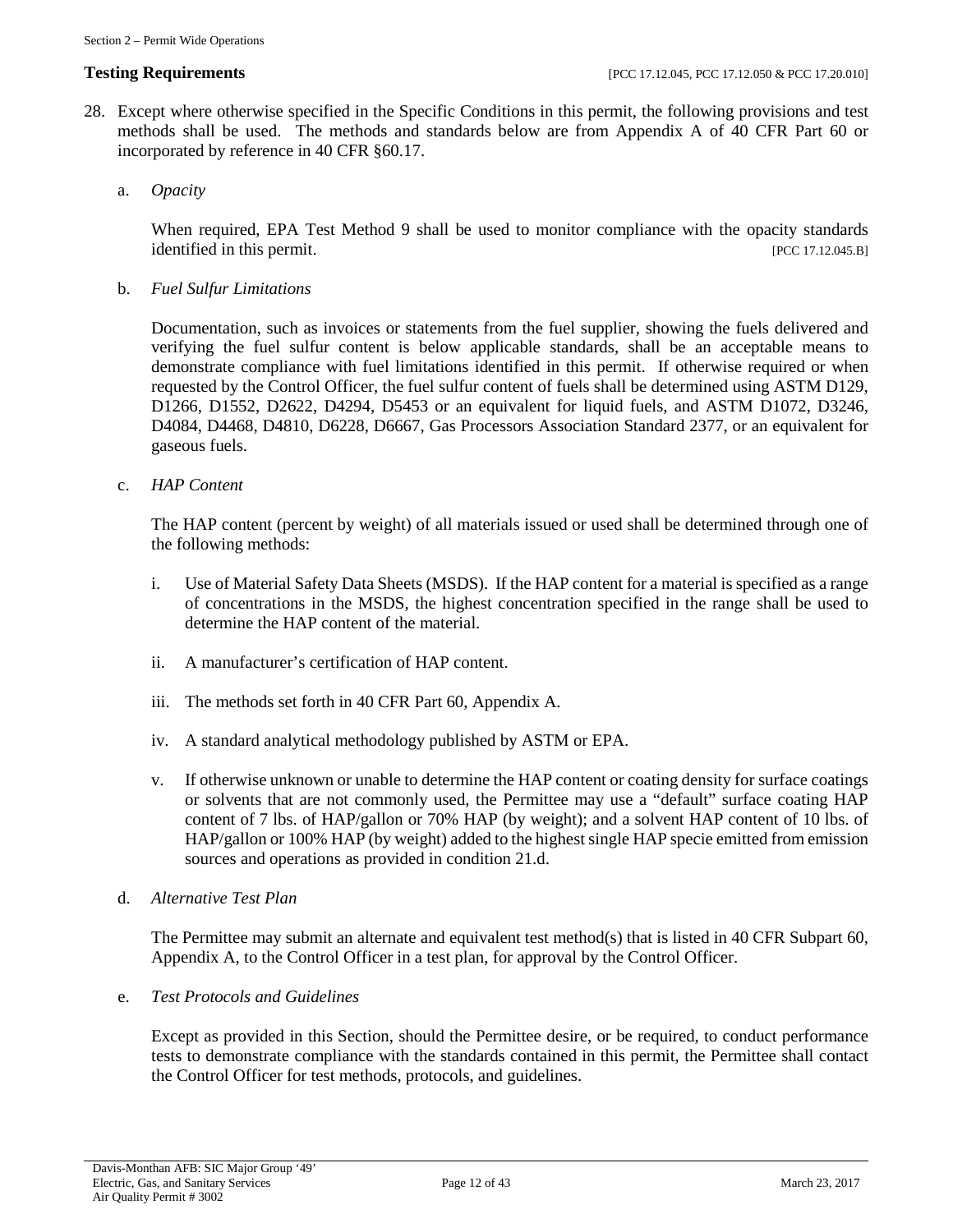#### f. *Enforcement*

Notwithstanding any other provision in this permit, any credible evidence or information relevant as to whether the source would have been in compliance with applicable requirements if the appropriate performance or compliance test had been performed can be used to establish whether or not the owner or operator has violated or is in violation of any standard or applicable emission limit in this permit.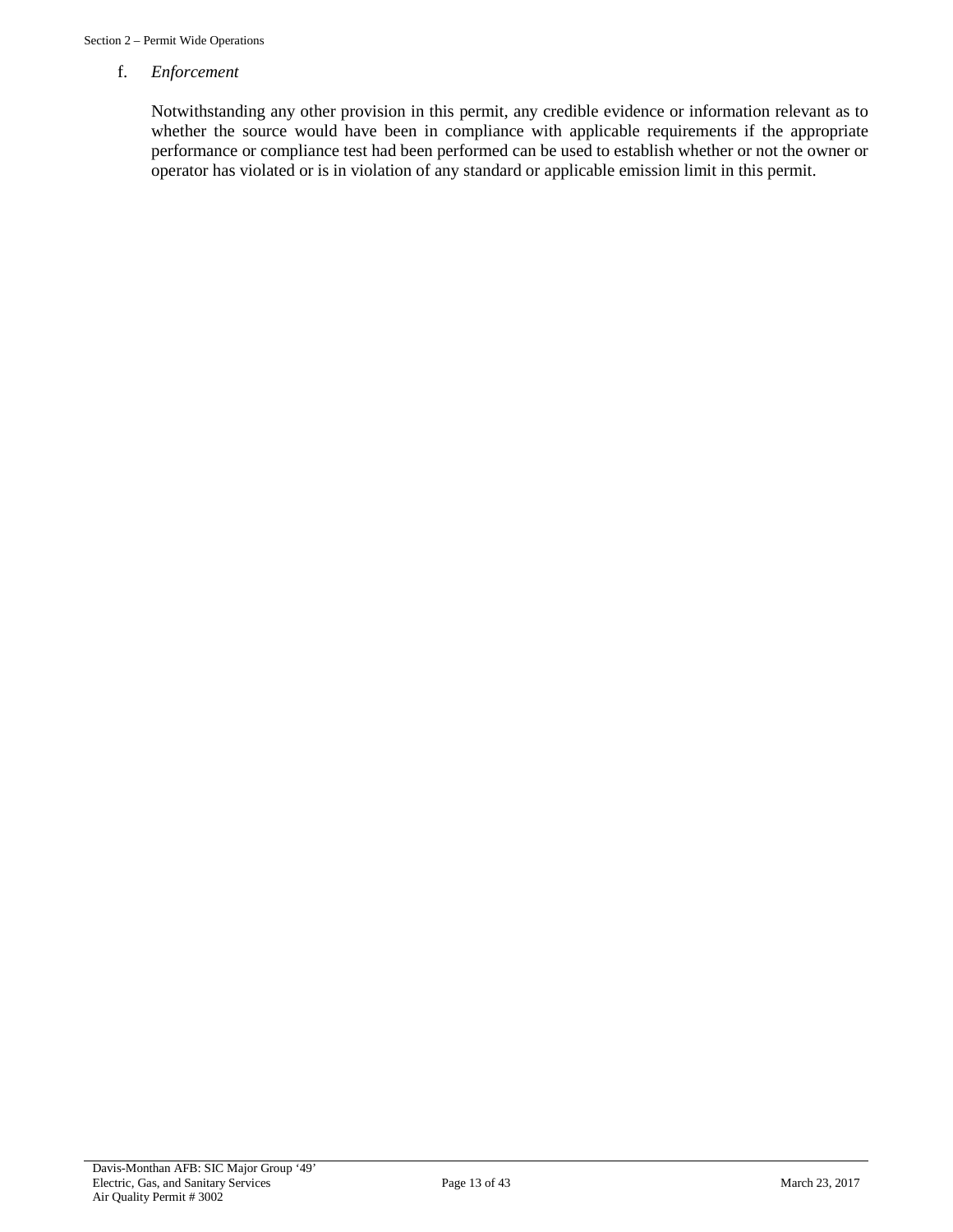# *SECTION 3: NESHAP FOR STATIONARY COMPRESSION IGNITION 'CI' RECIPROCATING INTERNAL COMBUSTION ENGINES 'RICE'*

<span id="page-13-0"></span>In accordance with condition 61.b, the provisions in this Section apply to emergency engines listed in Table 1 of Attachment 2. The General Provisions of 40 CFR Part 63, Subpart A apply to applicable CI RICE sources as indicated in Table 8 of 40 CFR Part 63, Subpart ZZZZ. All provisions of this Section are Federally Enforceable unless otherwise noted.

# **Emission Limitations and Standards Emission Limitations and Standards Exercíse 2016**

29. *Operating Limitations* [PCC 17.12.190.B]

The Permittee shall not operate the CI RICE for more than the number of hours per year specified in the permit equipment list on a rolling twelve (12) month total basis. There is no time limit on the use of emergency designated RICE in emergency situations. **[Material Permit Condition]**

30. *Management Practice Requirements*

The Permittee must comply with the following requirements: [40 CFR 63.6603(a), Table 2d to Subpart ZZZZ]

**[Material Permit Conditions]**

- a. The Permittee must comply with the following management practice requirements, except during periods of startup: [Row 4 of Table 2d to Subpart ZZZZ]
	- i. Change oil and filter every 500 hours of operation or annually, whichever comes first; and
	- ii Inspect air cleaner every 1,000 hours of operation or annually, whichever comes first, and replace as necessary; and
	- iii Inspect all hoses and belts every 500 hours of operation or annually, whichever comes first, and replace as necessary.
- b. The Permittee must minimize the engine's time spent at idle during startup and minimize the engine's startup time to a period needed for appropriate and safe loading of the engine, not to exceed 30 minutes. [40 CFR 63.6625(h)]
- c. The Permittee has the option to utilize an oil analysis program as described in condition 34.c in order to reduce the frequency of the specified oil change requirement in condition 30.a. [Footnote 1, Table 2d to Subpart ZZZZ of Part 63 & 40 CFR 63.6625(i)]
- d. If an emergency engine is operating during an emergency and it is not possible to shut down the engine in order to perform the management practice requirements on the schedule required in condition 30.a, or if performing the management practice on the required schedule would otherwise pose an unacceptable risk under Federal, State, or local law, the management practice can be delayed until the emergency is over or the unacceptable risk under Federal, State, or local law has abated. The management practice should be performed as soon as practicable after the emergency has ended or the unacceptable risk under Federal, State, or local law has abated. Sources must report any failure to perform the management practice on the schedule required and the Federal, State or local law under which the risk was deemed unacceptable in accordance with condition 37. [Footnote 2, Table 2d to Subpart ZZZZ of Part 63]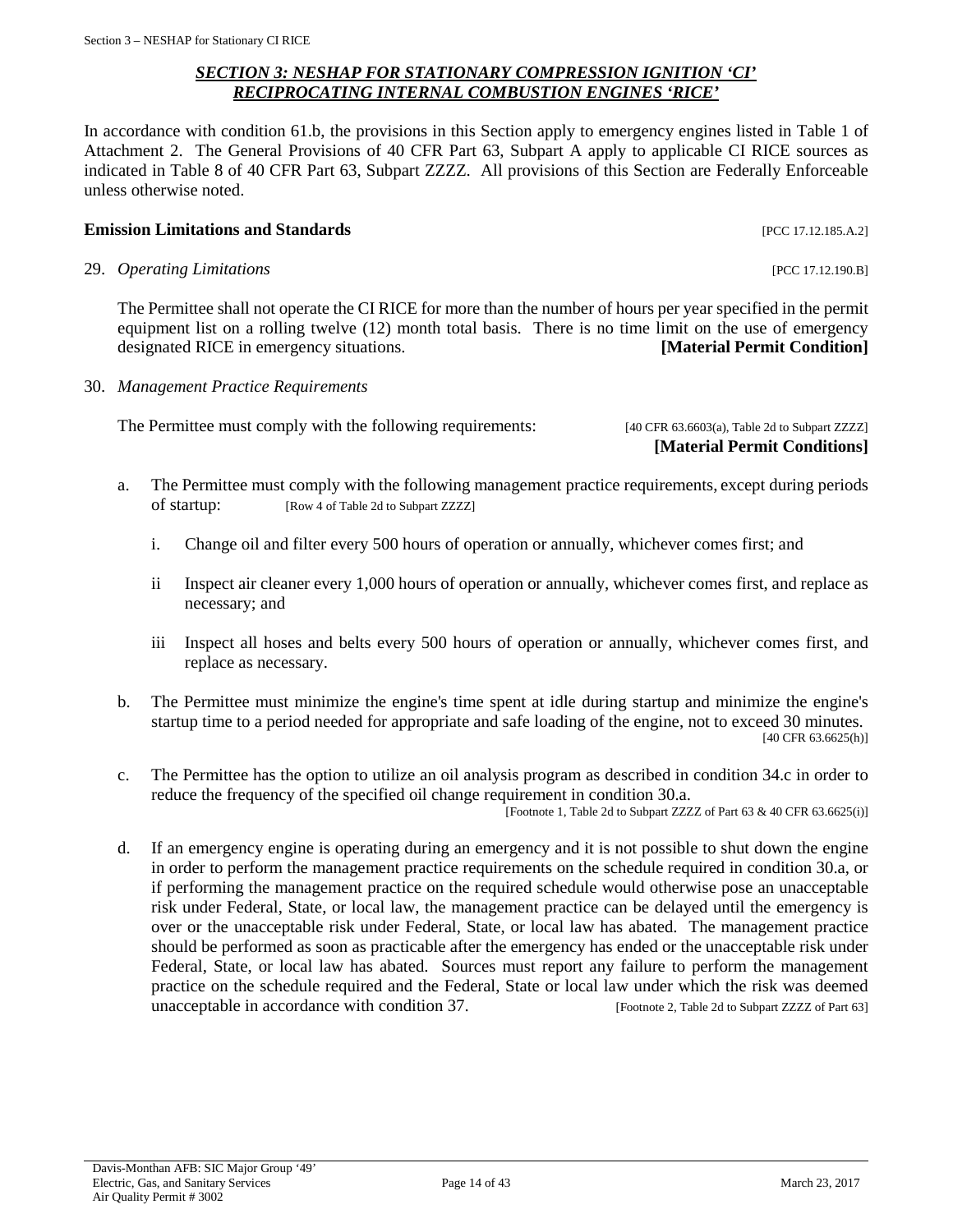# 31. *Fuel Limitations* **[Material Permit Conditions]**

a. The Permittee shall burn only the specified fuel allowed for each generator. [PCC 17.12.190.B]

# **[Locally Enforceable Condition]**

b. Beginning January 1, 2015, if the Permittee owns or operates an emergency CI RICE with a site rating of more than 100 brake HP and operates for the purpose specified in condition 35.b.iii, the Permittee must use diesel fuel that meets the requirements in 40 CFR 80.510(b) for nonroad diesel fuel (ultra low sulfur diesel - ULSD), except that any existing diesel fuel purchased (or otherwise obtained) prior to January 1, 2015, may be used until depleted. [40 CFR 60.6604(b)]

#### 32**.** *Opacity Limits*

CI RICE subject to this Section shall comply with the permit-wide opacity limit in condition 10. In addition, the Permittee shall not cause or permit to be emitted into the atmosphere from any rotating stationary rotating machinery (generators) smoke for any period greater than ten consecutive seconds which exceeds 40 percent opacity. Visible emissions when starting cold equipment shall be exempt from this requirement for the first ten minutes. [PCC 17.16.040 & PCC 17.16.340.E]

# **[Locally Enforceable Condition]**

#### 33. *General Compliance Requirements*

- a. The Permittee must be in compliance with the emission limitations, operating limitations and other requirements in this Section at all times. [40 CFR 63.6605(a)]
- b. The Permittee must operate and maintain any affected source, including associated air pollution control equipment and monitoring equipment, at all times, in a manner consistent with safety and good air pollution control practices for minimizing emissions. The general duty to minimize emissions does not require the Permittee to make any further efforts to reduce emissions if levels required by this Section have been achieved. Determination of whether such operation and maintenance procedures are being used will be based on information available to the Control Officer which may include, but is not limited to, monitoring results, review of operation and maintenance procedures, review of operation and maintenance records, and inspection of the source. [40 CFR 63.6605(b)]

#### **Compliance Determination** [PCC 17.12.185.A.3, 4 & 5]

- 34. *Monitoring, Installation, Collection, Operation, and Maintenance Requirements*
	- a. The Permittee must install a non-resettable hour meter if one is not already installed. [40 CFR 63.6625(f)] **[Material Permit Condition]**
	- b. The Permittee must operate and maintain the engine and after-treatment control device (if any) according to the manufacturer's emission-related written instructions or develop a maintenance plan which must provide to the extent practicable for the maintenance and operation of the engine in a manner consistent with good air pollution control practice for minimizing emissions.

[40 CFR 63.6625(e)]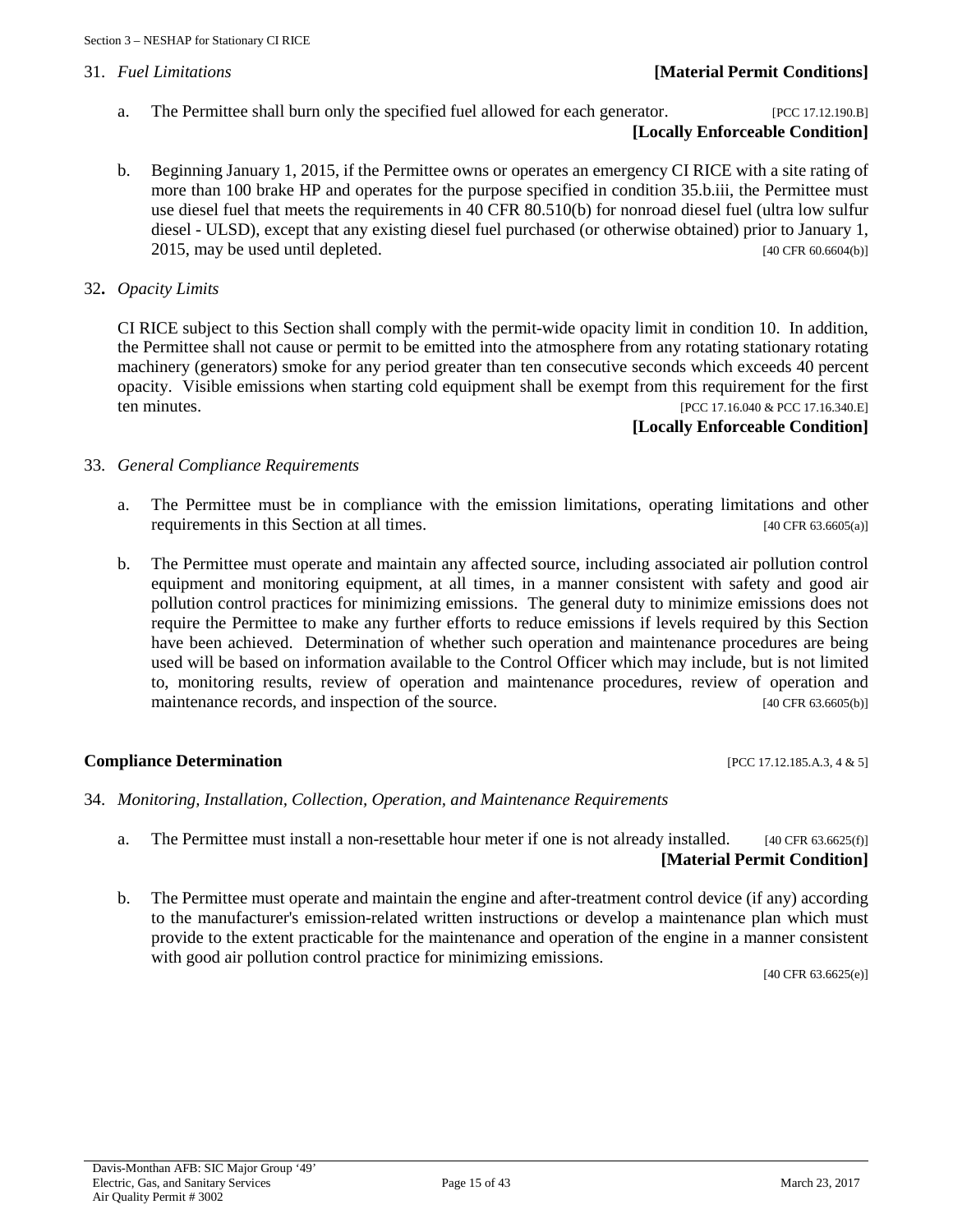c. If the Permittee utilizes an oil analysis program in order to extend the specified oil change requirement in condition 30.a, the oil analysis must be performed at the same frequency specified for changing the oil in condition 30.a. The analysis program must at a minimum analyze the following three parameters: Total Base Number, viscosity, and percent water content. The condemning limits for these parameters are as follows: Total Base Number is less than 30 percent of the Total Base Number of the oil when new; viscosity of the oil has changed by more than 20 percent from the viscosity of the oil when new; or percent water content (by volume) is greater than 0.5. If all of these condemning limits are not exceeded, the Permittee is not required to change the oil. If any of the limits are exceeded, the Permittee must change the oil within 2 business days of receiving the results of the analysis; if the engine is not in operation when the results of the analysis are received, the Permittee must change the oil within 2 business days or before commencing operation, whichever is later. The Permittee must keep records of the parameters that are analyzed as part of the program, the results of the analysis, and the oil changes for the engine. The analysis program must be part of the maintenance plan for the engine.

[40 CFR 63.6625(i) & Table 2d to Subpart ZZZZ of Part 63]

d. The Permittee shall be considered in compliance with the fuel limitations in condition 31 by demonstrating that only the specified fuel identified in the permit equipment list was fired in the subject engine. Such a demonstration may be made by making available to the Control Officer for his inspection, documentation, such as invoices or statements from the fuel supplier which verify the sulfur content of the fuel being delivered. [PCC 17.12.185.A.3.c]

# **[Locally Enforceable Condition]**

e. In order to demonstrate compliance with the opacity limits in condition 32, the Permittee shall conduct a visible emissions check on the exhaust stack of the generator at least monthly if the generator is run during the month. For the purposes of this permit, a visible emissions check is verification that abnormal emissions are not present at the generator stack. [PCC 17.12.185.A.3.c]

# **[Locally Enforceable Condition]**

- 35. *Demonstration of Continuous Compliance* [PCC 17.12.185.A.2 & 3]
	- a. The Permittee must demonstrate continuous compliance with the requirements in condition 30 according to the following methods: [40 CFR 63.6640(a), 63.6635 & Table 6 to Subpart ZZZZ of Part 63]
		- 1. Operating and maintaining the engine according to the manufacturer's emission-related operation and maintenance instructions; or
		- 2. Develop and follow a maintenance plan which must provide to the extent practicable for the maintenance and operation of the engine in a manner consistent with good air pollution control practice for minimizing emissions.
	- b. *Emergency Designation*

The Permittee must operate the emergency RICE according to the requirements in conditions 35.b.i through iii, as stated below. Any operation other than emergency operation, maintenance and testing, and operation in non-emergency situations for 50 hours per year, as described in conditions 35.b.i through iii, is prohibited. If the Permittee does not operate the engine according to the requirements in conditions 35.b.i through iii, the engine will not be considered an emergency engine covered under this Section and will need to meet all requirements for non-emergency engines. [40 CFR 63.6640(f)]

i. There is no time limit on the use of emergency RICE in emergency situations.

[40 CFR 63.6640(f)(1)]

ii. The Permittee may operate the subject emergency RICE as specified in condition 35.b.ii for any combination of the purposes specified in conditions 35.b.ii.(a) through (c) for a maximum of 100 hours per calendar year. Any operation for non-emergency situations as allowed in condition 35.b.iii counts as part of the 100 hours per calendar year allowed by this condition 35.b.ii.

[40 CFR 63.6640(f)(2)]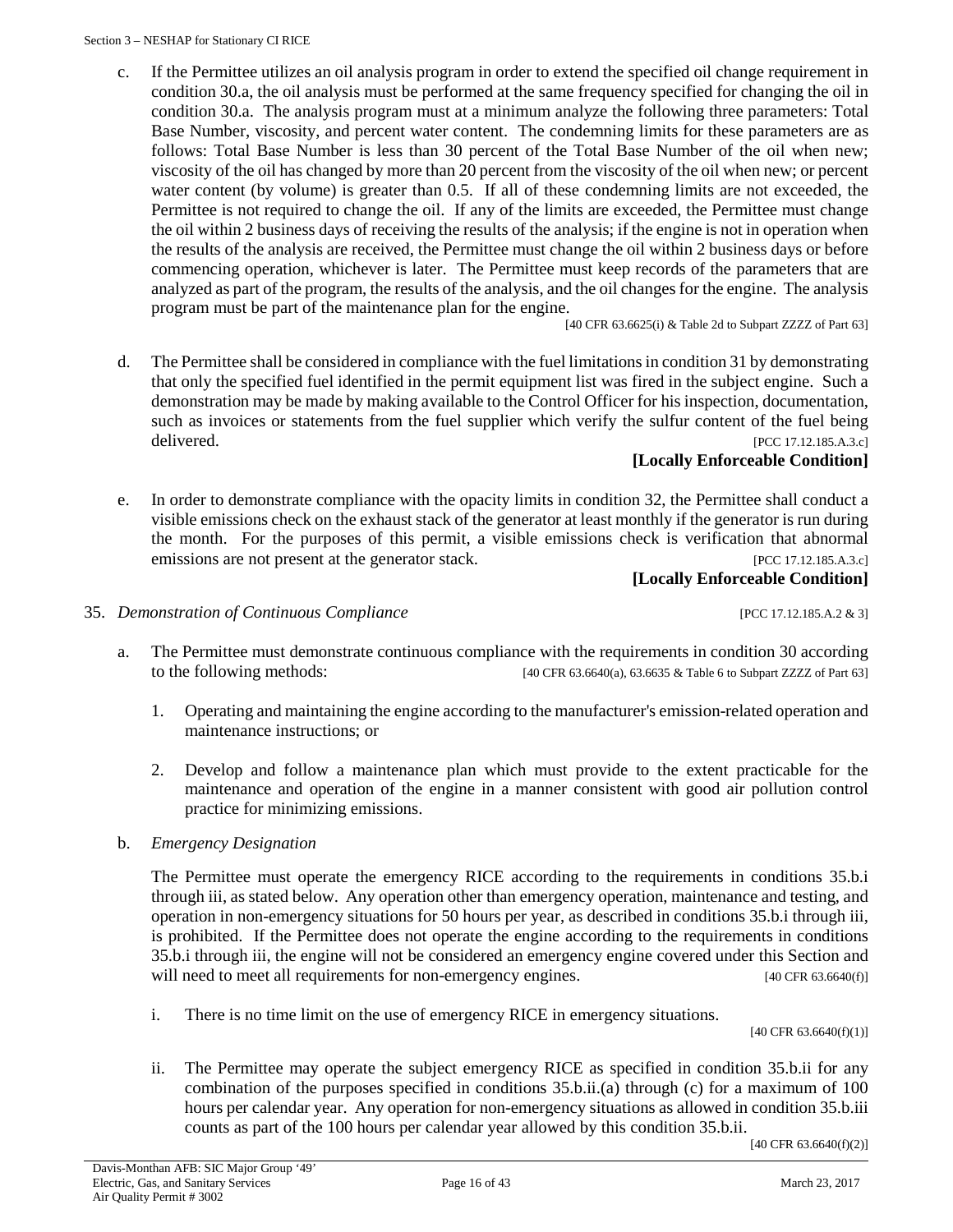- (a) The subject emergency RICE may be operated for maintenance checks and readiness testing, provided that the tests are recommended by Federal, State or local government, the manufacturer, the vendor, the regional transmission organization or equivalent balancing authority and transmission operator, or the insurance company associated with the engine. The Permittee may petition the Control Officer for approval of additional hours to be used for maintenance checks and readiness testing, but a petition is not required if the Permittee maintains records indicating that Federal, State, or local standards require maintenance and testing of emergency CI RICE beyond 100 hours per calendar year. [40 CFR 63.6640(f)(2)(i)]
- (b) Emergency RICE may be operated for emergency demand response for periods in which the Reliability Coordinator under the North American Electric Reliability Corporation (NERC) Reliability Standard EOP-002-3, Capacity and Energy Emergencies (incorporated by reference, see §63.14), or other authorized entity as determined by the Reliability Coordinator, has declared an Energy Emergency Alert Level 2 as defined in the NERC Reliability Standard EOP- $002-3$ . [40 CFR 63.6640(f)(2)(ii)]

[Vacated by U.S. Court of Appeals for the District of Columbia in Delaware vs EPA, May 4, 2016]

- (c) Emergency RICE may be operated for periods where there is a deviation of voltage or frequency of 5 percent or greater below standard voltage or frequency. [40 CFR 63.6640(f)(2)(iii)] [Vacated by U.S. Court of Appeals for the District of Columbia in Delaware vs EPA, May 4, 2016]
- iii. The Permittee may operate the subject emergency RICE up to 50 hours per calendar year in nonemergency situations, but those 50 hours are counted towards the 100 hours per calendar year provided for maintenance and testing and demand response provided in condition 35.b.ii. Except as provided in conditions 35.b.iii.(a) and (b) of this Section, the 50 hours per year for non-emergency situations cannot be used for peak shaving or non-emergency demand response, or to generate income for a permit to supply power to an electric grid or otherwise supply power as part of a financial arrangement with another entity. [40 CFR 63.6640(f)(4)]
	- (a) Prior to May 3, 2014, the 50 hours per year for non-emergency situations can be used for peak shaving or non-emergency demand response to generate income for a permit, or to otherwise supply power as part of a financial arrangement with another entity if the engine is operated as part of a peak shaving (load management program) with the local distribution system operator and the power is provided only to the permit itself or to support the local distribution system.  $[40 \text{ CFR } 63.6640(f)(4)(i)]$
	- (b) The 50 hours per year for non-emergency situations can be used to supply power as part of a financial arrangement with another entity if all of the following conditions are met:

 $[40 \text{ CFR } 63.6640(f)(4)(ii)]$ 

- (i) The engine is dispatched by the local balancing authority or local transmission and distribution system operator.  $[40 \text{ CFR } 63.6640(f)(4)(ii)(A)]$
- (ii) The dispatch is intended to mitigate local transmission and/or distribution limitations so as to avert potential voltage collapse or line overloads that could lead to the interruption of power supply in a local area or region.  $[40 \text{ CFR } 63.6640 \text{ (f)}(4) \text{ (ii)}(B)]$
- (iii) The dispatch follows reliability, emergency operation or similar protocols that follow specific NERC, regional, state, public utility commission or local standards or guidelines. [40 CFR 63.6640(f)(4)(ii)(C)]
- (iv) The power is provided only to the permit itself or to support the local transmission and distribution system.  $[40 \text{ CFR } 63.6640(f)(4)(ii)(D)]$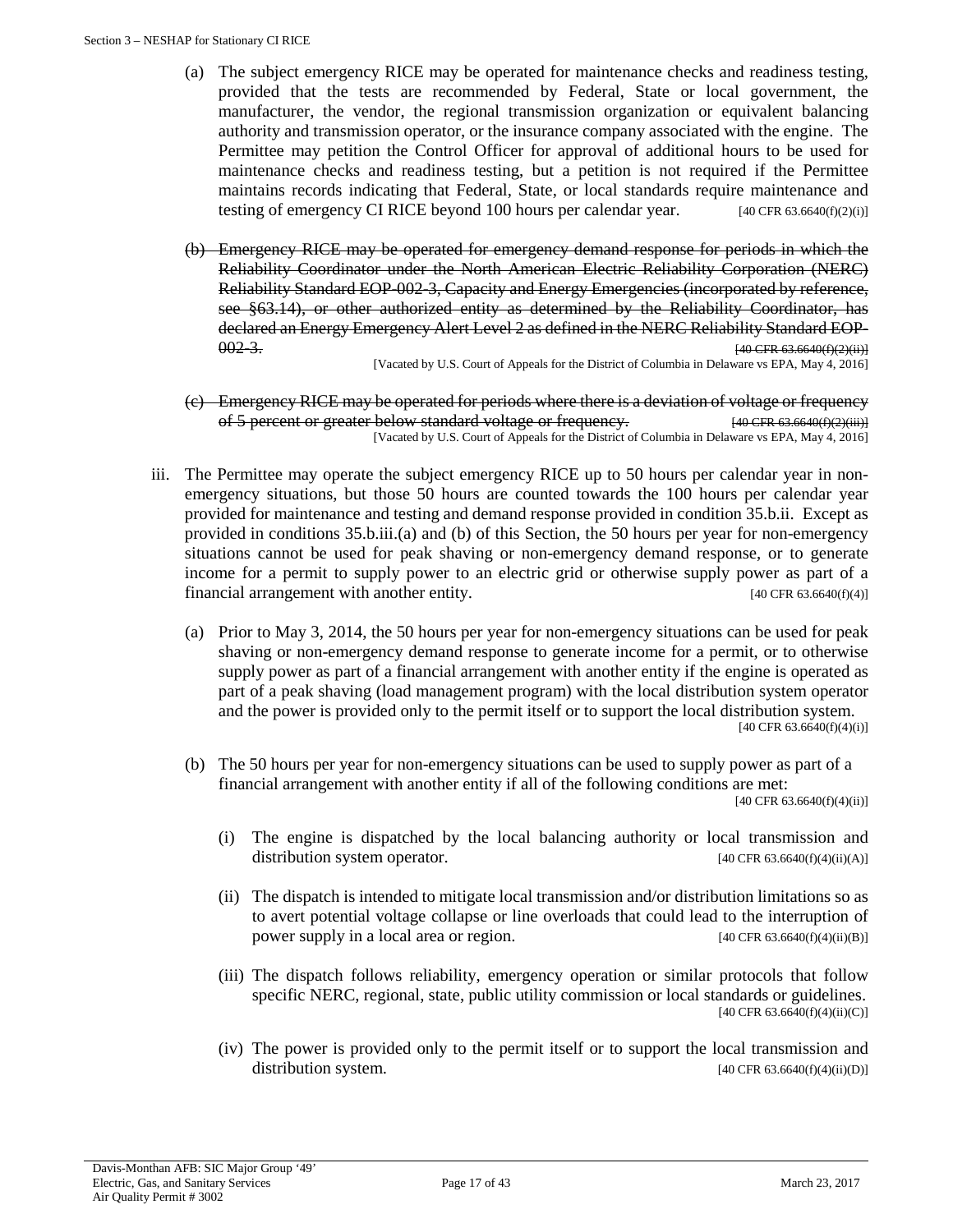(v) The Permittee identifies and records the entity that dispatches the engine and the specific NERC, regional, state, public utility commission or local standards or guidelines that are being followed for dispatching the engine. The local balancing authority or local transmission and distribution system operator may keep these records on behalf of the **Permittee.** [40 CFR 63.6640(f)(4)(ii)(E)]

#### 36. *Recordkeeping Requirements* [PCC 17.12.185.A.3 & 4]

- a. The Permittee shall record the monthly operating hours and recalculate a rolling twelve (12) month total within 10 calendar days of the end of the month. **[Material Permit Condition**]
- b. The Permittee must keep records of the hours of operation of the engine that is recorded through the nonresettable hour meter. The Permittee must document how many hours are spent for emergency operation, including what classified the operation as emergency and how many hours are spent for non-emergency operation. If the subject engine is used for the purposes specified in condition  $35. \dot{b}$ .ii.(b),  $35. \dot{b}$ .ii.(e), or 35.b.iii.(b), the Permittee must keep records of the notification of the emergency situation, and the date, start time, and end time of engine operation for these purposes. [40 CFR 63.6655(f)] [Strikeout - Vacated by U.S. Court of Appeals for the District of Columbia in Delaware vs EPA, May 4, 2016]
- c. The Permittee must keep records of the maintenance conducted on the RICE in order to demonstrate that the Permittee operated and maintained the RICE and after-treatment control device (if any) according to the Permittee's own maintenance plan. [40 CFR 63.6655(e)]
- d. In order to demonstrate compliance with the fuel limitations in condition 31, the Permittee shall maintain records of fuel supplier specifications which verify the sulfur content of the fuel as delivered.

[PCC 17.12.185.A.4] **[Locally Enforceable Condition]**

e. The Permittee shall retain records of visible emissions checks/observations. The Permittee shall record the date and time of the check, the name of the person conducting the check, the results of the check, and the type of corrective action taken (if required). [PCC 17.12.180.A.4]

#### **[Locally Enforceable Condition]**

- f. The Permittee's records must be in a form suitable and readily available for expeditious review according to the following: [40 CFR 63.6660(a), 40 CFR 63.6660(b) & 40 CFR 63.10(b)(1)]
	- a. The files shall be retained for at least 5 years following the date of each occurrence, measurement, maintenance, corrective action, report, or record.
	- b. At a minimum, the most recent 2 years of data shall be retained on site.  $[T_{\text{able 8, 63.10(b)(1)}}]$
	- c. The remaining 3 years of data may be retained off site. Such files may be maintained on microfilm, on a computer, on computer floppy disks, on magnetic tape disks, or on microfiche.
- g. The Permittee must keep each record readily accessible in hard copy or electronic form for at least 5 years after the date of each occurrence, measurement, maintenance, corrective action, report, or record.

[40 CFR 63.6660 & 40 CFR 63.10(b)(1)]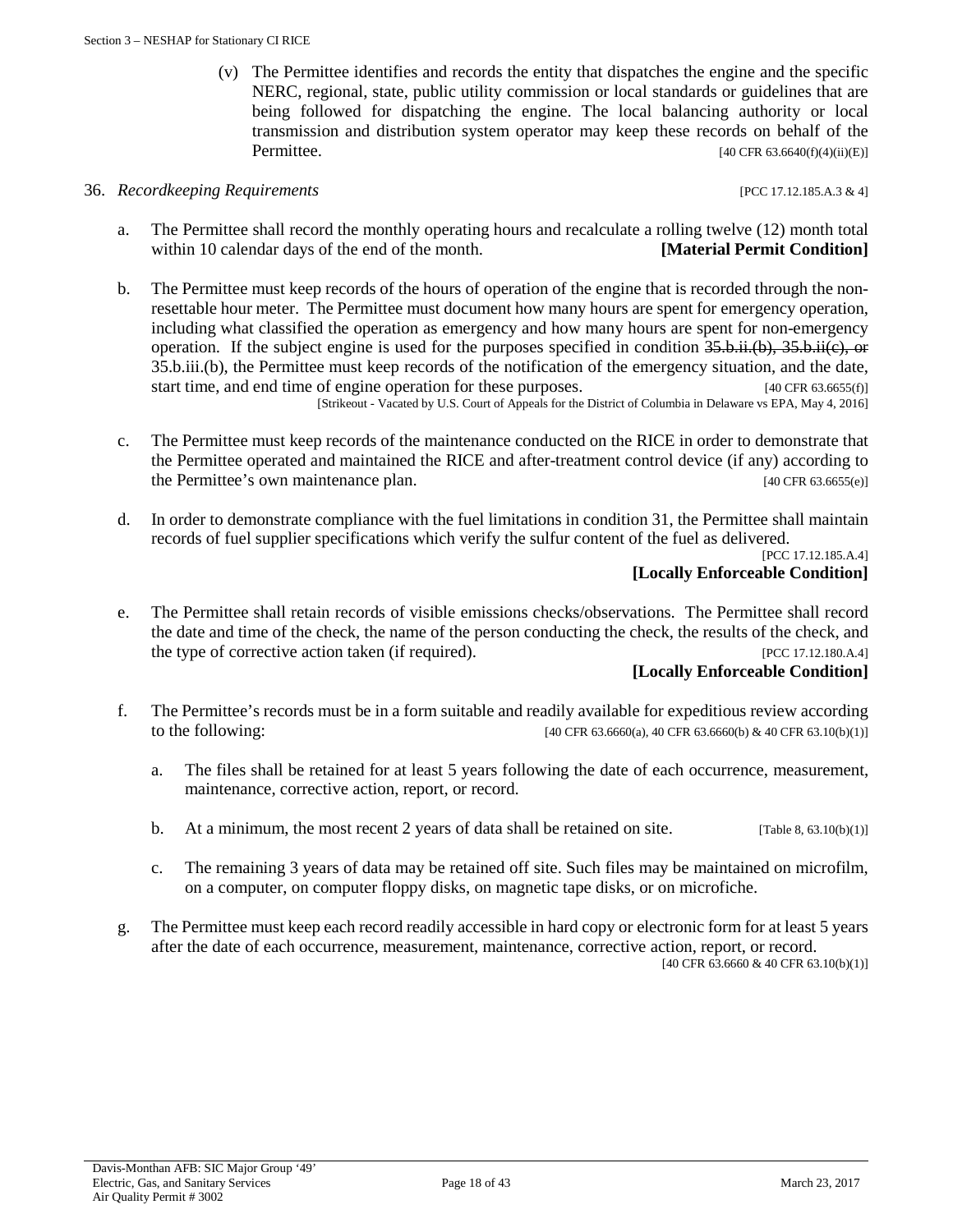#### 37. *Reporting Requirements* [PCC 17.12.185.A.5]

a. The Permittee shall report to the Control Officer any emissions in excess of the limits established by this permit in accordance with condition 2 of the General Conditions (pg. 30). PCC 17.12.040 & PCC 17.12.185.A.5]

# **[Locally Enforceable Condition]**

#### b. *Annual Report to EPA*

For each emergency stationary RICE with a site rating of more than 100 brake HP that operates for the purpose specified in condition 35.b.iii.(b), you must submit an annual report according to the following requirements: [40 CFR 63.66406650(h)]

- i. The report must contain the following information:
	- (i) Company name and address where the engine is located.
	- (ii) Date of the report and beginning and ending dates of the reporting period.
	- (iii) Engine site rating and model year.
	- (iv) Latitude and longitude of the engine in decimal degrees reported to the fifth decimal place.
	- $(v)$  Hours operated for the purposes specified in condition 35.b.ii.(b) and (c), including the date, start time, and end time for engine operation for the purposes specified in condition 35.b.ii.(b)  $and (e)$ .
	- (vi) Number of hours the engine is contractually obligated to be available for the purposes specified in condition 35.b.ii.(b) and (c).
	- (vii) Hours spent for operation for the purpose specified in condition 35.b.iii.(b), including the date, start time, and end time for engine operation for the purposes specified in condition 35.b.iii.(b). The report must also identify the entity that dispatched the engine and the situation that necessitated the dispatch of the engine.
	- (viii) If there were no deviations from the fuel requirements in condition 31 that apply to the engine (if any), a statement that there were no deviations from the fuel requirements during the reporting period.
	- (ix) If there were deviations from the fuel requirements in condition 31 that apply to the engine (if any), information on the number, duration, and cause of deviations, and the corrective action taken.
- c. The first annual report must cover the calendar year 2015 and must be submitted no later than March 31, 2016. Subsequent annual reports for each calendar year must be submitted no later than March 31 of the following calendar year.
- d. The annual report must be submitted electronically using the subpart specific reporting form in the Compliance and Emissions Data Reporting Interface (CEDRI) that is accessed through EPA's Central Data Exchange (CDX) (www.epa.gov/cdx). However, if the reporting form specific to this subpart is not available in CEDRI at the time that the report is due, the written report must be submitted to the Administrator at the appropriate address listed in 40 CFR §63.13.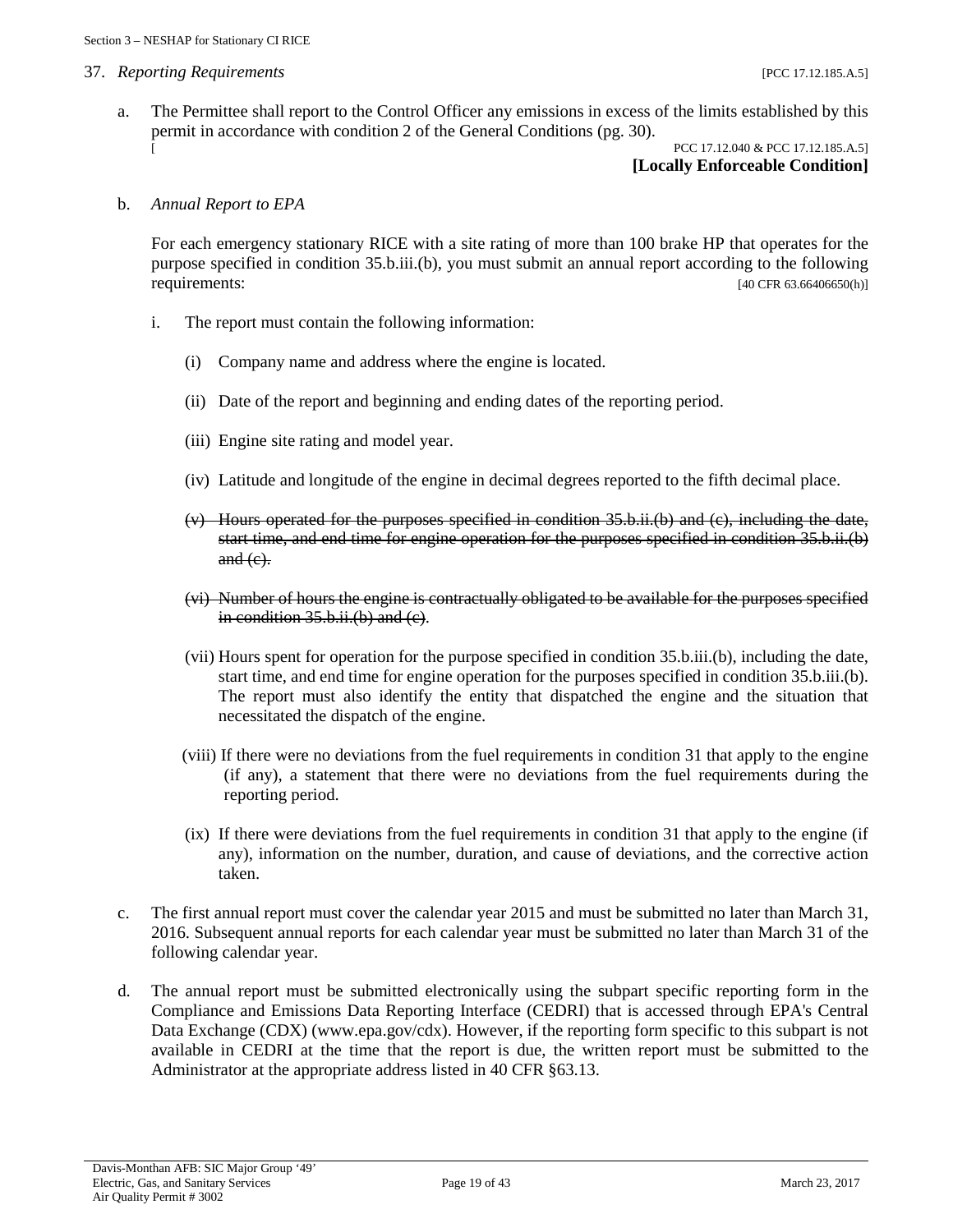### *SECTION 4: NESHAP FOR STATIONARY COMPRESSION IGNITION 'SI' RECIPROCATING INTERNAL COMBUSTION ENGINES 'RICE'*

<span id="page-19-0"></span>In accordance with condition 61.b, the provisions in this Section apply to the natural gas fired non-emergency SI 4SLB engines listed in Table 2 of Attachment 2. The General Provisions of 40 CFR Part 63, Subpart A apply to applicable SI RICE sources as indicated in Table 8 of 40 CFR Part 63, Subpart ZZZZ. All provisions of this Section are Federally Enforceable unless otherwise noted.

### **Emission Limitations and Standards Emission Limitations and Standards Exercíse 2016**

38. *Operating Limitations* [PCC 17.12.185.A.2 or PCC 17.12.190.B]

The Permittee shall ensure a natural gas fuel meter is installed upstream of units ICOM 5101-01 and ICOM 5101-02 to measure the amount of natural gas delivered to the engines. **[Material Permit Condition]**

39. *Management Practice Requirements*

The Permittee must comply with the following requirements: [40 CFR 63.6603, Table 2d to Subpart ZZZZ]

**[Material Permit Conditions]**

- a. The Permittee must comply with the following management practice requirements, except during periods of startup: [Row 4 of Table 2d to Subpart ZZZZ]
	- i Change oil and filter every 2,160 hours of operation or annually, whichever comes first; and
	- ii. Inspect spark plugs every 2,160 hours of operation or annually, whichever comes first, and replace as necessary; and
	- iii Inspect all hoses and belts every 2,160 hours of operation or annually, whichever comes first, and replace as necessary.
- b. The Permittee must minimize the engine's time spent at idle during startup and minimize the engine's startup time to a period needed for appropriate and safe loading of the engine, not to exceed 30 minutes. [40 CFR 63.6625(h)]
- c. The Permittee has the option to utilize an oil analysis program as described in condition 43.b in order to reduce the frequency of the specified oil change requirement in condition 38.a.i.

[Footnote 1, Table 2d to Subpart ZZZZ of Part 63 & 40 CFR 63.6625(i)]

40. *Fuel Limitations*

The Permittee shall combust only natural gas in each engine identified in Table 2 of Attachment 2. **[Locally Enforceable & Material Permit Condition]**

41**.** *Opacity Limits*

CI RICE subject to this Section shall comply with the permit-wide opacity limit in condition 10. In addition, the Permittee shall not cause or permit to be emitted into the atmosphere from any rotating stationary rotating machinery (generators) smoke for any period greater than ten consecutive seconds which exceeds 40 percent opacity. Visible emissions when starting cold equipment shall be exempt from this requirement for the first ten minutes.<br>
[PCC 17.16.940 & PCC 17.16.340.EI] [PCC 17.16.040 & PCC 17.16.340.E]

**[Locally Enforceable Condition]**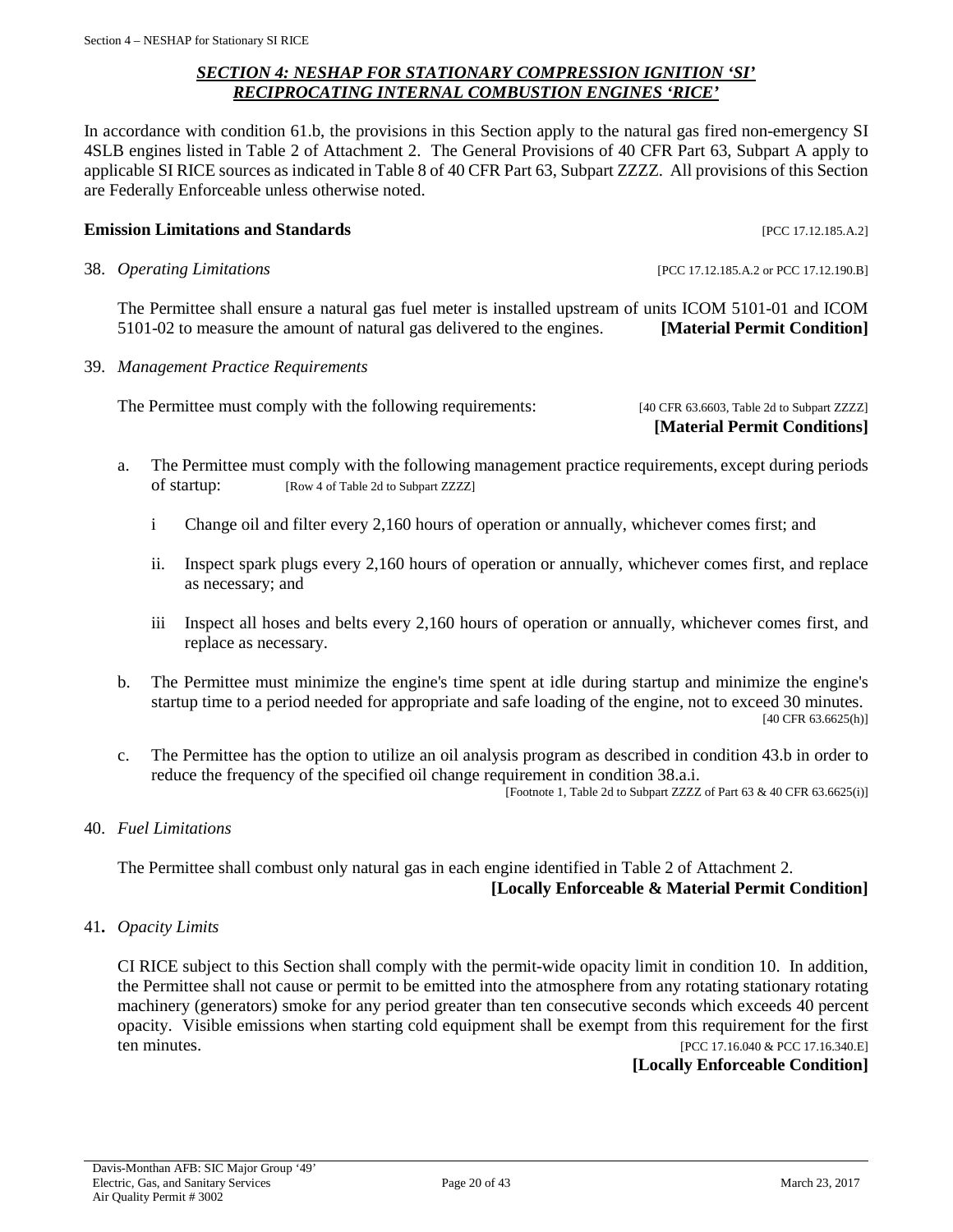#### 42. *General Compliance Requirements*

- a. The Permittee must be in compliance with the emission limitations, operating limitations and other requirements in this Section at all times. [40 CFR 63.6605(a)]
- b. The Permittee must operate and maintain any affected source, including associated air pollution control equipment and monitoring equipment, at all times, in a manner consistent with safety and good air pollution control practices for minimizing emissions. The general duty to minimize emissions does not require the Permittee to make any further efforts to reduce emissions if levels required by this Section have been achieved. Determination of whether such operation and maintenance procedures are being used will be based on information available to the Control Officer which may include, but is not limited to, monitoring results, review of operation and maintenance procedures, review of operation and maintenance records, and inspection of the source. [40 CFR 63.6605(b)]

#### **Compliance Determination** [PCC 17.12.185.A.3, 4 & 5]

#### 43. *Monitoring, Installation, Collection, Operation, and Maintenance Requirements*

a. The Permittee must operate and maintain the engine and after-treatment control device (if any) according to the manufacturer's emission-related written instructions or develop a maintenance plan which must provide to the extent practicable for the maintenance and operation of the engine in a manner consistent with good air pollution control practice for minimizing emissions.

[40 CFR 63.6625(e)]

b. If the Permittee utilizes an oil analysis program in order to extend the specified oil change requirement in condition 39.a, the oil analysis must be performed at the same frequency specified for changing the oil in condition 39.a. The analysis program must at a minimum analyze the following three parameters: Total Acid Number, viscosity, and percent water content. The condemning limits for these parameters are as follows: Total Acid Number increases by more than 3.0 milligrams of potassium hydroxide (KOH) per gram from Total Acid Number of the oil when new; viscosity of the oil has changed by more than 20 percent from the viscosity of the oil when new; or percent water content (by volume) is greater than 0.5. If all of these condemning limits are not exceeded, the engine owner or operator is not required to change the oil. If any of the limits are exceeded, the engine owner or operator must change the oil within 2 business days of receiving the results of the analysis; if the engine is not in operation when the results of the analysis are received, the engine owner or operator must change the oil within 2 business days or before commencing operation, whichever is later. The owner or operator must keep records of the parameters that are analyzed as part of the program, the results of the analysis, and the oil changes for the engine. The analysis program must be part of the maintenance plan for the engine.

 $[40 \text{ CFR } 63.6625 \text{ (j) & Table 2d to Subpart ZZZZ of Part 63] }$ 

c. The Permittee shall be considered in compliance with the fuel limitations in condition 40 by demonstrating that only the natural gas was fired in the engines. Such a demonstration may be made by making available to the Control Officer for his inspection, documentation, such as invoices or statements from the fuel supplier showing that only natural gas was purchased for use in the equipment; Alternatively, the demonstration may be made by inspection of the equipment verifying that natural gas is the only fuel plumbed to the equipment for firing. [PCC 17.12.185.A.3.c]

#### **[Locally Enforceable Condition]**

d. A periodic demonstration to show compliance with the opacity limitation in condition 41 shall not be required since the percent of opacity of visible emissions from stationary SI ICE while combusting natural gas fuel is inherently low. The Permittee shall operate and maintain the stationary SI ICE at all times – including periods of startup, shutdown, and malfunction – in a manner consistent with good air pollution control practices and consistent with the manufacturer's guidelines. [PCC 17.12.185.A.3.c]

**[Locally Enforceable Condition]**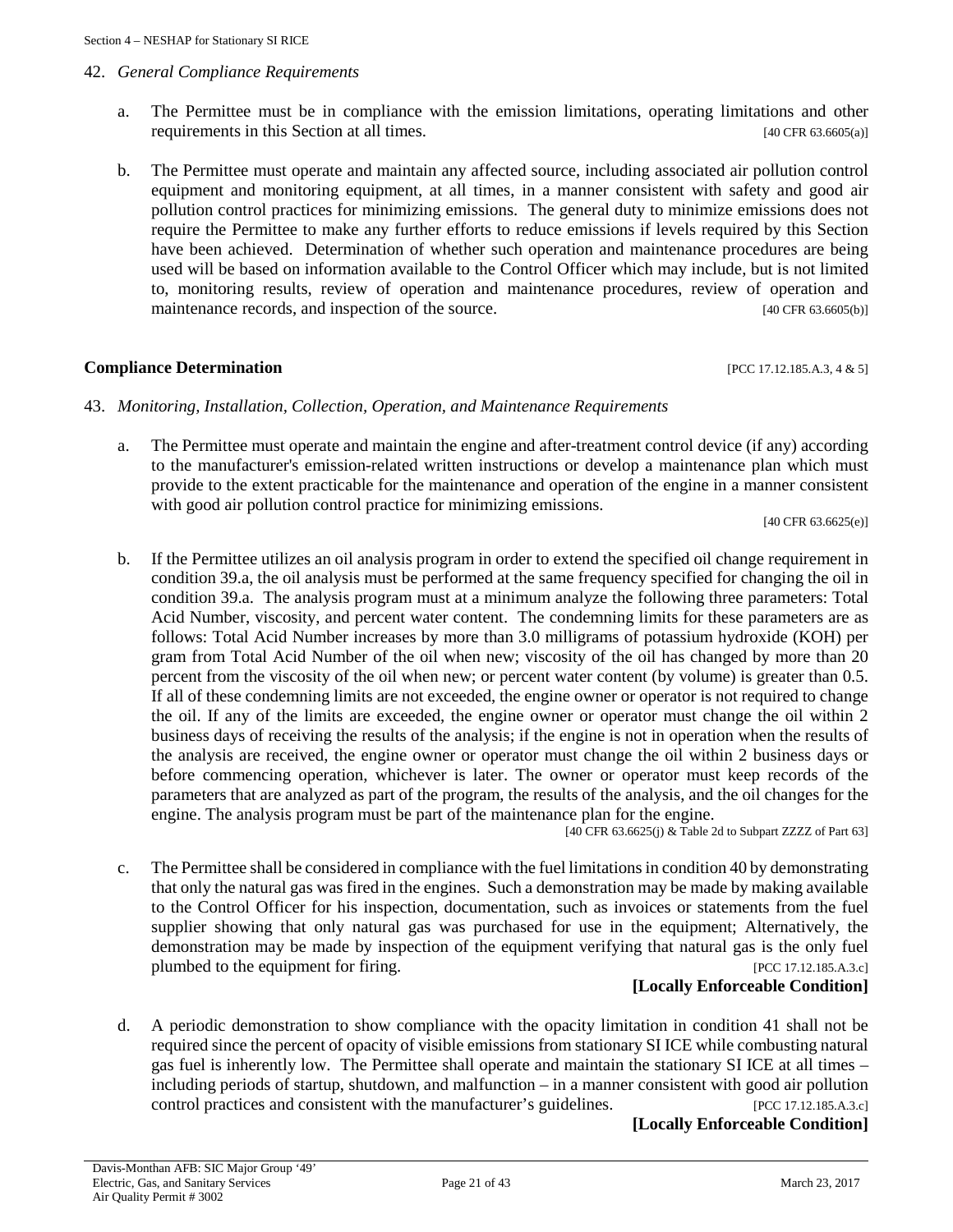#### 44. *Demonstration of Continuous Compliance* [PCC 17.12.185.A.2 & 3]

The Permittee must demonstrate continuous compliance with the requirements in condition 39 according to the following methods: [40 CFR 63.6640(a), 63.6635 & Table 6 to Subpart ZZZZ of Part 63]

- a. Operating and maintaining the engine according to the manufacturer's emission-related operation and maintenance instructions; or
- b. Develop and follow a maintenance plan which must provide to the extent practicable for the maintenance and operation of the engine in a manner consistent with good air pollution control practice for minimizing emissions.

#### 45. *Recordkeeping Requirements* [PCC 17.12.185.A.3 & 4]

- a. The Permittee shall record the monthly amount of natural gas delivered to the engines and recalculate a rolling twelve (12) month total within 10 calendar days of the end of the month.
- b. In order to demonstrate compliance with the fuel limitation in condition 40, the Permittee shall maintain records of invoices or statements from the fuel supplier, showing that only the allowable fuels were purchased and/or delivered for use in the engines. **[Locally Enforceable Condition]**
- c. The Permittee must keep records of the maintenance conducted on the RICE in order to demonstrate that the Permittee operated and maintained the RICE and after-treatment control device (if any) according to the Permittee's own maintenance plan. [40 CFR 63.6655(e)]
- d. The Permittee's records must be in a form suitable and readily available for expeditious review according to the following: [40 CFR 63.6660(a), 40 CFR 63.6660(b) & 40 CFR 63.10(b)(1)]
	- i. The files shall be retained for at least 5 years following the date of each occurrence, measurement, maintenance, corrective action, report, or record.
	- ii. At a minimum, the most recent 2 years of data shall be retained on site.
	- iii. The remaining 3 years of data may be retained off site. Such files may be maintained on microfilm, on a computer, on computer floppy disks, on magnetic tape disks, or on microfiche.
	- iv. The Permittee must keep each record readily accessible in hard copy or electronic form for at least 5 years after the date of each occurrence, measurement, maintenance, corrective action, report, or record.

#### 46. *Reporting Requirements* [PCC 17.12.185.A.5]

a. The Permittee shall report to the Control Officer any emissions in excess of the limits established by this permit in accordance with condition 2 of the General Conditions (pg. 30).

[PCC 17.12.040 & PCC 17.12.185.A.5] **[Locally Enforceable Condition]**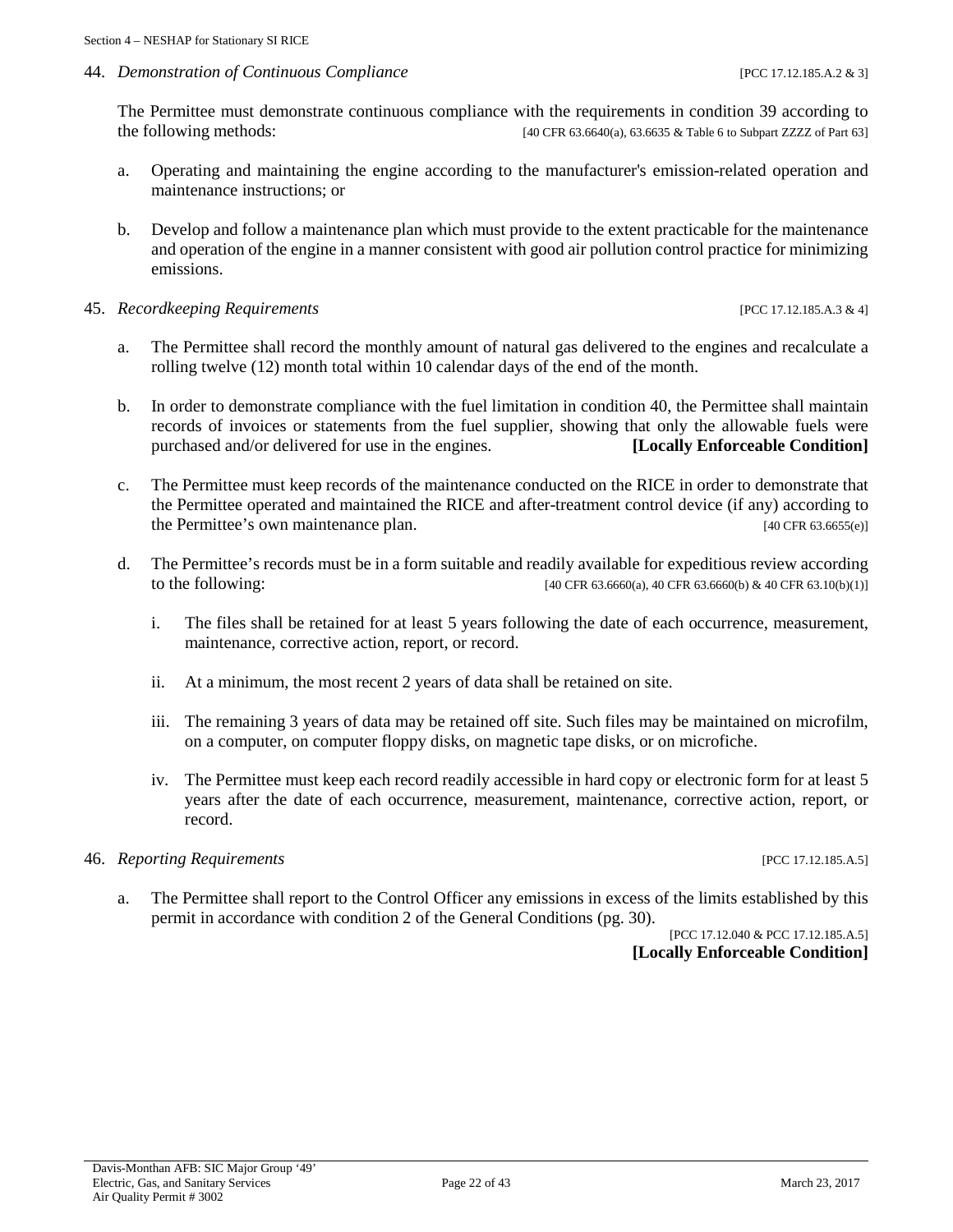#### *SECTION 5: NSPS FOR STATIONARY COMPRESSION IGNITION 'CI' INTERNAL COMBUSTION ENGINES 'ICE'*

<span id="page-22-0"></span>In accordance with condition 61.c, the provisions in this Section apply to affected emergency and fire pump CI ICE listed in Table 3 and 3a of Attachment 2. The General Provisions of 40 CFR Part 60, Subpart A apply to applicable CI ICE sources as indicated in Table 8 of 40 CFR Part 60, Subpart IIII. All provisions of this Section are Federally Enforceable unless otherwise noted.

#### **Emission Limitations And Standards Emission Limitations And Standards Exercíses Exercíses Exercíses Exercíses**

47. *Operating Limitations*

The Permittee shall not operate the engine(s) for more than the number of hours per year specified in the permit equipment list on a rolling twelve (12) month total basis. [PCC 17.12.190.B]

# **[Material Permit Condition]**

48. *Emissions Standards* [40 CFR 60.4203, 40 CFR 4205(b) & 40 CFR 60.4202(a)]

- a. New CI ICE subject to this Section must be certified by the manufacturer at or below the applicable emission standards in 40 CFR 60, Subpart IIII and shall continue to meet them for the certified emissions life of the engine.
- b. Modified or reconstructed CI ICE subject to this Section shall be certified by the entity that conducts the modification or reconstruction (via the appropriate testing according to 40 CFR 60.4212, if appropriate). This certification shall state that emissions will be at or below the applicable emission standards and the unit shall continue to meet them for the useful life of the engine.
- c. The applicable emission standards and the certified emissions life of the engine(s) is identified in the equipment list in Table 3a of Attachment 2.
- d. The Permittee must operate and maintain applicable units that achieve the emission standards as required in condition 48.c according to the manufacturer's written instructions or procedures developed by the Permittee that are approved by the engine manufacturer, over the entire life of the engine.

[40 CFR 60.4206]

#### 49. *Opacity*

- a. Except for constant-speed engines, opacity shall not exceed the following (requirement is excluded for fire pump engines): [40 CFR 60.4202(a)(1) & (a)(2), 40 CFR 89.113 & 40 CFR 1039.105]
	- i. 20 percent during the acceleration mode;
	- ii. 15 percent during the lugging mode; and
	- iii. 50 percent during the peaks in either the acceleration or lugging modes.
- b. CI ICE subject to this Section shall comply with the permit-wide opacity limit in condition 10. In addition, the Permittee shall not cause or permit to be emitted into the atmosphere from any rotating stationary rotating machinery (generators) smoke for any period greater than ten consecutive seconds which exceeds 40 percent opacity. Visible emissions when starting cold equipment shall be exempt from this requirement for the first ten minutes. [PCC 17.16.040 & PCC 17.16.340.E]

**[Locally Enforceable Condition]**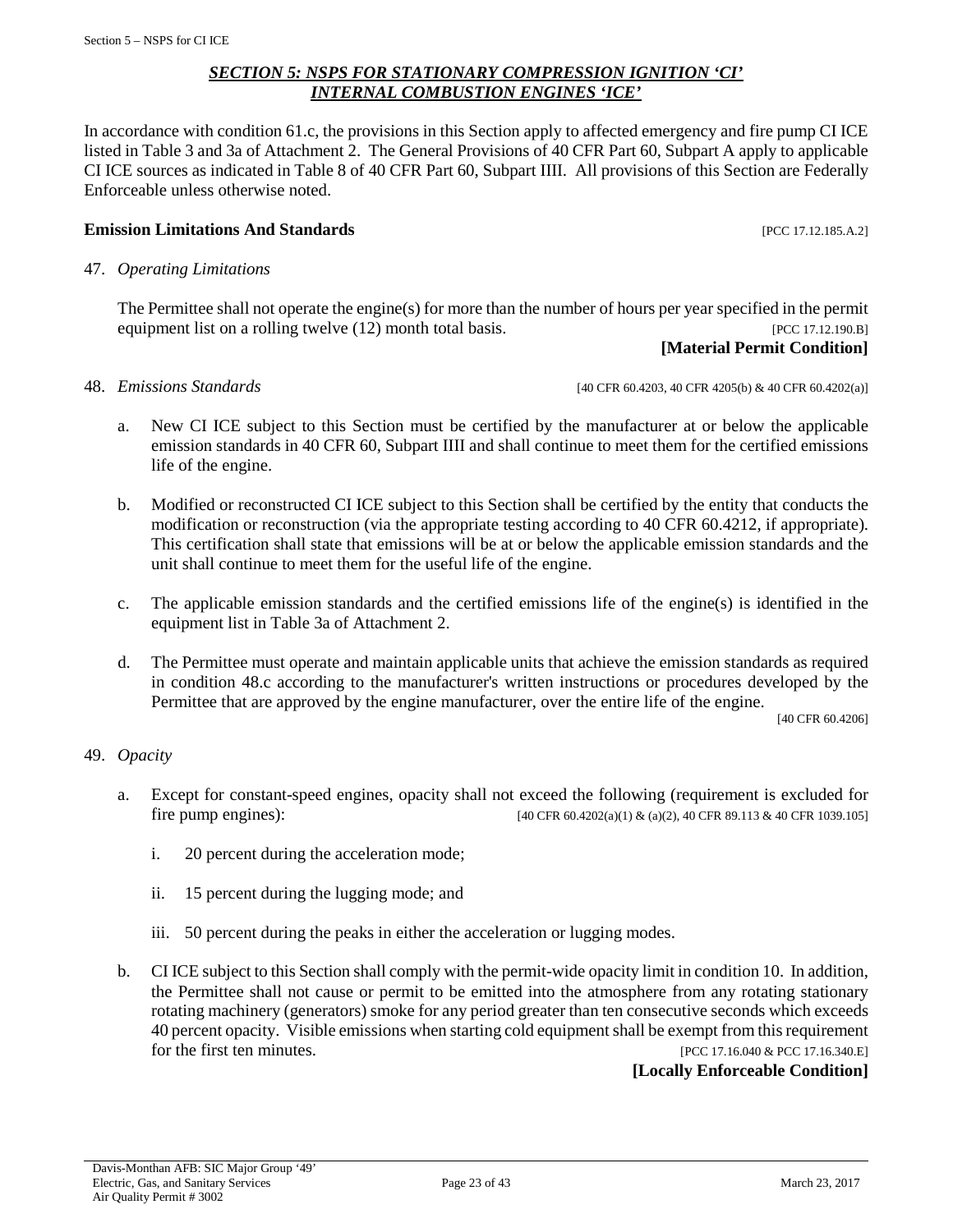50. *Fuel Requirements*

Beginning October 1, 2010, stationary CI ICE subject to this Section that use diesel fuel must purchase diesel fuel that meets the following requirements on a per-gallon basis:  $[40 \text{ CFR } 60.4207 \text{ (b)} \& 40 \text{ CFR } 80.510 \text{ (b)}]$ 

- a. Sulfur content: 15 ppm maximum;
- b. Cetane index or aromatic content, as follows:
	- i. A minimum cetane index of 40; or
	- ii. A maximum aromatic content of 35 volume percent.
- 51. *Installation Restrictions* [40 CFR 60.4208]

- a. After December 31, 2008, the Permittee may not install stationary CI ICE (excluding fire pump engines) that do not meet the applicable requirements for 2007 model year engines. [40 CFR 60.4208(a)]
- b. After December 31, 2009, the Permittee may not install stationary CI ICE with a maximum engine power of less than 25 HP (excluding fire pump engines) that do not meet the applicable requirements for 2008 model year. [40 CFR 60.4208(b)] [40 CFR 60.4208(b)]
- c. In addition to the requirements specified in 40 CFR § 60.4202, and 60.4205, it is prohibited to import stationary emergency and fire pump CI ICE with a displacement of less than 30 liters per cylinder that do not meet the applicable requirements specified in conditions 51.a and b after the dates specified in conditions 51.a and b.  $[40 \text{ CFR } 60.4208 \text{(h)}]$
- d. The requirements of condition 51 do not apply to stationary CI ICE that have been modified or reconstructed, and do not apply to engines that were removed from one existing location and reinstalled at a new location. This provision does not extend to imported units which shall be treated as new sources. [40 CFR 4208(g) & (h)]

#### 52. *Emergency Designation*

The Permittee must operate emergency stationary ICE according to the requirements in conditions 52.a through c. In order for the engine to be considered an emergency stationary ICE, any operation other than emergency operation, maintenance and testing, and operation in non-emergency situations for 50 hours per year, as described in conditions 52.a through c is prohibited. If the Permittee does not operate the engine according to the requirements in conditions 52.a through c, the engine will not be considered an emergency engine under this Section and will need to meet all requirements for non-emergency engines. [40 CFR 60.4211(f)]

a. There is no time limit on the use of emergency stationary ICE in emergency situations.

[40 CFR 60.4211(f)(1)]

b. The Permittee may operate the subject emergency stationary ICE for as specified in condition 52.b.i for a maximum of 100 hours per calendar year. Any operation for non-emergency situations as allowed in condition 52.c, counts as part of the 100 per calendar year allowed by this paragraph.

[40 CFR 60.4211(f)(2)]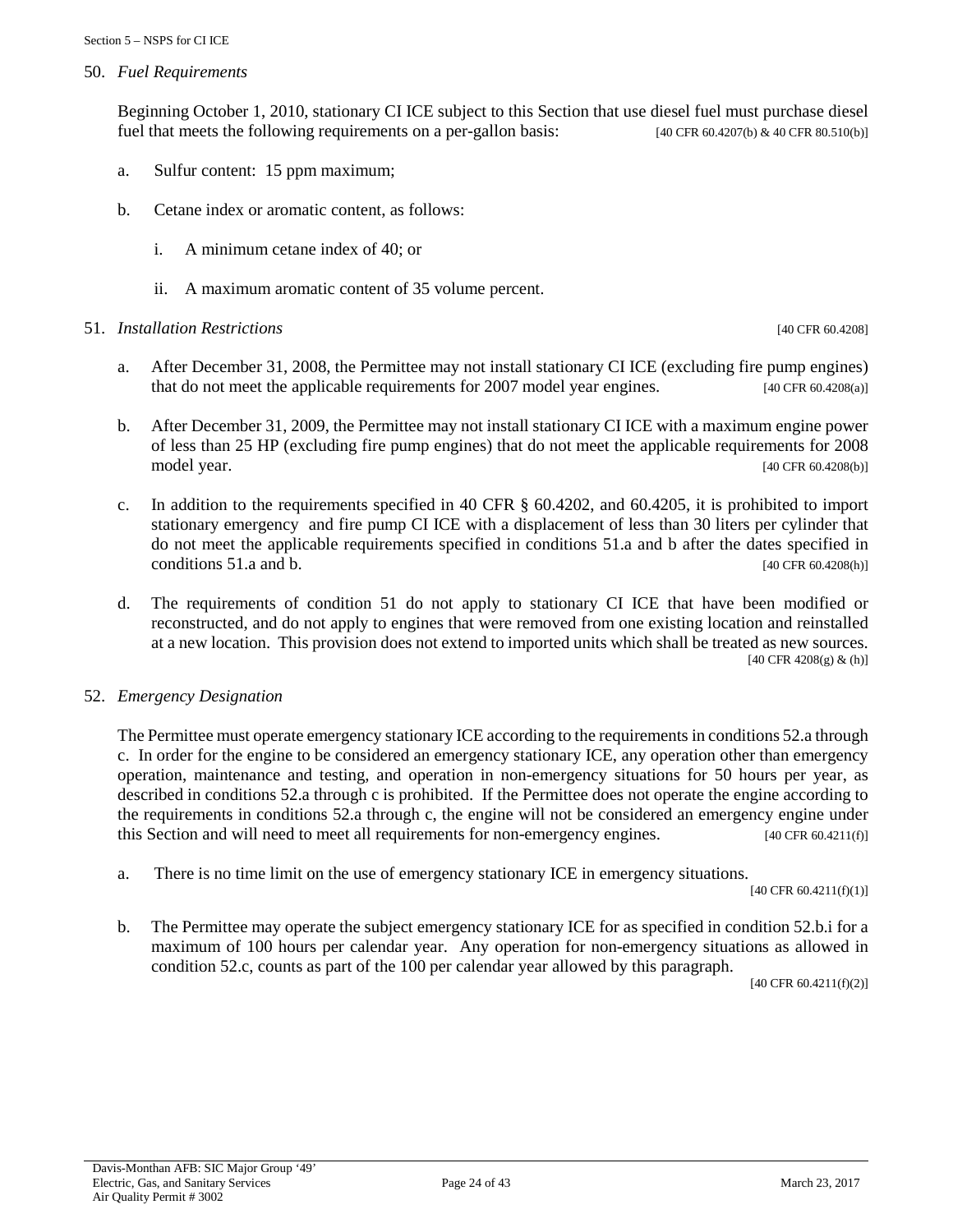- i. The subject emergency stationary ICE may be operated for maintenance checks and readiness testing, provided that the tests are recommended by Federal, State or local government, the manufacturer, the vendor, the regional transmission organization or equivalent balancing authority and transmission operator, or the insurance company associated with the engine. The Permittee may petition the Control Officer for approval of additional hours to be used for maintenance checks and readiness testing, but a petition is not required if the Permittee maintains records indicating that Federal, State, or local standards require maintenance and testing of emergency ICE beyond 100 hours per calendar **year.** [40 CFR 60.4211(f)(2)(i)]
- ii. Emergency stationary ICE may be operated for emergency demand response for periods in which the Reliability Coordinator under the North American Electric Reliability Corporation (NERC) Reliability Standard EOP-002-3, Capacity and Energy Emergencies (incorporated by reference, see §63.14), or other authorized entity as determined by the Reliability Coordinator, has declared an Energy Emergency Alert Level 2 as defined in the NERC Reliability Standard EOP-002-3. [40 CFR 60.4211(f)(2)(ii)]

[Vacated by U.S. Court of Appeals for the District of Columbia in Delaware vs EPA, May 4, 2016]

- iii. Emergency stationary ICE may be operated for periods where there is a deviation of voltage or frequency of 5 percent or greater below standard voltage or frequency. [40 CFR 63.6640(f)(2)(iii)] [Vacated by U.S. Court of Appeals for the District of Columbia in Delaware vs EPA, May 4, 2016]
- c. The Permittee may operate the subject emergency stationary ICE up to 50 hours per calendar year in nonemergency situations, but those 50 hours are counted towards the 100 hours per calendar year provided for maintenance and testing provided in condition 52.b. Except as provided in condition 52.c.i, the 50 hours per year for non-emergency situations cannot be used for peak shaving or non-emergency demand response, or to generate income for a permit to supply power to an electric grid or otherwise supply power as part of a financial arrangement with another entity.  $[40 \text{ CFR } 60.4211 \text{ (f)}(3)]$ 
	- i. The 50 hours per year for non-emergency situations can be used to supply power as part of a financial arrangement with another entity if all of the following conditions are met:

[40 CFR 60.4211(f)(3)(i)]

- (a) The engine is dispatched by the local balancing authority or local transmission and distribution system operator.
- (b) The dispatch is intended to mitigate local transmission and/or distribution limitations so as to avert potential voltage collapse or line overloads that could lead to the interruption of power supply in a local area or region.
- (c) The dispatch follows reliability, emergency operation or similar protocols that follow specific NERC, regional, state, public utility commission or local standards or guidelines.
- (d) The power is provided only to the permit itself or to support the local transmission and distribution system.
- (e) The Permittee identifies and records the entity that dispatches the engine and the specific NERC, regional, state, public utility commission or local standards or guidelines that are being followed for dispatching the engine. The local balancing authority or local transmission and distribution system operator may keep these records on behalf of the Permittee.

#### 53. *Hour Meter Installation*

The Permittee of an emergency stationary CI internal combustion engine that does not meet the standards applicable to non-emergency engines must install a non-resettable hour meter on each applicable stationary CI ICE prior to startup of each engine. [40 CFR 60.4209(a)]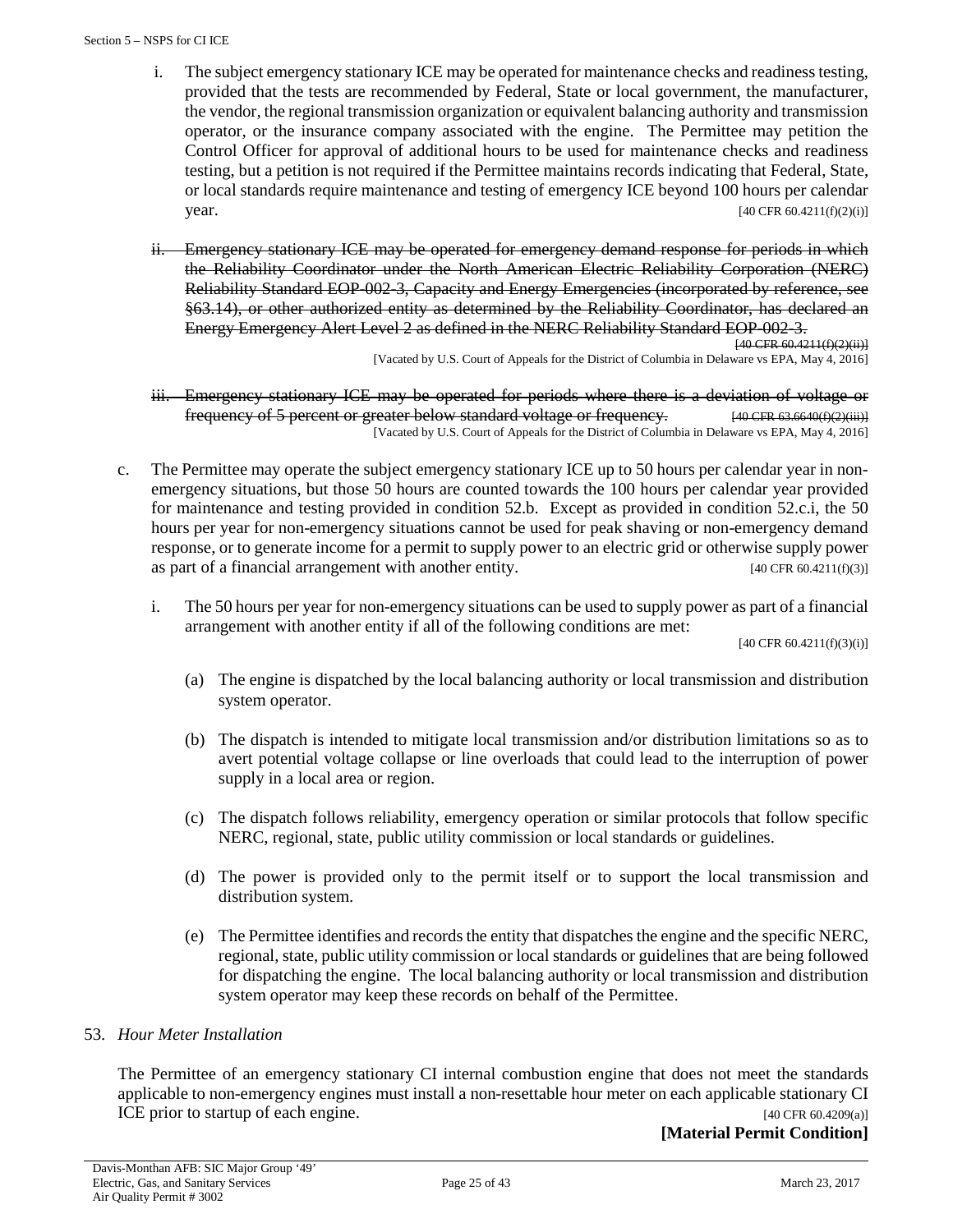#### **Compliance Determination** [PCC 17.12.185.A.3, 4, & 5]

#### 54. *Operating Limitations*

For each generator identified as having an hour limitation in Table 3 of Attachment 2, the Permittee shall record the monthly operating hours and recalculate a rolling twelve (12) month total within 10 calendar days of the end of the month. The Permittee shall maintain a record of the rolling twelve (12) month operating hour total for each engine with an operating hour limitation identified in the equipment list.

#### 55. *Emergency and Non-Emergency Service - Times of Operation* [40 CFR 60.4214(b)]

Starting with the model years in the following table, if the emergency engine does not meet the standards applicable to a non-emergency unit for the same model year and horsepower, the Permittee must keep records of the operation of the engine in emergency and non-emergency service that are recorded through the nonresettable hour meter. The Permittee must also record the time of operation of the engine and the reason the engine was in operation during that time.

| <b>Engine Power</b>                       | <b>Model Year</b> |
|-------------------------------------------|-------------------|
| $25<$ HP $<$ 75                           | 2013              |
| 75 <hp<175< td=""><td>2012</td></hp<175<> | 2012              |
| HP\175                                    | 2011              |

#### 56. *Compliance Requirements*

- a. The Permittee must operate and maintain the applicable stationary CI ICE and control device (if applicable) according to the manufacturer's emission-related written instructions or procedures developed by the Permittee that are approved by the engine manufacturer. In addition, the Permittee may only change those settings that are permitted by the manufacturer. [40 CFR 60.4211(a)]
- b. With respect to Pre-2007 model year CI ICE, or CI fire pump engines manufactured prior to the model years in the table below, the Permittee must demonstrate compliance according to one of the following methods in conditions 56.b.i through v: [40 CFR 60.4211(b) & Table 3 of Subpart IIII]
	- i. Purchasing an engine certified according to 40 CFR part 89 or 40 CFR part 94, as applicable, for the same model year and maximum engine power. The engine must be installed and configured according to the manufacturer's specifications.
	- ii. Keeping records of performance test results for each pollutant for a test conducted on a similar engine. The test must have been conducted using the same methods specified in 40 CFR 60.4212 and the methods must have been followed correctly.
	- iii. Keeping records of engine manufacturer data indicating compliance with the standards.
	- iv. Keeping records of control device vendor data indicating compliance with the standards.
	- v. Conducting an initial performance test to demonstrate compliance with the emission standards according to the requirements specified in 40 CFR 60.4212, as applicable.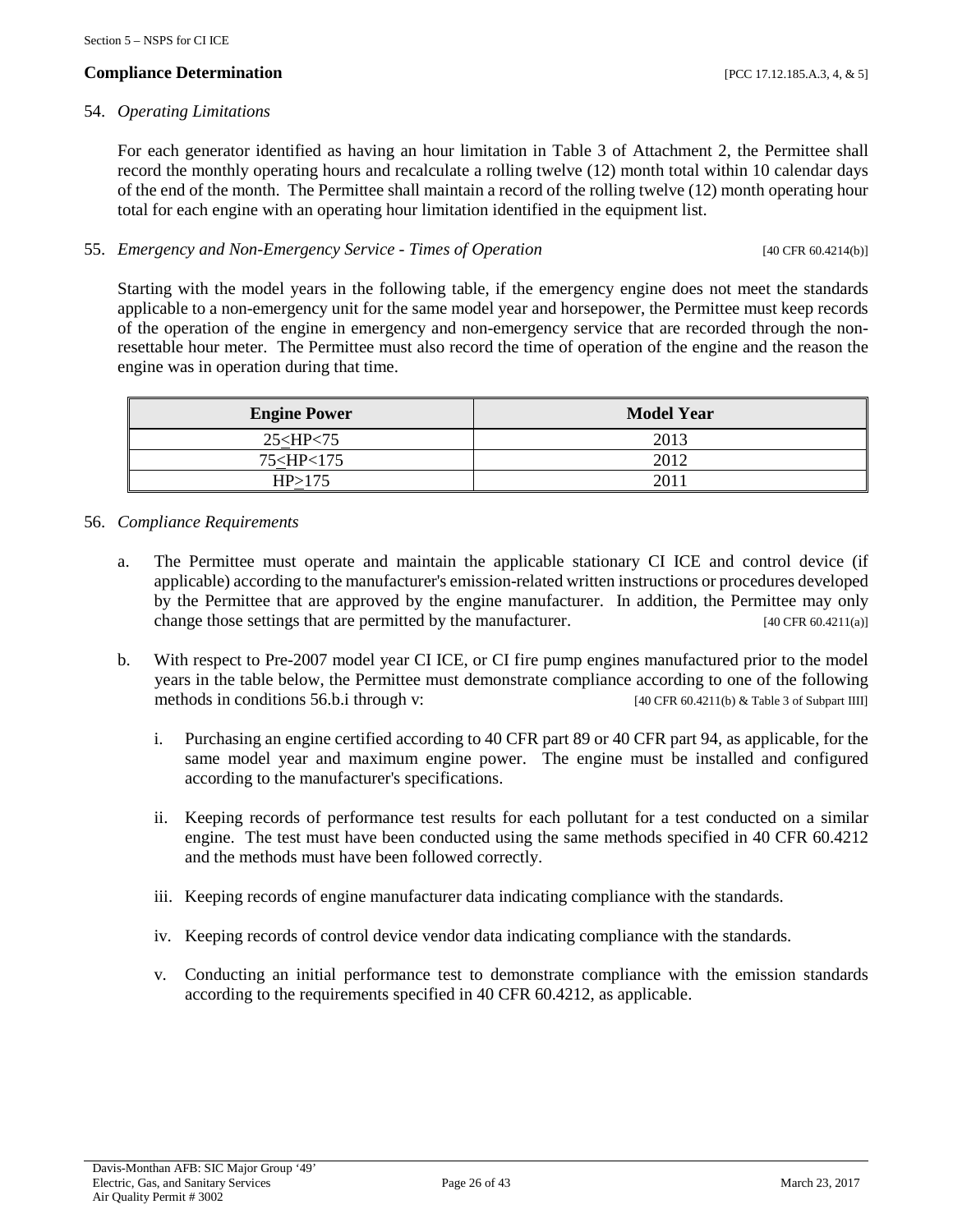| <b>Engine Power</b>       | Starting with this Model Year engine manufacturers must certify<br>new fire pump engines according to 40 CFR 60.4202(d) |
|---------------------------|-------------------------------------------------------------------------------------------------------------------------|
| HP < 100                  | 2011                                                                                                                    |
| $100 <$ HP $< 175$        | 2010                                                                                                                    |
| $175 \leq H$ P $\leq 750$ | 2009                                                                                                                    |

# **Certification Requirements for Stationary Fire Pump Engines, Table 3 to 40 CFR 60, Subpart IIII**

 $HP > 750$  2008

c. With respect to 2007 model year and later stationary CI ICE, or fire pump engines manufactured during or after the model years in the table in condition 54.b above, the Permittee shall demonstrate compliance with the emission standards, as specified in Table 3a of Attachment 2, by purchasing an engine certified to those standards of the same model year and maximum (or in the case of fire pumps, NFPA nameplate) engine power. The engine must be installed and configured according to the manufacturer's specifications.

# 57. *Opacity*

- a. Opacity levels as specified in condition 49.a. are to be measured and calculated as set forth in 40 CFR part 86, subpart I. Notwithstanding the provisions of 40 CFR Part 86, subpart I, two-cylinder nonroad engines may be tested using an exhaust muffler that is representative of exhaust mufflers used with the engines in use. [40 CFR 89.113(b)]
- b. The following engines are exempt from the requirements in condition 57.a above:

[40 CFR 89.113 (c)(1) & (3)]

- i. Single-cylinder engines;
- ii. Constant-speed engines;
- c. The Permittee shall keep all records generated to show compliance with the opacity level measurement requirements in condition 57.a (if required).
- d. The Permittee shall conduct a visible emissions check on the exhaust stack of each generator at least monthly if run during the month. For the purposes of this Section, a visible emission check is verification that abnormal emissions are not present at the generator stack. The Permittee shall retain records of monthly visible emissions checks/observations that include the date and time of the check, the name of the person conducting the check, the results of the check, and the type of corrective action taken (if **required).** [PCC 17.12.185.A.3.d]

**[Locally Enforceable Condition]**

# 58. *Diesel Fuel Requirements*

The Permittee shall maintain records that verify compliance with the diesel fuel requirements in condition 50.

59. *Reporting Requirements* [40 CFR 60.4214(a)(1)]

The Permittee shall report to the Control Officer any emissions in excess of the limits established by this permit in accordance with condition 2 of the General Conditions (pg. 30).

[PCC 17.12.040 & PCC 17.12.185.A.5] **[Locally Enforceable Condition]**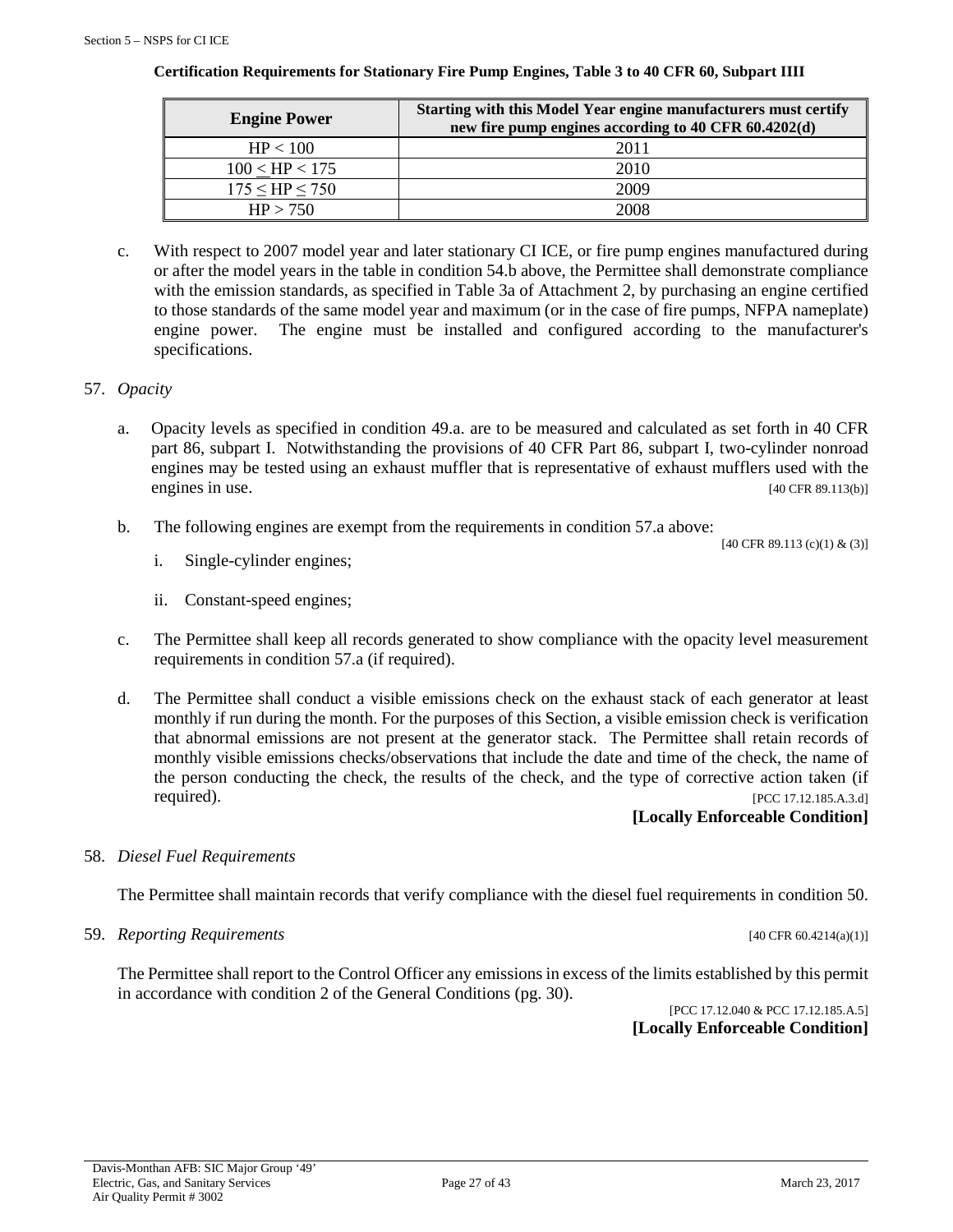- 60. Follow the testing requirements in condition 28 in addition to the following:
	- a. Should the Permittee elect to or be required to conduct performance testing to demonstrate compliance with the applicable standards in this Section, the Permittee shall do so in accordance with 40 CFR 60.4212.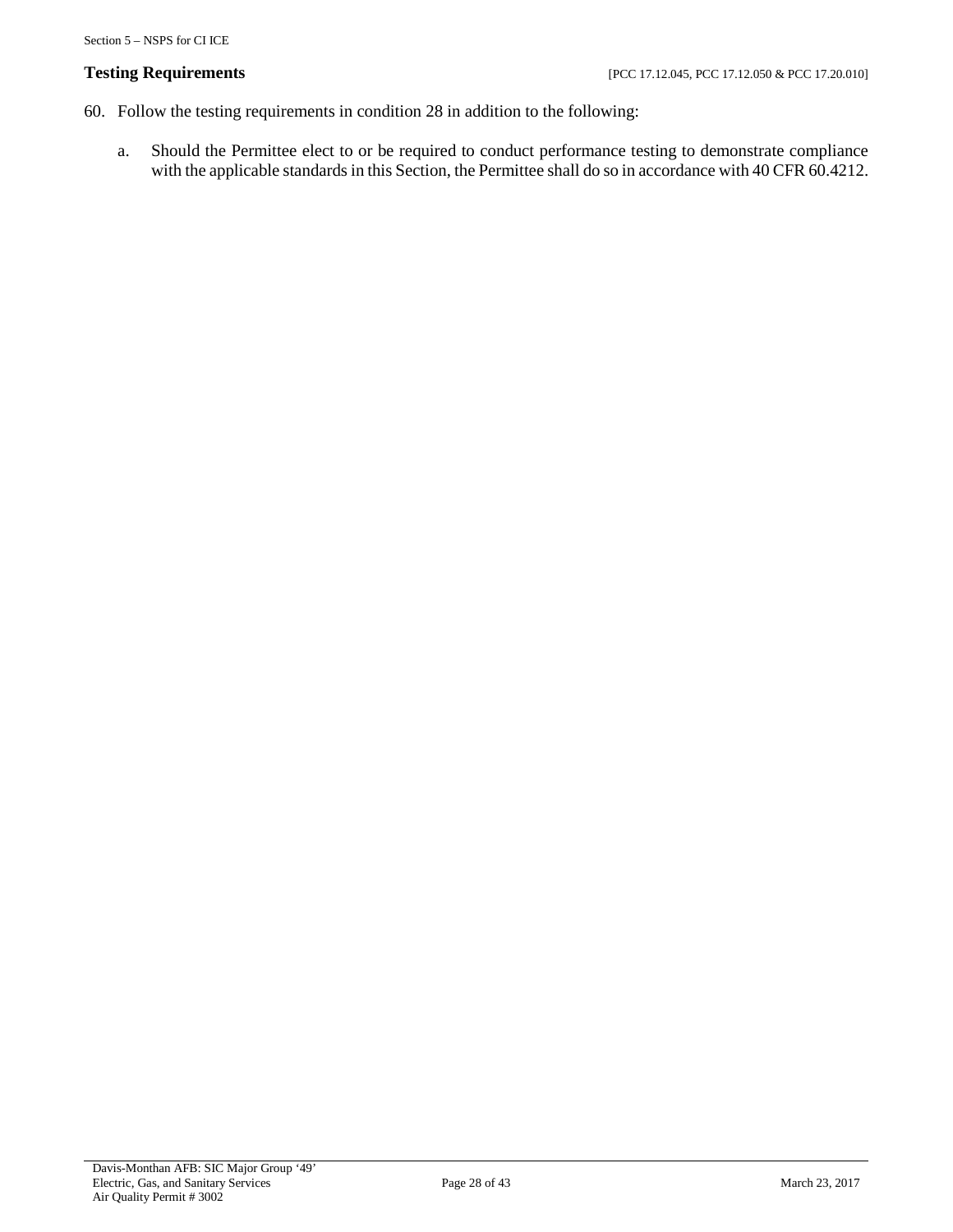# *SECTION 6: SPECIFIC APPLICABILITY PROVISIONS*

#### <span id="page-28-0"></span>61. *Permitted Facility Sources*

The Specific Conditions in this permit apply to the following source categories, affected facilities, equipment, emission sources, installations, activities and operations.

#### a. *Permit-Wide Operations*

Except as provided in condition 63, the provisions in Section 2 of this permit apply to permit-wide operations and to all sources of air contaminants, to include the following: Voluntary emission limitations, general control standards, materials handling standards, odor limiting standard, opacity limit, visibility limiting standard, portable sources, miscellaneous chemical materials use, and asbestos requirements for renovation and demolition activities. In addition to the General Conditions contained in this permit, Section 2 contains specific monitoring, recordkeeping, reporting, permit change, and testing requirements that apply permit-wide and to all emission sources and operations covered by this permit [PCC 17.12.190.B, PCC 17.16.010., PCC 17.16.020 thru 050, PCC 17.16.400.A & C, & PCC 17.16.430.F]

#### **[Federally and Locally Enforceable Conditions]**

b. *NESHAP for stationary CI RICE (Sections 3 and 4, as applicable)*

40 CFR 63, Subpart ZZZZ – National Emission Standards for Hazardous Air Pollutants for Stationary Reciprocating Internal Combustion Engines (RICE) [PCC 17.16.530.B.83]

#### **[Federally Enforceable Conditions]**

- i. Section 3 of this permit applies to RICE listed in Table 1 of Attachment 2 that are subject to NESHAP Subpart ZZZZ standards for emergency CI RICE at an area source, provided they are operated in  $\alpha$  accordance with condition 35.b.iii. [40 CFR 6595(a) & 40 CFR 63.6640(f)(4)]
- ii. Section 4 of this permit applies to RICE listed in Table 2 of Attachment 2 are subject to NESHAP Subpart ZZZZ standards for non-emergency 4SLB SI RICE at an area source. [40 CFR 63.6595(a)]
- iii. Condition 61.b applies to each existing, new or reconstructed stationary compression ignition (CI)<br>RICE at an area source as follows:  $[40 \text{ CFR } 60.6595(a), 40 \text{ CFR } 63.6590(c) \& 40 \text{ CFR } 60.6603(a)]$ [40 CFR 60.6595(a), 40 CFR 63.6590(c) & 40 CFR 60.6603(a)]
	- (a) A stationary RICE is "existing," if construction or reconstruction was commenced before June 12, 2006:
		- (i) Except as provided in condition 63.b.iii.(a)(ii), below, for each existing CI RICE, the Permittee must comply with the applicable requirements no later than May 3, 2013.
		- (ii) If the CI stationary RICE is an existing non-emergency CI RICE with a site rating of more than 300 HP that is certified to the Tier 3 (Tier 2 for engines above 560 kilowatt (kW)) emission standards in Table 1 of 40 CFR 89.112, the Permittee may comply with the requirements in condition 61.b by meeting the requirements for Tier 3 engines (Tier 2 for engines above 560 kW) in 40 CFR Part 60, subpart IIII instead of the emission limitations and other requirements that would otherwise apply. [40 CFR 63.6603(e)]
		- (iii) For each existing SI RICE, The Permittee must comply with the applicable requirements no later than October 19, 2013.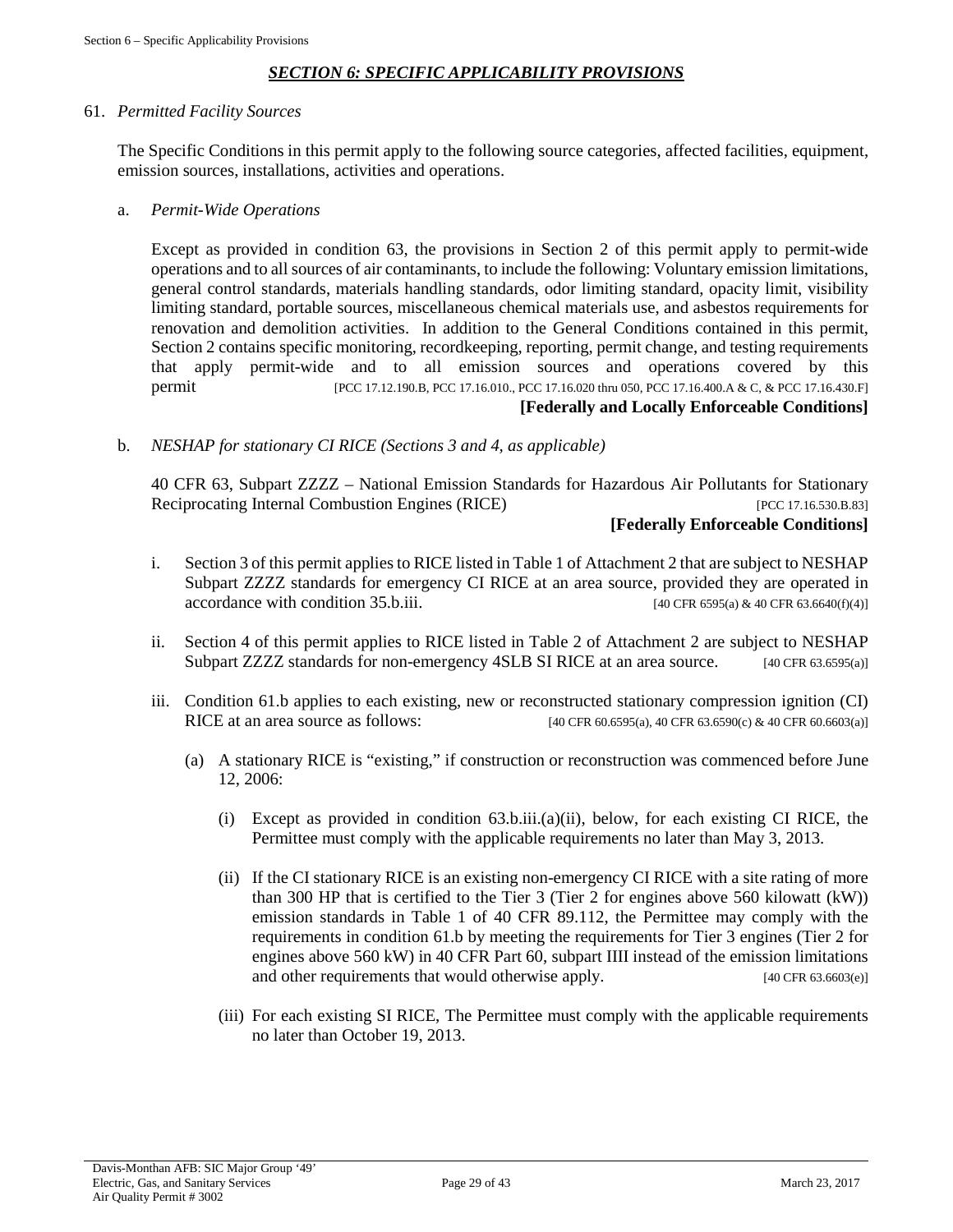- (b) A stationary RICE is "new" if construction was commenced on or after June 12, 2006. A stationary RICE is "reconstructed" if reconstruction as defined in 40 CFR 63.2 commenced on or after June 12, 2006:
	- (i) For each new or reconstructed stationary RICE, the Permittee must meet the requirements in condition 61.b by meeting the requirements of 40 CFR Part 60, subpart IIII, for compression ignition engines or 40 CFR part 60 subpart JJJJ, for spark ignition engines. No further requirements apply for such engines. [40 CFR 63.6590(c)]

#### c. *NSPS for Stationary CI ICE (Section 5)*

40 CFR 60, Subpart IIII – Standards of Performance for Stationary Compression Ignition (CI) Internal Combustion Engines (ICE) [PCC 17.16.490.A.81]

#### **[Federally Enforceable Conditions]**

- i. Applicable to manufacturers, owners and operators of stationary CI ICE and other persons as specified below. For the purpose of condition 61.c , the date that construction commences is the date the engine is ordered by the owner or operator. [40 CFR 60.4200(a)]
	- (a) Manufacturers of stationary CI ICE with a displacement less than 30 liters per cylinder, where the model year is:  $[40 \text{ CFR } 60.4200(a)(1)]$ 
		- (i) 2007 or later, for engines that are not fire pump engines.
		- (ii) The model year listed in condition 56.b or later model year, for fire pump engines.
	- (b) Owners and Operators of stationary CI ICE that commence construction after July 11, 2005 where the stationary CI ICE are:  $[40 \text{ CFR } 60.4200(a/2)]$ 
		- (i) Manufactured after April 1, 2006, and are not fire pump engines.
		- (ii) Manufactured as a certified National Fire Protection Association (NFPA) fire pump engine after July 1, 2006
	- (c) Owners and operators of any stationary CI ICE that are modified or reconstructed after July 11, 2005 and any person that modifies or reconstructs any stationary CI ICE after July 11, 2005. [40 CFR 60.4200(a)(3)]
	- (d) The provisions of 40 CFR 60.4208 are applicable are applicable to all owners and operators of CI ICE that commence construction after July 11, 2005 as provided in condition 51.

[40 CFR 60.4200(a)(4)]

62. *Local (New and Existing) Stationary Source Performance Standards*

Local performance standards apply to the following facilities or operations: each stationary internal combustion engine; the storage and transport of VOCs, petroleum liquid storage tanks of at least 250 gallons, each pump or compressor which handles VOC; and each unclassified source.

[PCC 17.12.185.A.2, PCC 17.16.230, PCC 17.16.340, PCC 17.16.400.C, & PCC 17.16.430] **[Locally Enforceable Conditions]**

63. *Exempt Sources*

#### a. Agricultural Equipment

The Specific Conditions contained in this air quality permit shall not apply to agricultural equipment used in normal farm operations, unless their operation without a permit would result in a violation of the Act. [PCC 17.12.140.C.3]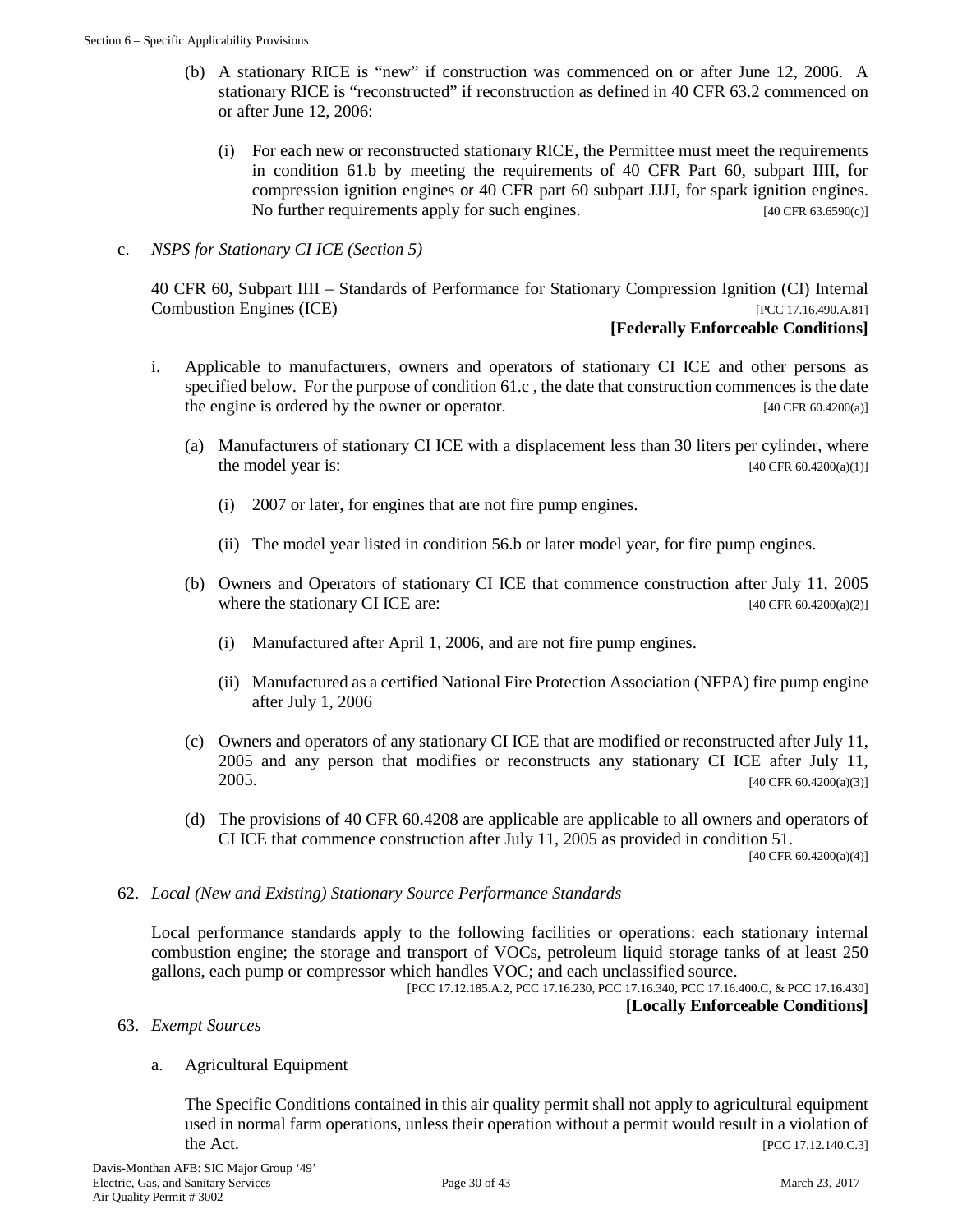#### **GENERAL CONDITIONS**

[References are to Title 17 of the Pima County Code [PCC] unless otherwise noted]

1. *Compliance with Permit Conditions* [PCC 17.12.185.A.7.a & b]

General Conditions

- a. The Permittee shall comply with all conditions of this permit including all applicable requirements of Arizona air quality statutes and the air quality rules. Any permit noncompliance constitutes a violation of the Arizona Revised Statutes and is grounds for enforcement action; for permit termination, revocation and reissuance, or revision; or for denial of a permit renewal application. In addition, noncompliance with any federally enforceable requirement constitutes a violation of the Clean Air Act.
- b. It shall not be a defense for a Permittee in an enforcement action that it would have been necessary to halt or reduce the permitted activity in order to maintain compliance with the conditions of this permit.
- 2. *Excess Emissions, Emergency Reporting* [PCC 17.12.185.A.5 & PCC 17.12.040]

The Permittee shall report to the Control Officer any emissions in excess of the limits established by this permit. The report shall be in 2 parts as specified below:

- a. Notification by telephone or facsimile within 24 hours of the time the Permittee first learned of the occurrence of excess emission that includes all available information from 17.12.040.B. The number to report excess emissions is **520-724-7400.** The facsimile number is **520-838-7432.**
- b. Detailed written notification by submission of an excess emissions report within 72 hours of the notification under I.B.1 above. **Send to PDEQ 33 N. Stone Avenue, Suite 700, Tucson, Arizona 85701.**
- 4. *Property Rights* [PCC 17.12.185.A.7.d]

The permit does not convey any property rights of any sort, or any exclusive privilege to the permit holder.

The Permittee shall pay fees to the Control Officer pursuant to PCC 17.12.520.

6. *Permit Revision, Reopening, Revocation and Reissuance, or Termination for Cause* [PCC 17.12.185.A.7.c]

The permit may be revised, reopened, revoked and reissued, or terminated for cause pursuant to PCC 17.12.270. The filing of a request by the Permittee for a permit revision, revocation and reissuance, or termination; or of a notification of planned changes or anticipated noncompliance does not stay any permit condition.

- 7. *Duty to Provide Information* [PCC 17.12.165.G & PCC 17.12.185.A.7.e]
	- a. The Permittee shall furnish to the Control Officer, within a reasonable time, any information that the Control Officer may request in writing to determine whether cause exists for revising, revoking and reissuing, or terminating the permit or to determine compliance with the permit. Upon request, the Permittee shall also furnish to the Control Officer copies of records required to be kept by the permit. For information claimed to be confidential, the Permittee shall furnish a copy of such records to the Control Officer along with a claim of confidentiality.
	- b. If the Permittee has failed to submit any relevant facts or if the Permittee has submitted incorrect information in the permit application, the Permittee shall, upon becoming aware of such failure or incorrect submittal, promptly submit such supplementary facts or corrected information.
- 8. *Severability Clause* [PCC 17.12.185.A.6]

The provisions of this permit are severable. If any provision of this permit is held invalid, the remainder of this permit shall not be affected thereby.

5. *Fee Payment* [PCC 17.12.185.A.9 & PCC 17.12.520]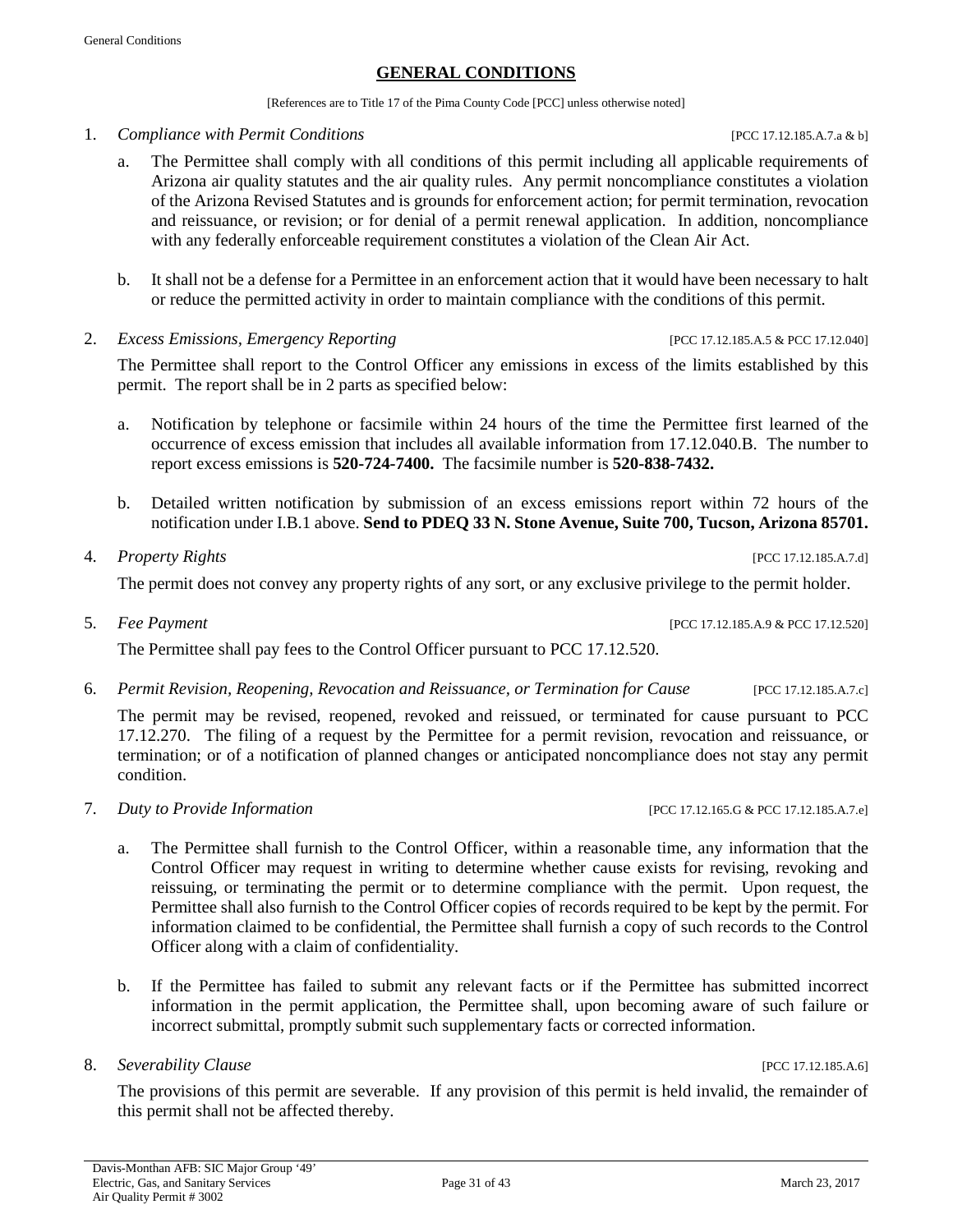# *ATTACHMENT 1 – APPLICABLE REGULATIONS*

#### <span id="page-31-0"></span>**40 CFR, Part 60 Standards of Performance for New Stationary Sources**

| Subpart A    | <b>General Provisions</b>                                            |
|--------------|----------------------------------------------------------------------|
| Subpart IIII | Standards of Performance for Stationary Compression Ignition Engines |
| Appendix A   | Test Methods                                                         |

#### **40 CFR, Part 63 National E missions Standards for Hazardous Air Pollutants for Source Categories**

| Subpart A    | <b>General Provisions</b>                                       |
|--------------|-----------------------------------------------------------------|
| Subpart ZZZZ | NESHAP for Stationary Reciprocating Internal Combustion Engines |

#### **Pima County Code Title 17, Chapter 17.12 – Permits and Permit Revisions**

#### **Article I – General Provisions**

| 17.12.010 | <b>Statutory Authority</b>                            |
|-----------|-------------------------------------------------------|
| 17.12.020 | Planning, Constructing, or Operating Without a Permit |
| 17.12.040 | Reporting requirements                                |
| 17.12.045 | Test methods and procedures                           |
| 17.12.050 | Performance tests                                     |
| 17.12.080 | Permit Display or Posting                             |

#### **Article II – Individual Source Permits**

| 17.12.165 | Permit application processing procedures for Class II and Class III permits                |
|-----------|--------------------------------------------------------------------------------------------|
| 17.12.185 | Permit contents for Class II and Class III permits                                         |
| 17.12.190 | Permits containing synthetic emission limitations and standards                            |
| 17.12.235 | Permit Changes that require a permit revision                                              |
| 17.12.240 | Procedures for certain changes that do not require a permit revision Class II or Class III |
| 17.12.255 | <b>Minor Permit Revision</b>                                                               |
| 17.12.260 | <b>Significant Permit Revision</b>                                                         |
| 17.12.270 | Permit Reopenings – Revocation and reissuance – Termination                                |
| 17.12.350 | Material permit condition                                                                  |

#### **Article VI – Individual Source Permits**

| 17.12.520 | Fees related to Class II and Class III permits |
|-----------|------------------------------------------------|
|-----------|------------------------------------------------|

#### **Pima County Code Title 17, Chapter 17.16 – Emission Limiting Standards**

#### **Article I – General Provisions**

| 17.16.010 | Local rules and standards; Applicability of more than one standard |  |  |  |  |  |  |
|-----------|--------------------------------------------------------------------|--|--|--|--|--|--|
|           |                                                                    |  |  |  |  |  |  |

- 17.16.020 Noncompliance with applicable standards
- 17.16.030 Odor limiting standards

#### **Article II – Visible Emission Standards**

| 17.16.040 | Standards and applicability (includes NESHAP) |
|-----------|-----------------------------------------------|
| 17.16.050 | Visibility limiting standard                  |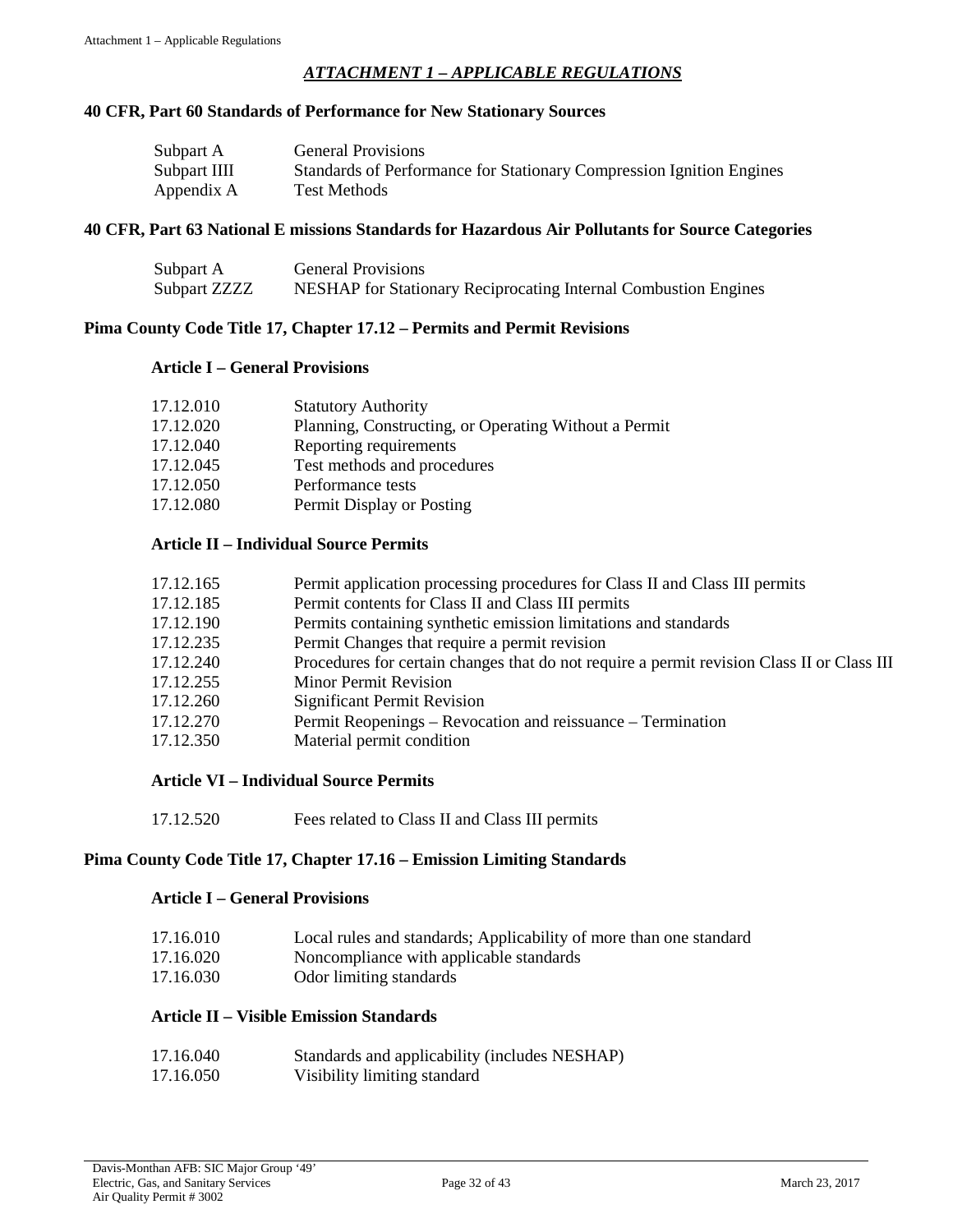# **Article IV – New and Existing Stationary Source Performance Standards**

| 17.16.130 | Applicability                                                     |
|-----------|-------------------------------------------------------------------|
| 17.16.230 | Standards of performance for storage vessels of petroleum liquids |
| 17.16.340 | Standards of performance for stationary rotating machinery        |
| 17.16.400 | Organic solvents and other organic materials                      |
| 17.16.430 | Standards of performance for unclassified sources                 |

# **Pima County Code Title 17, Chapter 17.20 – Emissions Source Testing and Monitoring**

| 17.20.010 | Source sampling, monitoring and testing |
|-----------|-----------------------------------------|
| 17.20.040 | Concealment of emissions                |

# **Pima County Code Title 17, Chapter 17.24 – Emission Source Recordkeeping and Reporting**

| 17.24.020 | Recordkeeping for compliance determination |
|-----------|--------------------------------------------|
| 17.24.050 | Reporting as permit requirement            |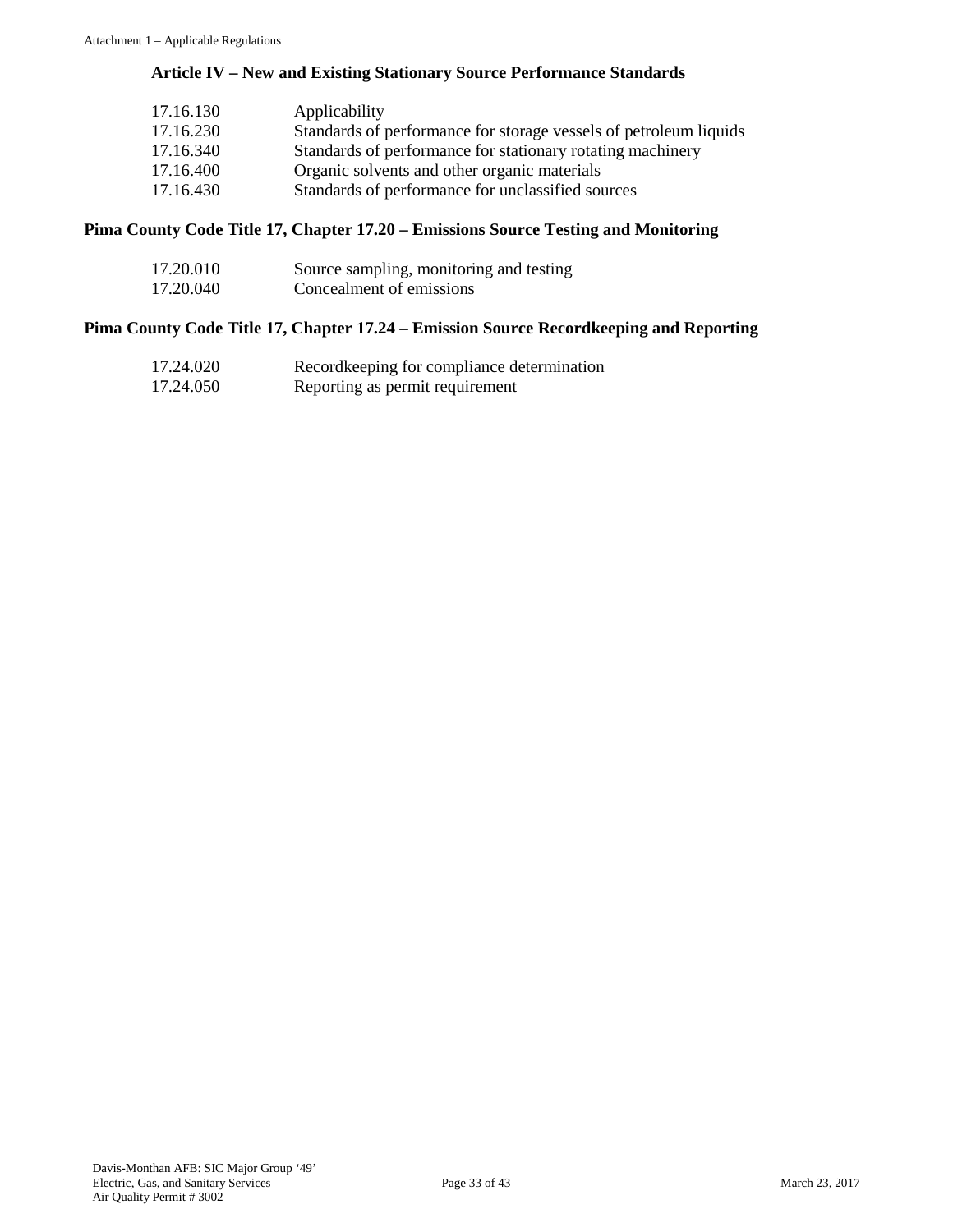### *ATTACHMENT 2 – EQUIPMENT LIST*

Equipment and operations for which emissions are allowed by this permit are as follows:

#### **Miscellaneous chemical/materials use operations for SIC Major Group '49' (Ref. Section 2, Condition 16)**

### **Table 1 – Emergency Engines - CI RICE Subject to NESHAP (Ref. Section 3)**

<span id="page-33-0"></span>

| Equipment<br><b>Number</b> | Description /<br><b>Building No.</b>                               | <b>MFR</b>           | <b>Model</b>            | <b>Serial Number</b><br>(Unique ID) | <b>Maximum</b><br><b>Rated</b><br>Capacity | <b>Run Hour</b><br>Limitations $1$ | <b>Fuels Used /</b><br><b>Limitations</b> | Date of<br><b>MFR</b> | <b>Date</b><br><b>Installed</b> |
|----------------------------|--------------------------------------------------------------------|----------------------|-------------------------|-------------------------------------|--------------------------------------------|------------------------------------|-------------------------------------------|-----------------------|---------------------------------|
| 01                         | <b>Emergency Engine</b><br><b>ICOM 74-01</b>                       | John Deere<br>Kohler | 6135HFG75               | RG6135G003789<br>(19201)            | 830 hp                                     | 100 hours                          | Diesel                                    | 1995                  | 1995                            |
| 02                         | <b>Emergency Engine</b><br><b>ICOM 74-02</b>                       | Detroit              | 750REOZDB               | 535200335511<br>(19278)             | 1120 hp                                    | 100 hours                          | Diesel                                    | 2004                  | 2004                            |
| 03                         | <b>Emergency Engine</b><br><b>ICOM 75-01</b>                       | Volvo                | D <sub>200</sub> 7.3A60 | 4VPXL07.3ACB<br>(19275)             | 316 hp                                     | 100 hours                          | Diesel                                    | 1999                  | 1999                            |
| 04                         | Fire Pump Engine<br><b>ICOM 114-01</b>                             | Detroit              | 6V-53N                  | $I-03194-2-1$<br>(19172)            | 139 hp                                     | 100 hours                          | Diesel                                    | 1971                  | 1971                            |
| 05                         | Fire Pump Engine<br><b>ICOM 114-02</b>                             | Detroit              | 6V-53N                  | $I-03194-2-2$<br>(19173)            | 139 hp                                     | 100 hours                          | Diesel                                    | 1971                  | 1971                            |
| 06                         | <b>Emergency Engine</b><br><b>ICOM 115-01</b>                      | International        | KCS-DMVD-0800S          | WS4646N1227248<br>(19239)           | 325 hp                                     | 100 hours                          | Diesel                                    | 2000                  | 2000                            |
| 07                         | <b>Emergency Engine</b><br><b>ICOM 137-01</b>                      | Volvo<br>Penta       | <b>TAD1031GE</b>        | 2100329585<br>(19279)               | 415 hp                                     | 100 hours                          | Diesel                                    | 2004                  | 2004                            |
| 08                         | Fire Pump Engine<br><b>ICOM 148-01</b>                             | Cummins              | CFP9E-F4D               | 10977162<br>(19174)                 | 320 hp                                     | 100 hours                          | Diesel                                    | 1985                  | 1985                            |
| 09                         | Fire Pump Engine<br><b>ICOM 148-02</b>                             | Cummins              | CFP9E-F4D               | 10977127<br>(19303)                 | 320 hp                                     | 100 hours                          | Diesel                                    | 1985                  | 1985                            |
| 10                         | <b>Emergency Engine</b><br><b>ICOM 4413-01</b><br><b>Bldg. 171</b> | John Deere           | PA-189135               | 702733<br>(19226)                   | 58 hp                                      | 100 hours                          | Diesel                                    | 2001                  | 2001                            |
| 11                         | <b>Emergency Engine</b><br><b>ICOM 402-01</b><br><b>Bldg. 184</b>  | John Deere           | 4039D004                | CD4039D430217<br>(19245)            | 66 hp                                      | $100$ hours                        | Diesel                                    | 2000                  | 2000                            |
| 12                         | <b>Emergency Engine</b><br><b>ICOM 197-01</b>                      | John Deere           | 6068HF1500/158          | PE6068H334037<br>(19272)            | 296 hp                                     | 100 hours                          | Diesel                                    | 2004                  | 2004                            |

<sup>1</sup> The run hours are limited to maintenance testing and readiness checks. There is no limit on hours of operation during true emergencies. Should the generators operate or become contractually obligated for more than 15 hours a year for the purposes of emergency demand response and to stabilize voltage deviations of 5 percent or greater below standard voltage, or should the above generators operate for non-emergency purposes to supply power as part of financial arrangement with another entity, the generators will be subject to NESHAP Subpart ZZZZ and the Permittee is required to submit a significant revision in accordance with V.A of Section 2 of the permit.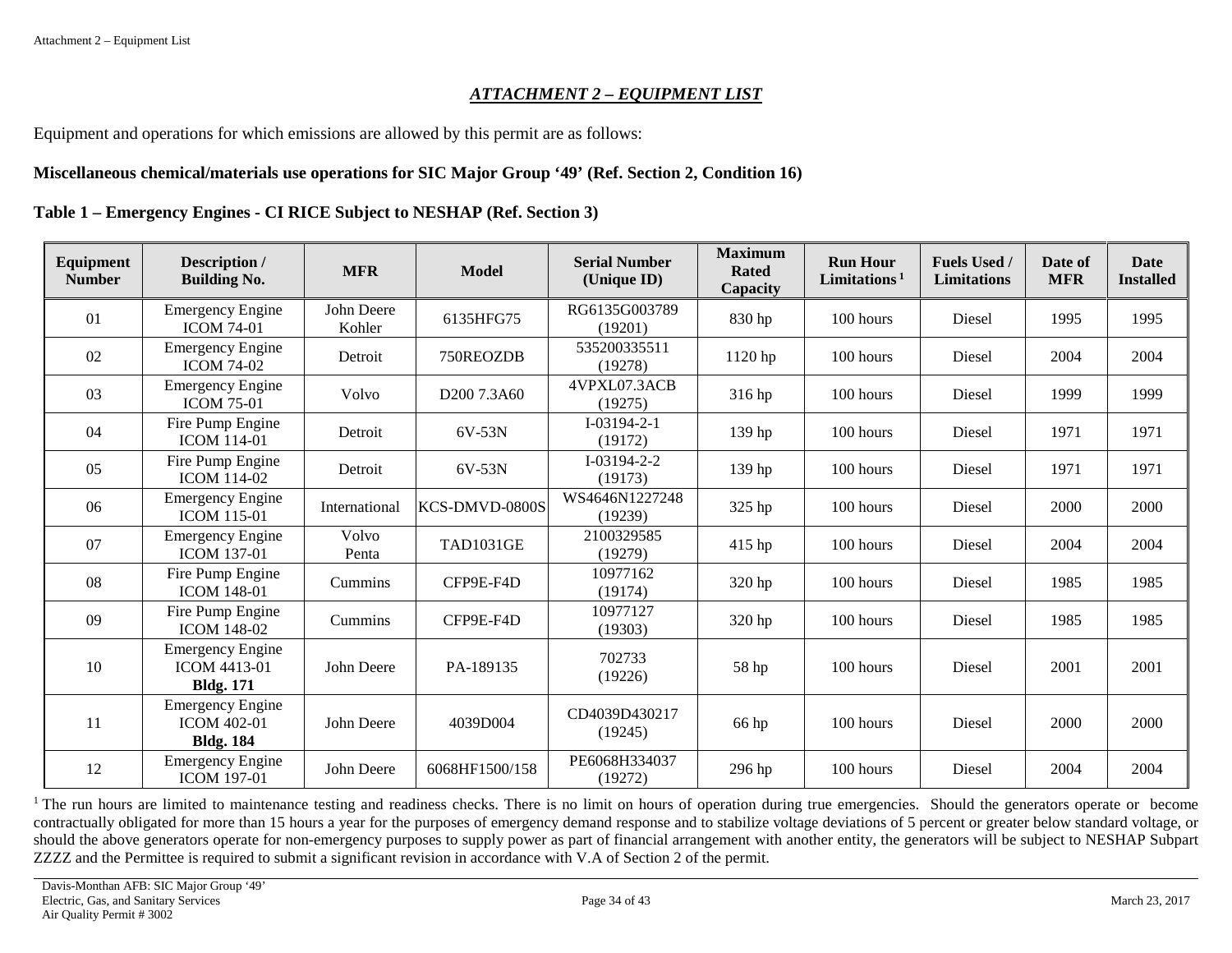| Table 1 (Continued) – Emergency Engines - CI RICE Subject to NESHAP (Ref. Section 3) |  |  |
|--------------------------------------------------------------------------------------|--|--|
|--------------------------------------------------------------------------------------|--|--|

| Equipment<br><b>Number</b> | Description /<br><b>Building No.</b>                         | <b>MFR</b>     | <b>Model</b>           | <b>Serial Number</b><br>(Unique ID) | <b>Maximum</b><br><b>Rated</b><br>Capacity | <b>Run Hour</b><br>Limitations <sup>1</sup> | <b>Fuels Used /</b><br><b>Limitations</b> | Date of<br><b>MFR</b> | Date<br><b>Installed</b> |
|----------------------------|--------------------------------------------------------------|----------------|------------------------|-------------------------------------|--------------------------------------------|---------------------------------------------|-------------------------------------------|-----------------------|--------------------------|
| 13                         | <b>Emergency Engine</b><br><b>ICOM 306-01</b>                | John Deere     | 736013                 | 736013<br>(19254)                   | 180 hp                                     | 100 hours                                   | <b>Diesel</b>                             | 2002                  | 2002                     |
| 14                         | <b>Emergency Engine</b><br><b>ICOM 338-02</b>                | John Deere     | 3029TF270              | PE3029T575732<br>(19402)            | 64 hp                                      | 100 hours                                   | Diesel                                    | 2005                  | 2005                     |
| 15                         | <b>Emergency Engine</b><br><b>ICOM 341-01</b>                | John Deere     | 3029TF150              | PE3029T360040<br>(19270)            | 66 hp                                      | 100 hours                                   | Diesel                                    | 2004                  | 2004                     |
| 16                         | <b>Emergency Engine</b><br><b>ICOM 402-02</b>                | John Deere     | 4045TF150              | PE4045T397829<br>(19280)            | $50$ hp                                    | 100 hours                                   | Diesel                                    | 2004                  | 2004                     |
| 17                         | <b>Emergency Engine</b><br><b>ICOM 1540-01</b>               | Detroit        | R0837K36               | 5312001888<br>(19248)               | 765 hp                                     | 100 hours                                   | Diesel                                    | 2002                  | 2002                     |
| 18                         | <b>Emergency Engine</b><br>ICOM 1610-01                      | Cummins        | <b>DGDK 5694231</b>    | J040707073<br>(19403)               | 207 hp                                     | 100 hours                                   | Diesel                                    | 11/8/2004             | 11/8/2004                |
| 19                         | <b>Emergency Engine</b><br><b>ICOM 4822-01</b><br>Bldg. 1630 | John Deere     | 4039DF004              | CD4039D395599<br>(19243)            | 66 hp                                      | 100 hours                                   | Diesel                                    | 2000                  | 2000                     |
| 20                         | <b>Emergency Engine</b><br><b>ICOM 1713-01</b>               | John Deere     | 3029TF150              | PE3029T225528<br>(19259)            | 66 hp                                      | 100 hours                                   | Diesel                                    | 2003                  | 2003                     |
| 21                         | <b>Emergency Engine</b><br><b>ICOM 2300-01</b>               | John Deere     | 4045TF150              | PE2045T258287<br>(19264)            | 90 hp                                      | 100 hours                                   | Diesel                                    | 2003                  | 2003                     |
| 22                         | <b>Emergency Engine</b><br><b>ICOM 4838-01</b>               | Volvo<br>Penta | D400 12-1A65           | 3VPXL12.1ABC<br>(19297)             | 602 hp                                     | 100 hours                                   | Diesel                                    | 2004                  | 2004                     |
| 23                         | <b>Emergency Engine</b><br><b>ICOM 4859-01</b>               | John Deere     | Series 60.12.7         | 06R0846424<br>(19281)               | 415 hp                                     | 100 hours                                   | Diesel                                    | 2005                  | 2005                     |
| 24                         | <b>Emergency Engine</b><br><b>ICOM 4852-01</b>               | Detroit        | <b>SERIES 60 12.7L</b> | 06R0846429<br>(19295)               | 455 hp                                     | 100 hours                                   | Diesel                                    | 6/2005                | 2006                     |
| 25                         | <b>Emergency Engine</b><br>ICOM 5315-01                      | John Deere     | 4024TF281B             | PE4024R125283<br>(19290)            | 99 hp                                      | 100 hours                                   | Diesel                                    | 2005                  | 2005                     |
| 26                         | <b>Emergency Engine</b><br>4890-01                           | John Deere     | RG36653                | RG6081A171589<br>(19296)            | 347 hp                                     | 100 hours                                   | Diesel                                    | 2005                  | 2005                     |

<sup>1</sup> The run hours are limited to maintenance testing and readiness checks. There is no limit on hours of operation during true emergencies. Should the generators operate or become contractually obligated for more than 15 hours a year for the purposes of emergency demand response and to stabilize voltage deviations of 5 percent or greater below standard voltage, or should the above generators operate for non-emergency purposes to supply power as part of financial arrangement with another entity, the generators will be subject to NESHAP Subpart ZZZZ and the Permittee is required to submit a significant revision in accordance with V.A of Section 2 of the permit.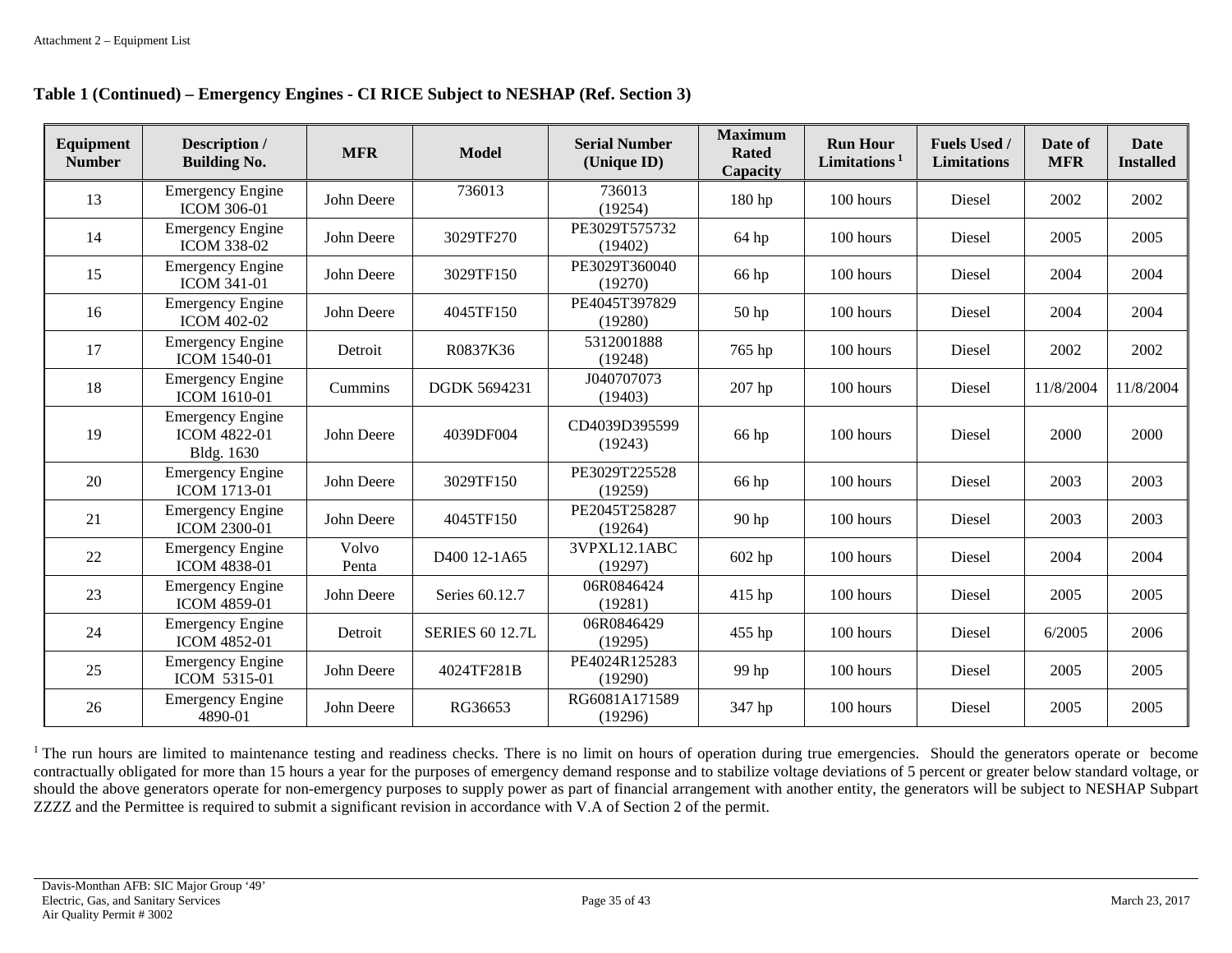| Equipment<br><b>Number</b> | Description /<br><b>Building No.</b>                               | <b>MFR</b>    | <b>Model</b>        | <b>Serial Number</b><br>(Unique ID) | <b>Maximum</b><br><b>Rated</b><br>Capacity | <b>Run Hour</b><br>Limitations <sup>1</sup> | <b>Fuels Used /</b><br><b>Limitations</b> | Date of<br><b>MFR</b> | <b>Date</b><br><b>Installed</b> |
|----------------------------|--------------------------------------------------------------------|---------------|---------------------|-------------------------------------|--------------------------------------------|---------------------------------------------|-------------------------------------------|-----------------------|---------------------------------|
| 27                         | <b>Emergency Engine</b><br><b>ICOM 5500-01</b>                     | International | DTA520E<br>(GCD325) | WS4646N1227260<br>(19241)           | 325 hp                                     | 100 hours                                   | Diesel                                    | 2000                  | 2000                            |
| 28                         | <b>Emergency Engine</b><br><b>ICOM 338-01</b><br><b>Bldg.</b> 7318 | Kohler        | SGM32C3V7           | 4421002010<br>(19209)               | 71 hp                                      | 100 hours                                   | Diesel                                    | 2001                  | 2001                            |
| 29                         | <b>Emergency Engine</b><br><b>ICOM 5131-08</b>                     | John Deere    | 6059TF003           | CD6059T379152<br>(19206)            | 180 hp                                     | 100 hours                                   | Diesel                                    | 1999                  | 1999                            |

#### **Table 1 (Continued) – Emergency Engines - CI RICE Subject to NESHAP (Ref. Section 3)**

<sup>1</sup> The run hours are limited to maintenance testing and readiness checks. There is no limit on hours of operation during true emergencies. Should the generators operate or become contractually obligated for more than 15 hours a year for the purposes of emergency demand response and to stabilize voltage deviations of 5 percent or greater below standard voltage, or should the above generators operate for non-emergency purposes to supply power as part of financial arrangement with another entity, the generators will be subject to NESHAP Subpart ZZZZ and the Permittee is required to submit a significant revision in accordance with V.A of Section 2 of the permit.

# **Table 2 – Non-Emergency Engines – Non-emergency SI RICE (4SLB) Subject to NESHAP (Ref. Section 4)**

| Equipment<br><b>Number</b> | Description /<br><b>Building No.</b>            | <b>MFR</b>  | <b>Model</b>        | <b>Serial Number</b><br>(Unique ID) | <b>Maximum</b><br><b>Rated</b><br>Capacity | <b>Run Hour</b><br>Limitations | <b>Fuels Used /</b><br><b>Limitations</b>      | Date of<br><b>MFR</b> | <b>Date</b><br><b>Installed</b> |
|----------------------------|-------------------------------------------------|-------------|---------------------|-------------------------------------|--------------------------------------------|--------------------------------|------------------------------------------------|-----------------------|---------------------------------|
| 30                         | Non-Emergency<br>Engines<br><b>ICOM 5101-01</b> | Caterpillar | YGPCPCH1-<br>G3408S | 3WR00492<br>(19301)                 | $451$ hp                                   | $8760$ <sup>1</sup>            | Nat. Gas<br>30.5 MMcf<br>Units 30 and 31 Total | 1998                  | 1998                            |
| 31                         | Non-Emergency<br>Engines<br><b>ICOM 5101-02</b> | Caterpillar | YGPCPCH1-<br>G3408S | 3WR00490<br>(19302)                 | 451 hp                                     | 8760                           | Nat. Gas<br>30.5 MMcf<br>Units 30 and 31 Total | 1998                  | 1998                            |

**<sup>1</sup>** Note: only one unit (30 or 31) operates at any one time.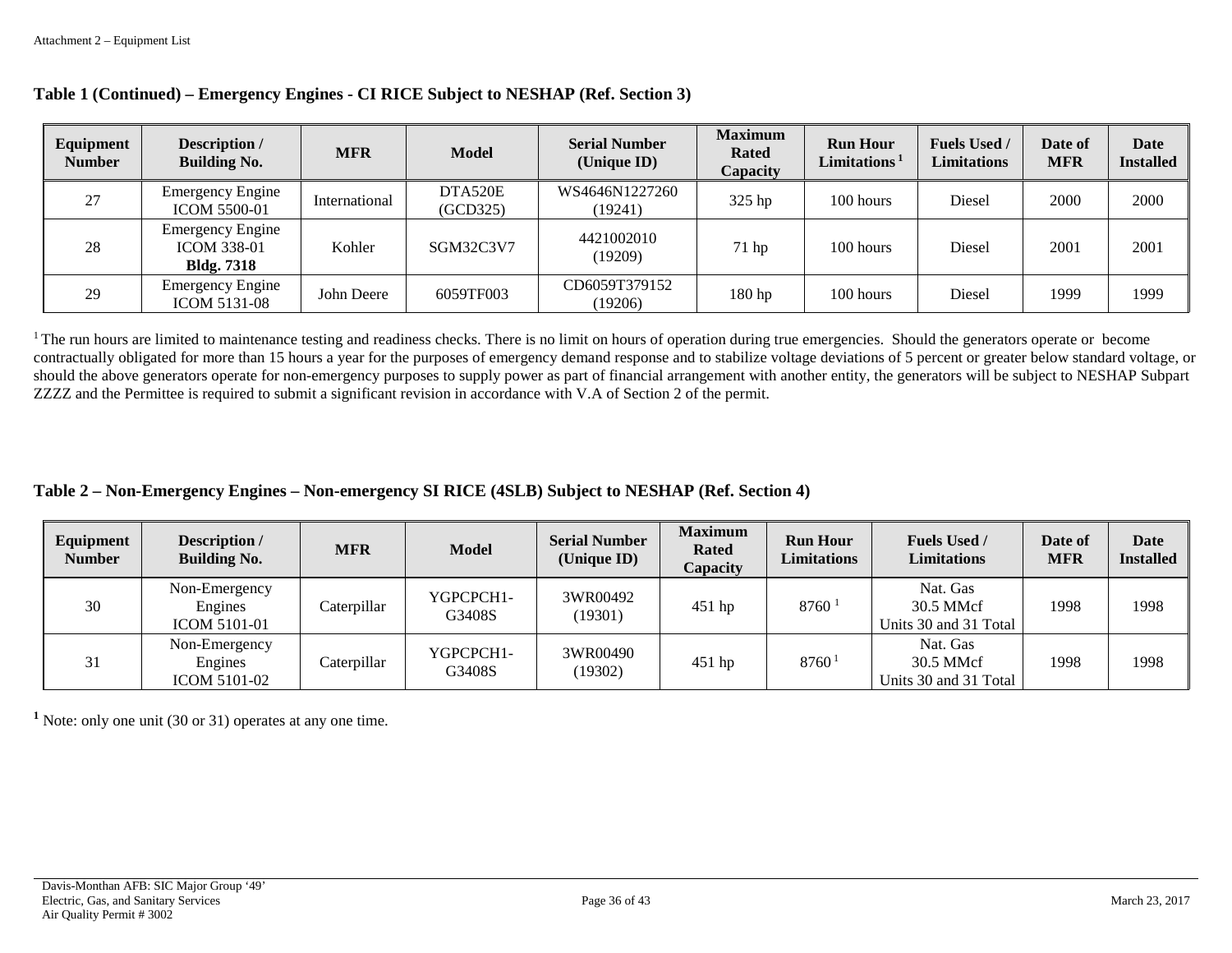| Equipment<br><b>Number</b> | Description /<br><b>Building No.</b>          | <b>MFR</b>           | <b>Model</b>                  | <b>Serial Number</b><br>(Unique ID) | <b>Maximum</b><br><b>Rated</b><br>Capacity | <b>Run Hour</b><br>Limitations $1$ | Fuels Used /<br><b>Limitations</b> | Date of<br><b>MFR</b> | <b>Date</b><br><b>Installed</b> |
|----------------------------|-----------------------------------------------|----------------------|-------------------------------|-------------------------------------|--------------------------------------------|------------------------------------|------------------------------------|-----------------------|---------------------------------|
| 32                         | <b>Emergency Engine</b><br><b>ICOM 12-01</b>  | Detroit              | Series <sub>60</sub><br>14.0L | 06R0969200<br>(19310)               | 402 hp                                     | 100 hours                          | Diesel                             | 2/2007                | 2/2007                          |
| 33                         | <b>Emergency Engine</b><br><b>ICOM 70-01</b>  | John Deere<br>Kohler | 6090HF484                     | R66090L069321<br>(19335)            | 342 hp                                     | 100 hours                          | Diesel                             | 2010                  | 2010                            |
| 34                         | <b>Emergency Engine</b><br><b>ICOM 72-01</b>  | John Deere           | 6068HF485                     | PE6068L005057<br>(19311)            | 315 hp                                     | 100 hours                          | Diesel                             | 1/2007                | 1/2007                          |
| 35                         | <b>Emergency Engine</b><br><b>ICOM 74-03</b>  | Kohler               | 800REOZMB                     | <b>TBD</b><br>(19320)               | 1207 hp                                    | 100 hours                          | Diesel                             | 2009                  | 2009                            |
| 36                         | <b>Emergency Engine</b><br><b>ICOM 74-04</b>  | Kohler               | 800REOZMB                     | TBD<br>(19321)                      | 1207 hp                                    | 100 hours                          | Diesel                             | 2009                  | 2009                            |
| 37                         | <b>Emergency Engine</b><br><b>ICOM 74-05</b>  | Kohler               | 800REOZMB                     | <b>TBD</b><br>(19331)               | 1207 hp                                    | 100 hours                          | Diesel                             | 2009                  | 2009                            |
| 38                         | <b>Emergency Engine</b><br><b>ICOM 88-01</b>  | John Deere<br>Kohler | 4024TF281B                    | PE4024R006118<br>(19322)            | 49 hp                                      | 100 hours                          | Diesel                             | 7/2008                | 7/2008                          |
| 39                         | <b>Emergency Engine</b><br><b>ICOM 128-01</b> | John Deere<br>Kohler | PE11098                       | PE5030L037918<br>(19416)            | 97 hp                                      | 100 hours                          | Diesel                             | 6/2010                | 2010                            |
| 40                         | Fire Pump Engine<br><b>ICOM 148-01</b>        | Cummins              | CFP9E-F40                     | 73348173<br>(19416?)                | 327 hp                                     | 100 hours                          | Diesel                             | 12/2011               | 4/2012                          |
| 41                         | Fire Pump Engine<br><b>ICOM 148-02</b>        | Cummins              | CFP9E-F40                     | 73348171<br>(19417)                 | 327 hp                                     | 100 hours                          | Diesel                             | 12/2011               | 4/2012                          |
| 42                         | <b>Emergency Engine</b><br><b>ICOM 206-01</b> | Caterpillar          | C12                           | MEP-809-BCY00391<br>(19333)         | 268 hp                                     | 100 hours                          | Diesel                             | Unknown               | Unknown                         |
| 43                         | <b>Emergency Engine</b><br><b>ICOM 311-01</b> | John Deere           | 4024HF285B                    | PE4024L00484D<br>(19323)            | 80 <sub>hp</sub>                           | 100 hours                          | Diesel                             | 7/2008                | 7/2008                          |
| 44                         | <b>Emergency Engine</b><br><b>ICOM 313-01</b> | Cummins              | DSFAA-6862710                 | C110200439(SPC D)<br>(19420)        | 66 hp                                      | 100 hours                          | Diesel                             | Unknown               | Unknown                         |
| 45                         | <b>Emergency Engine</b><br><b>ICOM 340-01</b> | Cummins              | DSFAB-6802616                 | D11029849 (SPEC D)<br>(19421)       | 54 hp                                      | 100 hours                          | Diesel                             | Unknown               | Unknown                         |
| 46                         | <b>Emergency Engine</b><br>ICOM 1358-01       | John Deere           | 6068HF285                     | PE6068L041055<br>(19324)            | 237 hp                                     | 100 hours                          | Diesel                             | 6/2008                | 6/2008                          |
| 47                         | Fire Pump Engine<br>ICOM 1740-01              | Cummins              | CFP9E-F10                     | 73140767<br>(19412)                 | 320 hp                                     | 100 hours                          | Diesel                             | 9/28/2010             | 2010                            |
| 48                         | Fire Pump Engine<br>ICOM 1740-02              | Cummins              | CFP9E-F10                     | 73140760<br>(19413)                 | 320 hp                                     | 100 hours                          | Diesel                             | 9/28/2010             | 2010                            |

# **Table 3 – Emergency Engines CI ICE subject to NSPS (Ref. Section 5)**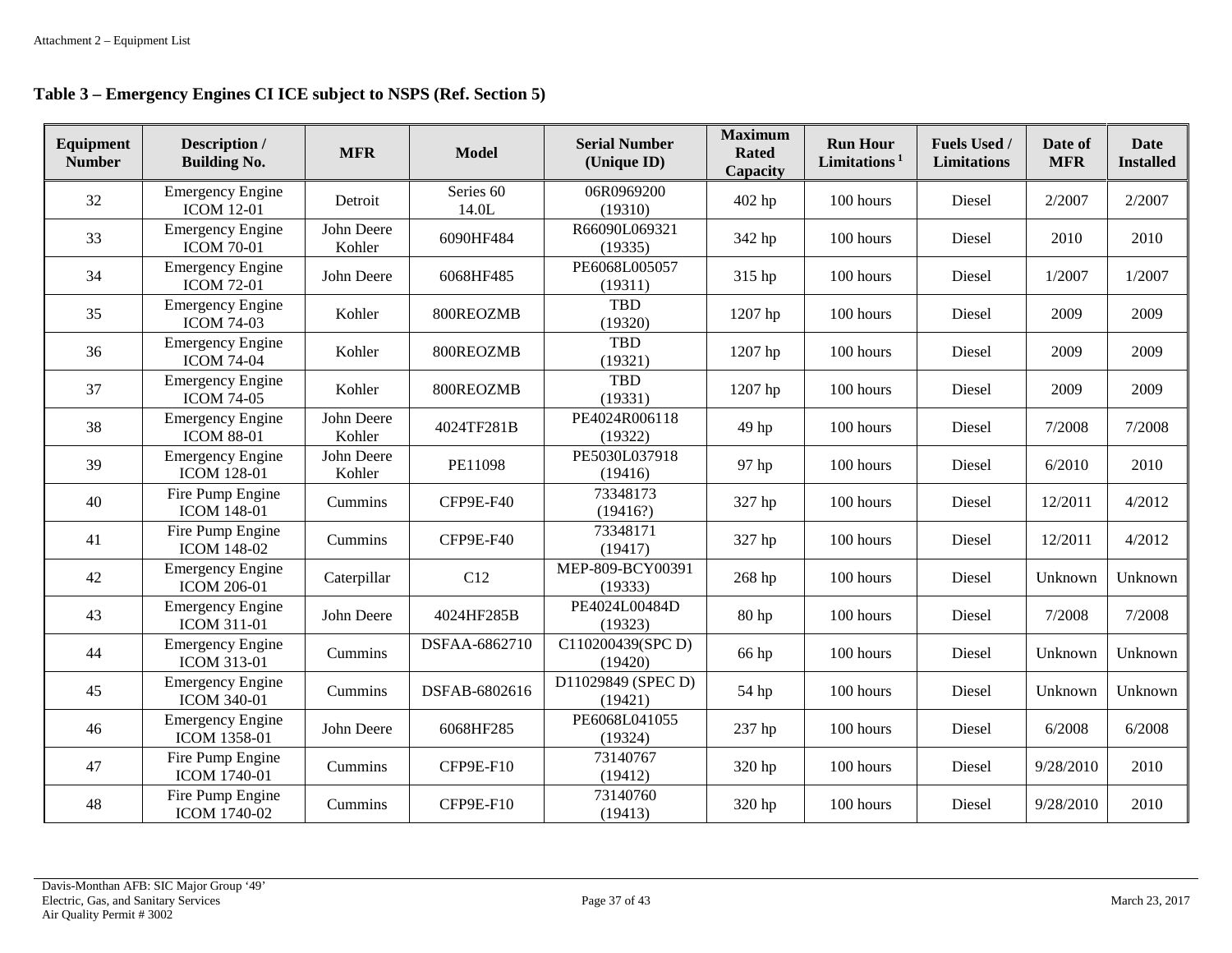| Equipment<br><b>Number</b> | Description /<br><b>Building No.</b>            | <b>MFR</b>  | <b>Model</b> | <b>Serial Number</b><br>(Unique ID) | <b>Maximum</b><br><b>Rated Capacity</b> | <b>Run Hour</b><br>Limitations $1$ | <b>Fuels Used /</b><br><b>Limitations</b> | Date of<br><b>MFR</b>    | <b>Date</b><br><b>Installed</b> |
|----------------------------|-------------------------------------------------|-------------|--------------|-------------------------------------|-----------------------------------------|------------------------------------|-------------------------------------------|--------------------------|---------------------------------|
| 49                         | <b>Emergency Engine</b><br><b>ICOM 2711-01</b>  | Caterpillar | $C-12$       | MEP-809-BCY00422<br>(19334)         | 268 hp                                  | 100 hours                          | Diesel                                    | Unknown                  | Unknown                         |
| 50                         | <b>Emergency Engine</b><br><b>ICOM 4841-01</b>  | John Deere  | 6060HFG86A   | RG6090L116606<br>(?)                | 402 hp                                  | 100 hours                          | Diesel                                    | 2014                     | 2014                            |
| 51                         | <b>Emergency Engine</b><br><b>ICOM 4842-01</b>  | John Deere  | 6068HFG82    | PE6068L921782<br>(?)                | 241 hp                                  | 100 hours                          | Diesel                                    | 2014                     | 2014                            |
| 52                         | <b>Emergency Engine</b><br>ICOM 4853-01         | John Deere  | PE11160      | PE4024R048243<br>(19341)            | 34 hp                                   | $100$ hours                        | Diesel                                    | 2011                     | 2011                            |
| 53                         | Fire Pump Engine<br><b>ICOM 4857-01</b>         | John Deere  | 6090HFC47    | RG6090L105665<br>(19418)            | 400 hp                                  | 100 hours                          | Diesel                                    | 6/2011                   | 2012                            |
| 54                         | Fire Pump Engine<br>ICOM 4857-02                | John Deere  | 6090HFC47    | RG6090L105694<br>(19419)            | 400 hp                                  | 100 hours                          | Diesel                                    | 6/2011                   | 2012                            |
| 55                         | <b>Emergency Engine</b><br><b>ICOM 5010-01</b>  | Detroit     | 6063HV35     | 06R1026770<br>(19332)               | 550 hp                                  | 100 hours                          | Diesel                                    | 2010                     | 2010                            |
| 56                         | <b>Emergency Engine</b><br>ICOM 5131-01         | Kubota      | D905-BG-E    | 4Q6569<br>(19407)                   | 10 <sub>hp</sub>                        | 100 hours                          | Diesel                                    | $\overline{?}$           | $\overline{?}$                  |
| 57                         | Fire Pump Engine?<br><b>ICOM 5255-01</b>        | John Deere  | 6068HF285    | PE6068L041017<br>(19325)            | 237 hp                                  | 100 hours                          | Diesel                                    | 6/2008                   | 6/2008                          |
| 58                         | <b>Emergency Engine</b><br><b>ICOM 5303-01</b>  | John Deere  | 4024TF281B   | PE4024RO48243<br>(19343)            | 40 <sub>hp</sub>                        | 100 hours                          | Diesel                                    | $\overline{\mathcal{L}}$ | 10/2012                         |
| 59                         | <b>Emergency Engine</b><br><b>ICOM 5406-01</b>  | John Deere  | 5030HF285G   | PE503L11423<br>(19345)              | 99 hp                                   | 100 hours                          | Diesel                                    | $\overline{?}$           | $\overline{?}$                  |
| 60                         | <b>Emergency Engine</b><br>ICOM 130001-01       | John Deere  | PE11335      | SGM323BTM<br>(?)                    | 40 hp                                   | 100 hours                          | Diesel                                    | $\overline{?}$           | $\overline{\mathcal{L}}$        |
| 61                         | <b>Emergency Engine</b><br><b>ICOM 29B-01</b>   | John Deere  | 4045HF580    | 294427/9<br>(?)                     | 80 <sub>hp</sub>                        | 100 hours                          | Diesel                                    | $\overline{?}$           | $\overline{?}$                  |
| 62                         | <b>Emergency Engine</b><br><b>ICOM 75-02</b>    | Generac     | 6811540200   | 2089149<br>(19404)                  | 67 hp                                   | 100 hours                          | Diesel                                    | 6/2006                   | 6/2006                          |
| 63                         | <b>Emergency Engine1</b><br>ICOM $75-03$ (near) | Kohler      | 300REOZDD    | 2151306<br>(19298)                  | 685 hp                                  | 100 hours                          | Diesel                                    | 4/2007                   | 2007                            |
| 64                         | <b>Emergency Engine</b><br><b>ICOM 4820-01</b>  | Kohler      | 125REOZJG    | SGM328XLS<br>(?)                    | 197 hp                                  | 100 hours                          | Diesel                                    | 08?                      | 2015                            |

# **Table 3 (Continued) – Emergency CI ICE subject to NSPS (Ref. Section 5)**

<sup>1</sup> The run hours are limited to maintenance testing and readiness checks. There is no limit on hours of operation during true emergencies. Should the generators operate or become contractually obligated for more than 15 hours a year for the purposes of emergency demand response and to stabilize voltage deviations of 5 percent or greater below standard voltage, or should the above generators operate for non-emergency purposes to supply power as part of financial arrangement with another entity, the generators will be subject to NESHAP Subpart ZZZZ and the Permittee is required to submit a significant revision in accordance with V.A of Section 2 of the permit.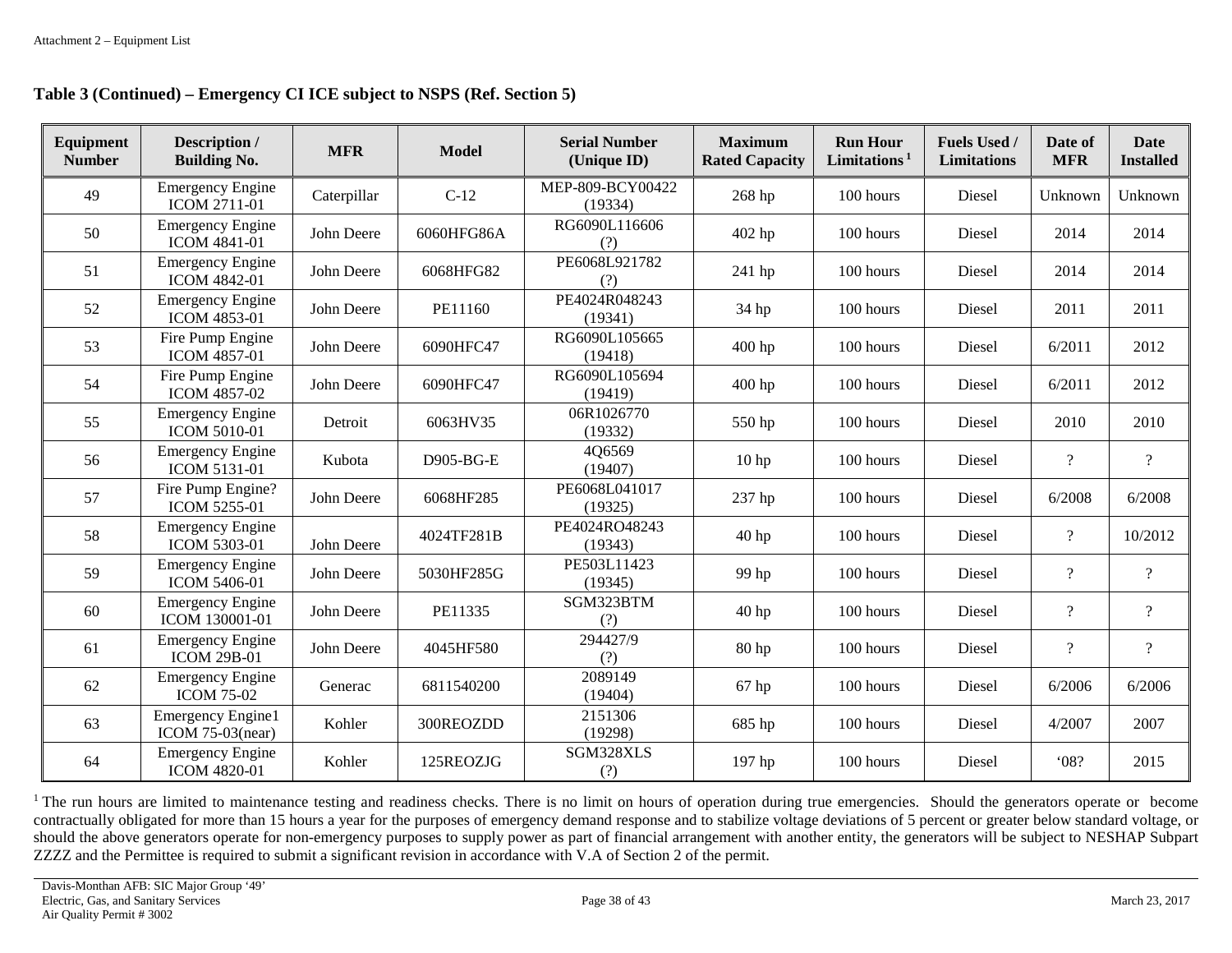### **Table 3a – Supplemental Requirements for Emergency CI ICE subject to NSPS (ref. Section 6**

| Equipment<br><b>Numbers</b> | <b>Applicable NSPS</b><br><b>Emission Standards</b> | NO <sub>x</sub><br>$g/kw-hr$<br>$(g/hp-hr)$ | <b>NMHC</b><br>$g/kw-hr$<br>$(g/hp-hr)$ | NMHC+NOx<br>$g/kw-hr$<br>$(g/hp-hr)$ | CO<br>$g/kw-hr$<br>$(g/hp-hr)$ | <b>PM</b><br>$g/kw-hr$<br>$(g/hp-hr)$ | Useful Life (term, date) |
|-----------------------------|-----------------------------------------------------|---------------------------------------------|-----------------------------------------|--------------------------------------|--------------------------------|---------------------------------------|--------------------------|
| $32 - 34$                   | Post 2007 Model                                     | $\overline{a}$                              |                                         | 4.0                                  | 3.5                            | 0.20                                  | 8,000 hours or 10 years, |
|                             | <b>Emergency Engine</b>                             |                                             | $\mathcal{L} = \mathcal{L}$             | (3.0)                                | (2.6)                          | (0.15)                                | whichever comes first.   |
| $35 - 37$                   | Post 2007 Model                                     |                                             |                                         | 6.4                                  | 3.5                            | 0.20                                  | 8,000 hours or 10 years, |
|                             | <b>Emergency Engine</b>                             | $\mathcal{L} = \mathcal{L}$                 | $-$                                     | (4.8)                                | (2.6)                          | (0.15)                                | whichever comes first.   |
| 38                          | Post 2007 Model                                     | $\overline{a}$                              | $-$                                     | 7.5                                  | 5.5                            | 0.30                                  | 5,000 hours or 7 years,  |
|                             | <b>Emergency Engine</b>                             |                                             |                                         | (5.6)                                | (4.1)                          | (0.22)                                | whichever comes first.   |
| 39                          | Post 2007 Model                                     |                                             |                                         | 4.7                                  | 5.0                            | 0.40                                  | 8,000 hours or 10 years, |
|                             | <b>Emergency Engine</b>                             | $-$                                         | $-$                                     | (3.5)                                | (3.7)                          | (0.30)                                | whichever comes first.   |
| $40 - 42$                   | Post 2007 Model                                     | $-$                                         | $- -$                                   | 4.0                                  | 3.5                            | 0.20                                  | 8,000 hours or 10 years, |
|                             | <b>Emergency Engine</b>                             |                                             |                                         | (3.0)                                | (2.6)                          | (0.15)                                | whichever comes first.   |
| $43 - 45$                   | Post 2007 Model                                     | $\sim$ $\sim$                               | $\overline{a}$                          | 4.7                                  | 5.0                            | 0.40                                  | 8,000 hours or 10 years, |
|                             | <b>Emergency Engine</b>                             |                                             |                                         | (3.5)                                | (3.7)                          | (0.30)                                | whichever comes first.   |
| 46                          | Post 2007 Model                                     | $\sim$ $\sim$                               | $\sim$ $\sim$                           | 4.0                                  | 3.5                            | 0.20                                  | 8,000 hours or 10 years, |
|                             | <b>Emergency Engine</b>                             |                                             |                                         | (3.0)                                | (2.6)                          | (0.15)                                | whichever comes first.   |
| 47, 48                      | Fire Pump Engine                                    | $\sim$                                      | $\overline{a}$                          | 10.5                                 | 3.5                            | 0.50                                  | 8,000 hours or 10 years, |
|                             |                                                     |                                             |                                         | (7.8)                                | (2.6)                          | (0.40)                                | whichever comes first.   |
| $49 - 51$                   | Post 2007 Model                                     | $\overline{\phantom{a}}$                    | $\overline{a}$                          | 4.0                                  | 3.5                            | 0.20                                  | 8,000 hours or 10 years, |
|                             | <b>Emergency Engine</b>                             |                                             |                                         | (3.0)                                | (2.6)                          | (0.15)                                | whichever comes first.   |
| 52                          | Post 2007 Model                                     | $- -$                                       | $\overline{a}$                          | 7.5                                  | 5.5                            | 0.30                                  | 5,000 hours or 7 years,  |
|                             | <b>Emergency Engine</b>                             |                                             |                                         | (5.6)                                | (4.1)                          | (0.22)                                | whichever comes first.   |
| 53,54                       | Fire Pump Engine                                    | $\overline{a}$                              | $- -$                                   | 4.0                                  | 3.5                            | 0.20                                  | 8,000 hours or 10 years, |
|                             |                                                     |                                             |                                         | (3.0)                                | (2.6)                          | (0.15)                                | whichever comes first.   |
| 55                          | Post 2007 Model                                     | $\sim$                                      | $\overline{a}$                          | 4.0                                  | 3.5                            | 0.20                                  | 8,000 hours or 10 years, |
|                             | <b>Emergency Engine</b>                             |                                             |                                         | (3.0)                                | (2.6)                          | (0.15)                                | whichever comes first.   |
| 56                          | Post 2007 Model                                     | $- -$                                       | $\overline{\phantom{m}}$                | 7.5                                  | 8.0                            | 0.40                                  | 3,000 hours or 5 years,  |
|                             | <b>Emergency Engine</b>                             |                                             |                                         | (5.6)                                | (6.0)                          | (0.30)                                | whichever comes first.   |
| 57                          | Fire Pump Engine ?                                  | $\mathbf{L}$                                | $\overline{a}$                          | 10.5                                 | 3.5                            | 0.50                                  | 8,000 hours or 10 years, |
|                             |                                                     |                                             |                                         | (7.8)                                | (2.6)                          | (0.40)                                | whichever comes first.   |
| 58,60                       | Post 2007 Model                                     | $- -$                                       | $\overline{\phantom{m}}$                | 7.5                                  | 5.5                            | 0.30                                  | 5,000 hours or 7 years,  |
|                             | <b>Emergency Engine</b>                             |                                             |                                         | (5.6)                                | (4.1)                          | (0.22)                                | whichever comes first.   |
| 59, 61                      | Post 2007 Model                                     | $\overline{\phantom{a}}$                    | $\overline{\phantom{a}}$                | $\overline{4.7}$                     | $\overline{5.0}$               | 0.40                                  | 8,000 hours or 10 years, |
|                             | <b>Emergency Engine</b>                             |                                             |                                         | (3.5)                                | (3.7)                          | (0.30)                                | whichever comes first.   |
| 62                          | Pre-2007 Model                                      | 9.2                                         | $\overline{\phantom{a}}$                | $\sim$ $\sim$                        | $\sim$ $\sim$                  | $\mathbf{u}$                          | 8,000 hours or 10 years, |
|                             | <b>Emergency Engine</b>                             | (6.9)                                       |                                         |                                      |                                |                                       | whichever comes first.   |
| 63, 64                      | Post 2007 Model                                     | $-$                                         | $-$                                     | 4.0                                  | 3.5                            | 0.20                                  | 8,000 hours or 10 years, |
|                             | <b>Emergency Engine</b>                             |                                             |                                         | (3.0)                                | (2.6)                          | (0.15)                                | whichever comes first.   |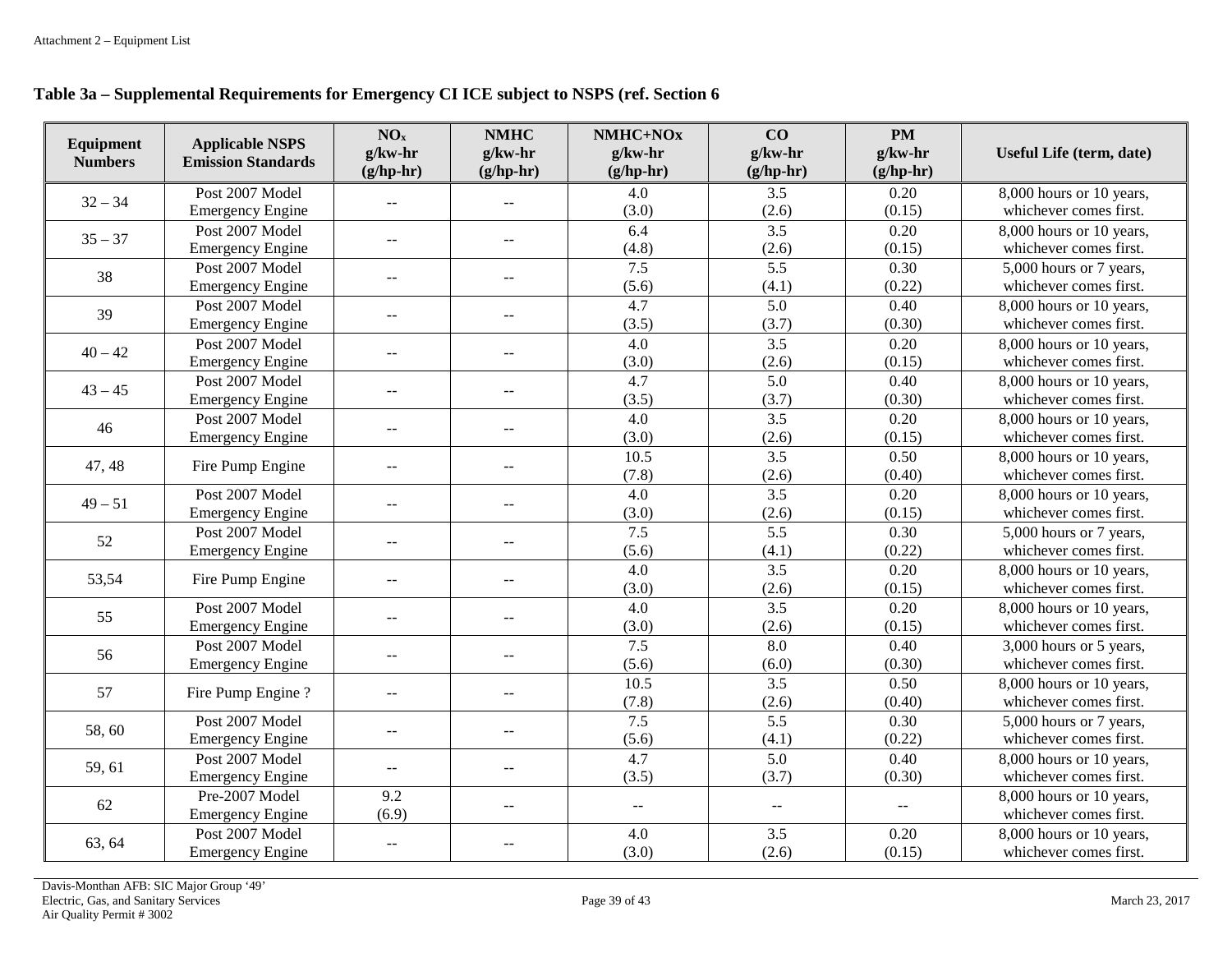|  | Table 4 – Emergency Generators SI/ICE Deemed to be Insignificant Activities per PCC 17.04.340.A.(114) |  |
|--|-------------------------------------------------------------------------------------------------------|--|
|  |                                                                                                       |  |

| Description /<br><b>Building No.</b>              | <b>MFR</b>            | <b>Model</b>       | <b>Serial Number</b><br>(Unique ID) | <b>Maximum Rated</b><br>Capacity | <b>Run Hour</b><br>Limitations $1$ | <b>Fuels Used /</b><br><b>Limitations</b> | Date of<br><b>MFR</b>      | <b>Date Installed</b>    |
|---------------------------------------------------|-----------------------|--------------------|-------------------------------------|----------------------------------|------------------------------------|-------------------------------------------|----------------------------|--------------------------|
| Barrier Engine 1/2 RW E.<br>ICOM11654-01          | Wisconsin             | V465D              | 6153813<br>(19250)                  | $65$ hp                          | 500                                | Gasoline                                  | $\boldsymbol{\mathcal{P}}$ | $\overline{?}$           |
| Barrier Engine1/2 RW W.<br>ICOM11654-02           | Wisconsin             | V465D              | 6144122<br>(19251)                  | 65 hp                            | 500                                | Gasoline                                  | $\overline{\cdot}$         | $\overline{\mathcal{L}}$ |
| Barrier Engine 3/0 RW E.<br>ICOM11655-01          | Wisconsin             | V465D              | 6144116<br>(19252)                  | 65 hp                            | 500                                | Gasoline                                  | $\boldsymbol{\mathcal{P}}$ | $\overline{?}$           |
| Barrier Engine 3/0 RW W.<br>ICOM11655-02          | Wisconsin             | V465D              | T06148<br>(19253)                   | $65$ hp                          | 500                                | Gasoline                                  | $\overline{\mathcal{L}}$   | $\gamma$                 |
| Barrier Engine 1/2 E.<br>ICOMRNWY-01              | Wisconsin             | V465D              | 60110<br>(19260)                    | $65$ hp                          | 500                                | Gasoline                                  | $\overline{\cdot}$         | $\overline{?}$           |
| Barrier Engine 1/2 W.<br><b>ICOMRNWY-02</b>       | Wisconsin             | V465D              | 60118<br>(19261)                    | 65 hp                            | 500                                | Gasoline                                  | $\boldsymbol{\mathcal{P}}$ | $\gamma$                 |
| Barrier Engine 3/0 W.<br>ICOMRNWY-03              | Wisconsin             | V465D              | 60127<br>(19262)                    | $65$ hp                          | 500                                | Gasoline                                  | $\boldsymbol{\mathcal{P}}$ | $\overline{?}$           |
| Barrier Engine 3/0 E.<br><b>ICOMRNWY-04</b>       | Wisconsin             | V <sub>465</sub> D | 60122<br>(19263)                    | $65$ hp                          | 500                                | Gasoline                                  | $\overline{\cdot}$         | $\overline{?}$           |
| <b>Emergency Generator</b><br><b>ICOM 5137-07</b> | <b>Lister Petters</b> | Alpha Series       | 4800009LPA3A079<br>(19180)          | 10 <sub>hp</sub>                 | 500                                | Gasoline                                  | $\boldsymbol{\mathcal{P}}$ | $\overline{?}$           |

<sup>1</sup> Emission sources are deminimus insignificant activities as operated for emergency service ( $<$  5.0 tpy VOC and  $<$  .1 tpy HAP @ 500 hours)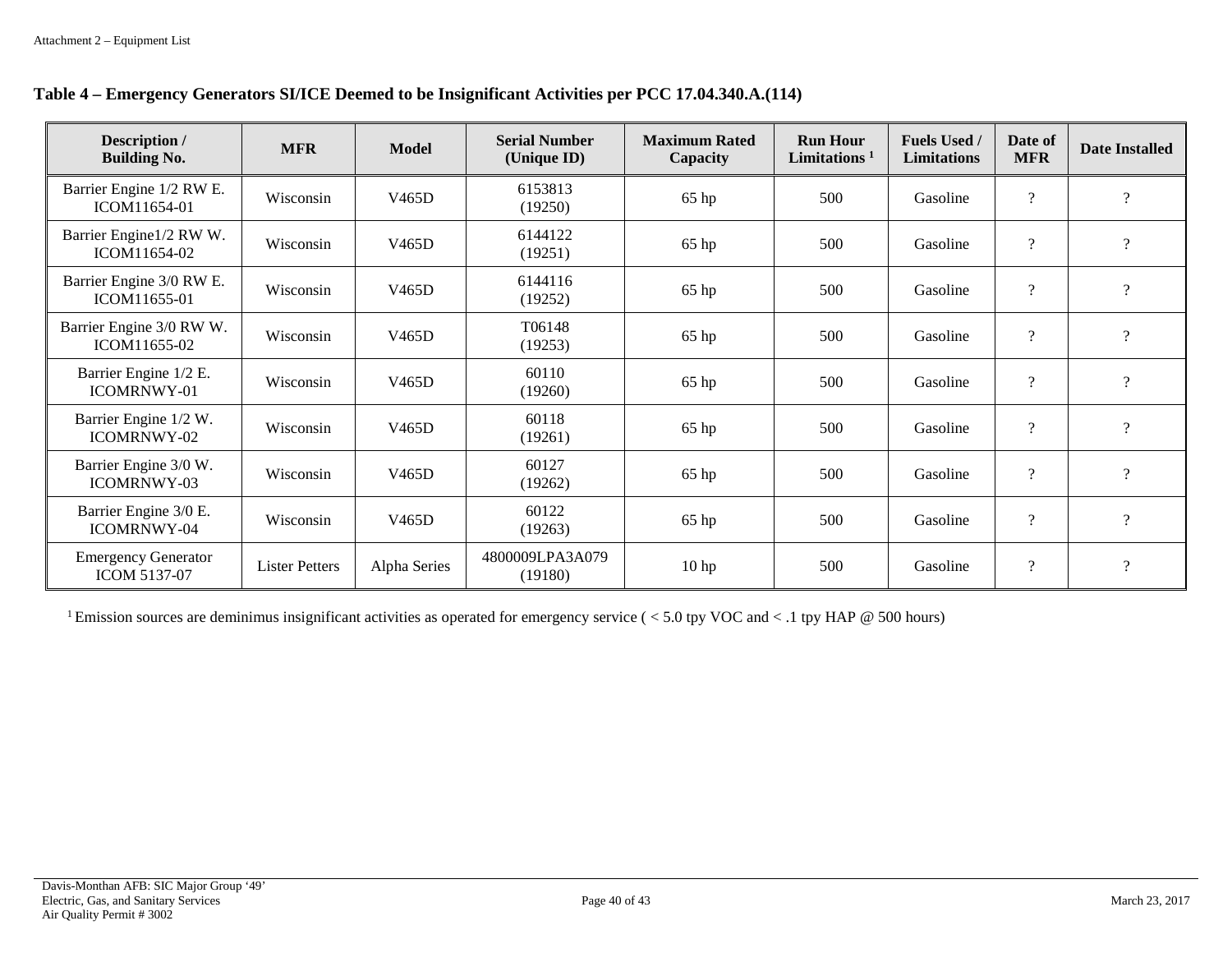### *ATTACHMENT 3 - INSIGNIFICANT ACTIVITIES*

The following equipment or operations have been determined by the Control Officer, because of their size or production rate, to be de minimus emission sources and insignificant or trivial activities in accordance with PCC 17.04.340.A. (114)

| <b>Description</b>                                                                                                                                                                                                                                                                                                                                                                                                                                                                                  | <b>Maximum</b><br>Rated<br>Capacity | <b>Fuels</b><br><b>Used</b>             |
|-----------------------------------------------------------------------------------------------------------------------------------------------------------------------------------------------------------------------------------------------------------------------------------------------------------------------------------------------------------------------------------------------------------------------------------------------------------------------------------------------------|-------------------------------------|-----------------------------------------|
| <b>Various Diesel or Gas Turbine Fuel Oil Storage Tanks</b>                                                                                                                                                                                                                                                                                                                                                                                                                                         | $\leq 40,000$<br>gallons ea.        | Diesel,<br>Jet-A,<br>$JP-5$ ,<br>$JP-8$ |
| Internal combustion (IC) engine-driven compressors, IC engine-driven electrical generator<br>sets, and IC engine-driven water pumps used only for emergency replacement or standby<br>service.                                                                                                                                                                                                                                                                                                      |                                     |                                         |
| Note: Portable or temporary IC engines or other non-road engines that operate, or are<br>planned for operation, at a fixed location for more than 12 months are subject to stationary<br>source permitting requirements. Portable or temporary IC located at a permit, may be<br>required to keep records showing when the sources are transferred to or from the permit, or<br>moved to alternate locations at the permit in order to establish that the sources are not<br>stationary IC engines. |                                     |                                         |
| Lab equipment used exclusively for chemical and physical analyses.                                                                                                                                                                                                                                                                                                                                                                                                                                  |                                     |                                         |
| Trivial activities as provided in PCC 17.04.340.A.237 a through xx.                                                                                                                                                                                                                                                                                                                                                                                                                                 |                                     |                                         |
| The following additional activities:<br><b>Gasoline Fired Generators listed in Table 4 of Attachment 2</b>                                                                                                                                                                                                                                                                                                                                                                                          | 530 hp (Total)<br>$@<500$ hrs/yr    | Gasoline                                |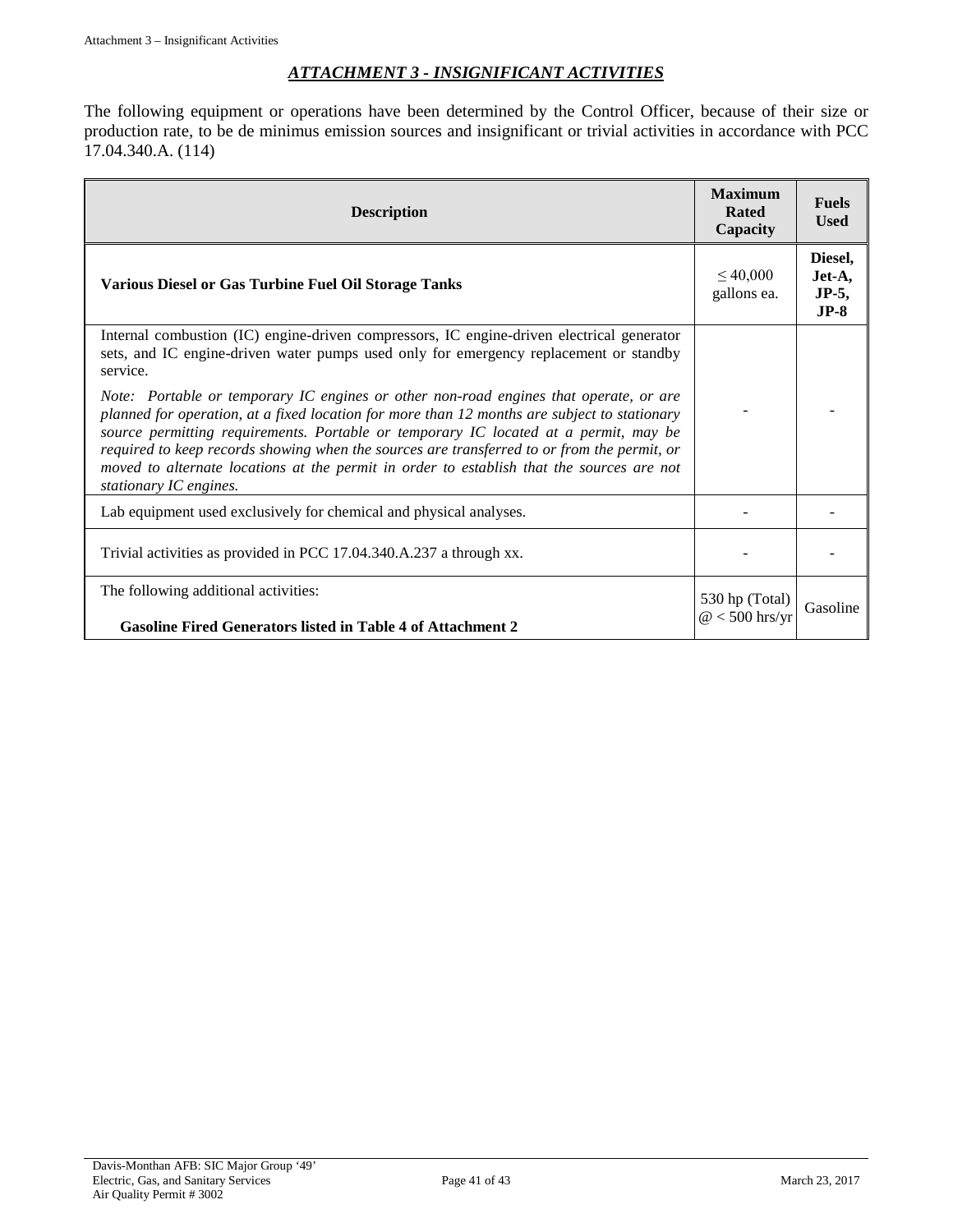# *ATTACHMENT 4*

### *EMISSIONS DISCHARGE OPACITY LIMITING STANDARDS*

### *PCC 17.16.040*

|                                              | <b>Instantaneous Opacity Measurements</b>                                                                          | <b>Maximum</b> |                                        |    |
|----------------------------------------------|--------------------------------------------------------------------------------------------------------------------|----------------|----------------------------------------|----|
| <b>Type of Source</b>                        | N. to Use For<br><b>Required No.</b><br><b>Excluded No.</b><br>(For a Set)<br>(Highest Values)<br><b>Averaging</b> |                | <b>Allowable Average</b><br>Opacity, % |    |
| Cold Diesel<br>Engines <sup>1</sup>          | 25                                                                                                                 | $\theta$       | 25                                     | 60 |
| <b>Loaded Diesel</b><br>Engines <sup>2</sup> | 26                                                                                                                 |                | 25                                     | 60 |
| Other Sources <sup>3</sup>                   | 25                                                                                                                 |                | 25                                     | 20 |

 $1$  Applicable to the first 10 consecutive minutes after starting up a diesel engine.

<sup>2</sup> Applicable to a diesel engine being accelerated under load.

<sup>3</sup> Any source not otherwise specifically covered within this table, unless otherwise specifically covered in this permit.